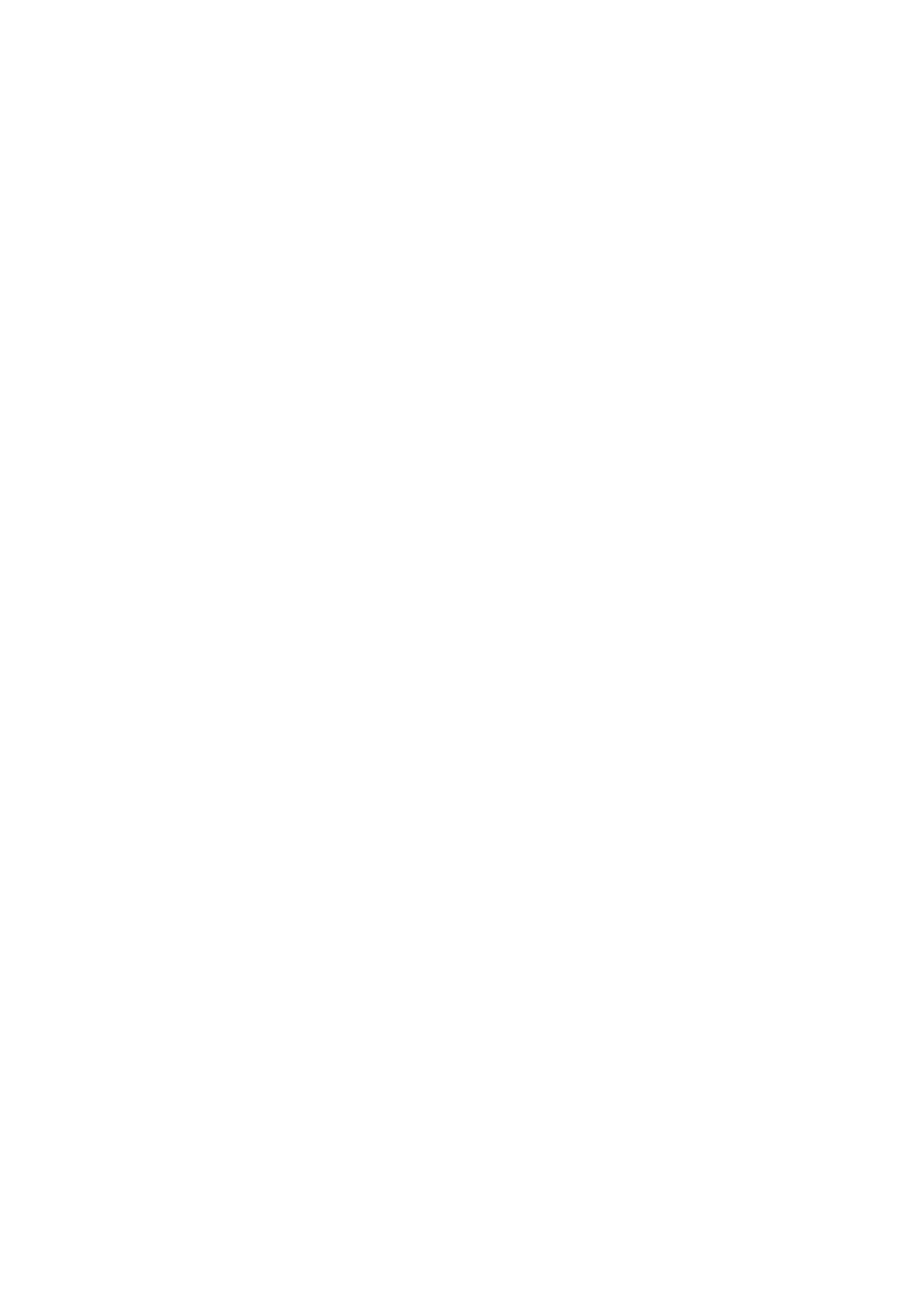and Auditory Phonetics. The real sound delivered, for example, a basic vowel or consonant sound is called the phone. Closely linked with Phonetics is another part of Linguistics known as Phonology which manages the manner in which speech sounds act specifically dialects or in dialects for the most part. This focuses on the manner languages use contrasts between sounds so as to pass on contrasts of importance between words.

All hypotheses of phonology hold that spoken language can be separated into a string of sound units (phonemes). A phoneme is the smallest unit of the sound of a language. It recognizes a single word from another in a given language. This implies that changing a phoneme in a word creates another word that has an alternate meaning. In the pair of words 'cat' and 'bat', the distinctive sounds /k/ and /b/ are the two phonemes. The phoneme is a theoretical term (a speech sound as it exists in the mind of the speaker) and it is explicit to a specific language.

A phoneme may have a few allophones related sounds that are unmistakable however don't change the importance of a word when they are exchanged. The sounds compared to the letter "t" in the English words 'tea' and 'trip' are not the same. The situation of the tongue is somewhat unique, which causes a distinction in sound perceptible by an instrument, for example, a speech spectrograph. In this way the [t] in 'tea' and the [t] in 'trip' are allophones of the phoneme /t/.

Phonology is the connection between Phonetics and the rest of Linguistics. Just by contemplating both the phonetics and the phonology of English is it conceivable to obtain a full comprehension of the utilization of sounds in English speech. It is known as the Pronunciation which may have distinctive 'highlights'. Articulation can differ with societies, locales and speakers, yet there are two significant standard assortments in English elocution: British English and American English. Inside British English and American English, there is likewise an assortment of accents. Some of them have gotten more consideration than others from phoneticians and phonologists. These are Received Pronunciation (RP) and General American (GA). RP is a type of pronunciation to express the English language, sometimes characterized as the "educated spoken English of south eastern England". RP is near BBC English and is used in the pronunciation scheme of most of the dictionaries.

#### **1.2. WHAT IS PHONETICS?**

Phonetics deals with human speech sounds. It is derived from the Greek word phone which means voice or sound and is concerned with the production, transmission, and reception of speech sounds produced by humans. In other words, phonetics deals with only the sounds used as a means of communication. It does not, in fact, study all the human sounds primarily because human organs are capable of producing an infinite number of sounds.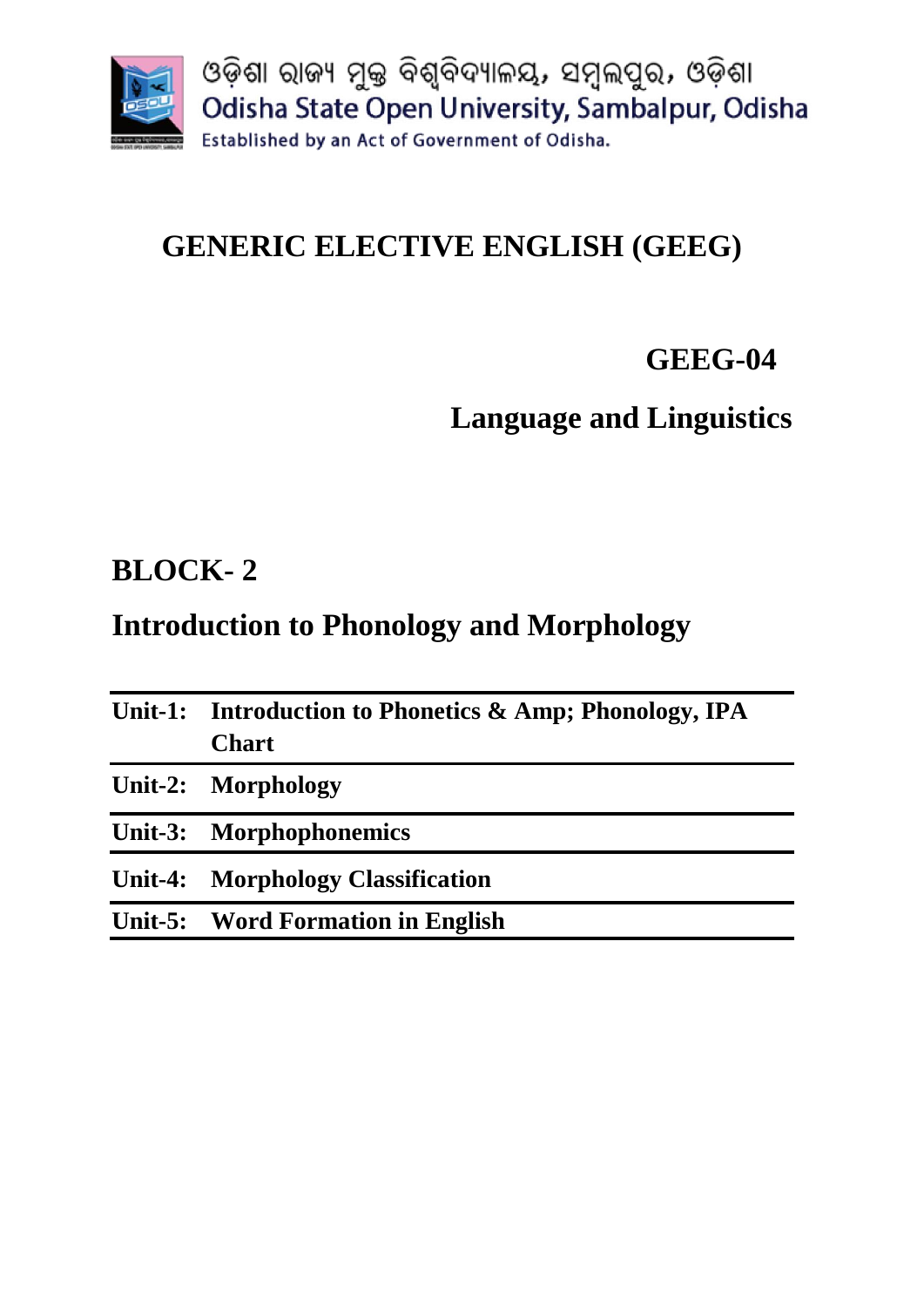While phonetics deals with the study of speech sound in general, phonology is concerned with the selection and organization of sounds or phonemes in a particular language. Phonemes are, in effect, any of the perceptually distinct units of sound in a specified language that distinguishes one word from another, for example, /p/, /b/, /d/, /t/ in the English words 'pen', 'ban', 'den', and 'ten' respectively.

In other words, a phoneme is a sound or a group of different sounds perceived to have the same function by speakers of the language or dialect in question. It is the smallest unit of speech distinguishing one word or a word element from another, e.g., the element /p/ in 'tap' separates the word from 'tab', 'tag', and 'tan'. The English phoneme /k/, for example, occurs in words such as 'can', 'khaki', 'quality', 'pickle', 'soccer', 'trekking', 'stomach', etc. While speaking, we combine phonemes to form words. For example, the words 'hen' and 'while' have three phonemes each: /h/, /e/ &  $/n/$  and  $/w/$ ,  $/au \& N/$  respectively in spite of the fact that they contain three and five letters each. But the word 'went' or 'bulk' has four phonemes (and four letters too) each: /w/, /e/, /n/ & /t/, and /b/, / $\Lambda$ /, /l/ & /k/ respectively.

#### **1.3. IMPORTANCE OF PHONETICS**

Phonetics creates great interests in inquisitive learners, especially those who have studied or are interested in linguistics. It has also considerable practical advantages for students. Moreover, phonetics has immeasurable applications some of which are as follows:

One of the best uses of phonetics is that it helps you to pronounce a particular word correctly. Without phonetics, you will not be able to appreciate and use pronunciation. It also helps you develop your fluency and accuracy thereby giving you an edge over others who don't know the nuances of phonetics. In the present context where English has become a global language, phonetics becomes all the more important.

#### **1.4. BRANCHES OF PHONETICS**

Phonetics is the systematic study of human sounds. It is usually divided into three branches: articulatory, acoustic, and auditory phonetics. Let us understand each of these three branches of phonetics:

#### **1.4.1 Articulatory phonetics**

It refers to the aspects of phonetics and how the sounds are produced involving the speech organs including the vocal tract. The production of speech involves three processes: initiation, which is setting the air in motion through the vocal tract; phonation, i.e., the modification of airflow as it passes through the larynx; and articulation or the shaping of airflow to generate particular sound types. Articulatory phonetics may further be divided into three areas to describe consonants: voicing, the place of articulation, and the manner of articulation.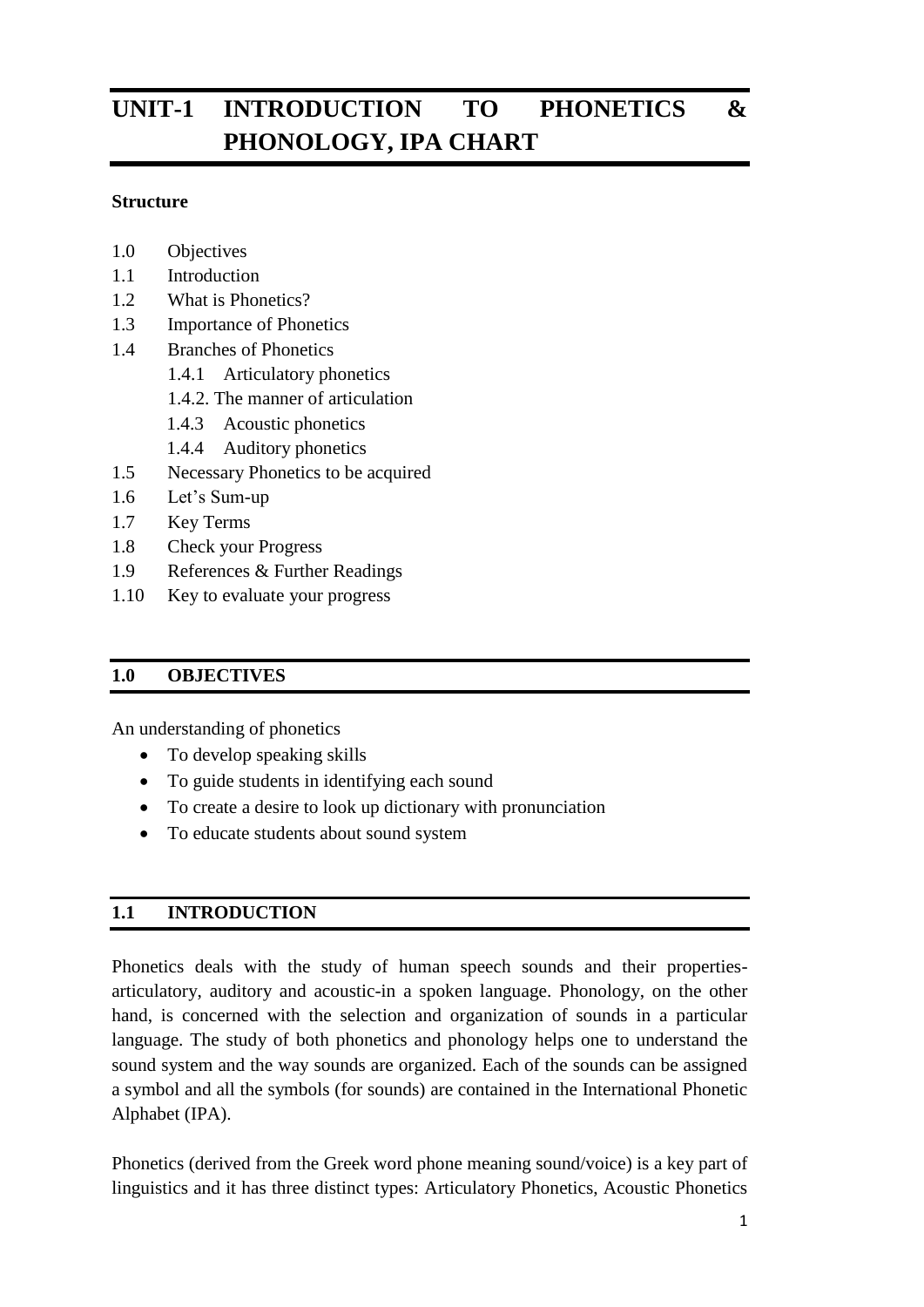We have discussed elsewhere that consonants in English can be either voiced or voiceless depending on how the vocal folds behave when a speech sound is produced.

- **a.) The voiced sounds** are produced when the glottis is closed blocking the pulmonic air (the air from the lungs). Since there is constriction or narrowing of the oral passage, the vocal folds vibrate and produce voiced sounds, e.g.  $/b/$ ,  $/d/$ ,  $/v/$ ,  $/m/$  as in 'ban', 'den', 'van', and 'man' respectively. In addition to some consonants, Vowels which are generally voiced are made with a constriction of the vocal tract, e.g. /iː/ ('peel'), /ɪ/ ('pill'), /uː/ ('pool'), /ʊ/ ('pull'), /e/ ('egg'), /ə/ ('ago'), /ɜː/ ('curl'), /ɔː/ ('court'),  $\alpha$  ('cat'),  $\alpha$  ('cut'),  $\alpha$  ('cart'),  $\beta$  ('cat'),  $\alpha$  ('dear'),  $\alpha$ ('dare'), /ʊə/ ('doer'), /eɪ/ ('fail'), /ɔɪ/ ('foil'), /aɪ/ ('file'), /əʊ/ ('four'), and /aʊ/ ('foul').
- **b.) The voiceless sounds**, on the other hand, are produced with no vocal fold vibration, e.g. /s/ ('sin'), /t/ ('tin'), /p/ ('pin'), and /f/ ('fin'). In the production of such sounds, the glottis remains wide open, as in normal breathing, making the pulmonic air flow freely without causing any vibration of the vocal folds.

Secondly, **the place of articulation** decides the sounds produced which can be bilabial, labiodentals, dental, alveolar, post-alveolar, palatal, palatealveolar, and velar.

- **c.) The bilabial sounds** are produced when both the lips come into contact with each other to form an effective constriction or blockage, e.g.  $/p/$ ,  $/b/$ , /m/ and /w/ as in the English words 'park', 'bark', 'mark', and 'work' respectively.
- **d.) The labio-dental sounds**, e.g. /f/ (as in 'fan') and /v/ (as in 'van') involve the lower lip and the upper teeth. Both these organs come into contact with each other to form an effective narrowing in the vocal tract.
- **e.) The dental sounds** such as /θ/, e.g., 'thought', /ð/, e.g. 'that' are produced when the tip of the tongue makes contact with the teeth or close to the upper teeth to form a constriction.
- **f.)** The alveolar sounds, e.g.,  $/t/$ ,  $/d/$ ,  $/s/$ ,  $/z/$ , and  $/l/$  as in 'tip', 'dip', 'sip', 'zip', and 'lip' respectively are produced when the blade of the tongue makes a contact with the alveolar ridge to form an effective constriction in the vocal tract.
- **g.) The post-alveolar sounds** (e.g. /r/ as in 'rate', 'parrot', 'carriage' etc) are made when the blade of the tongue comes into contact with the postalveolar region of your mouth (the ridge itself but not as far back as the hard palate).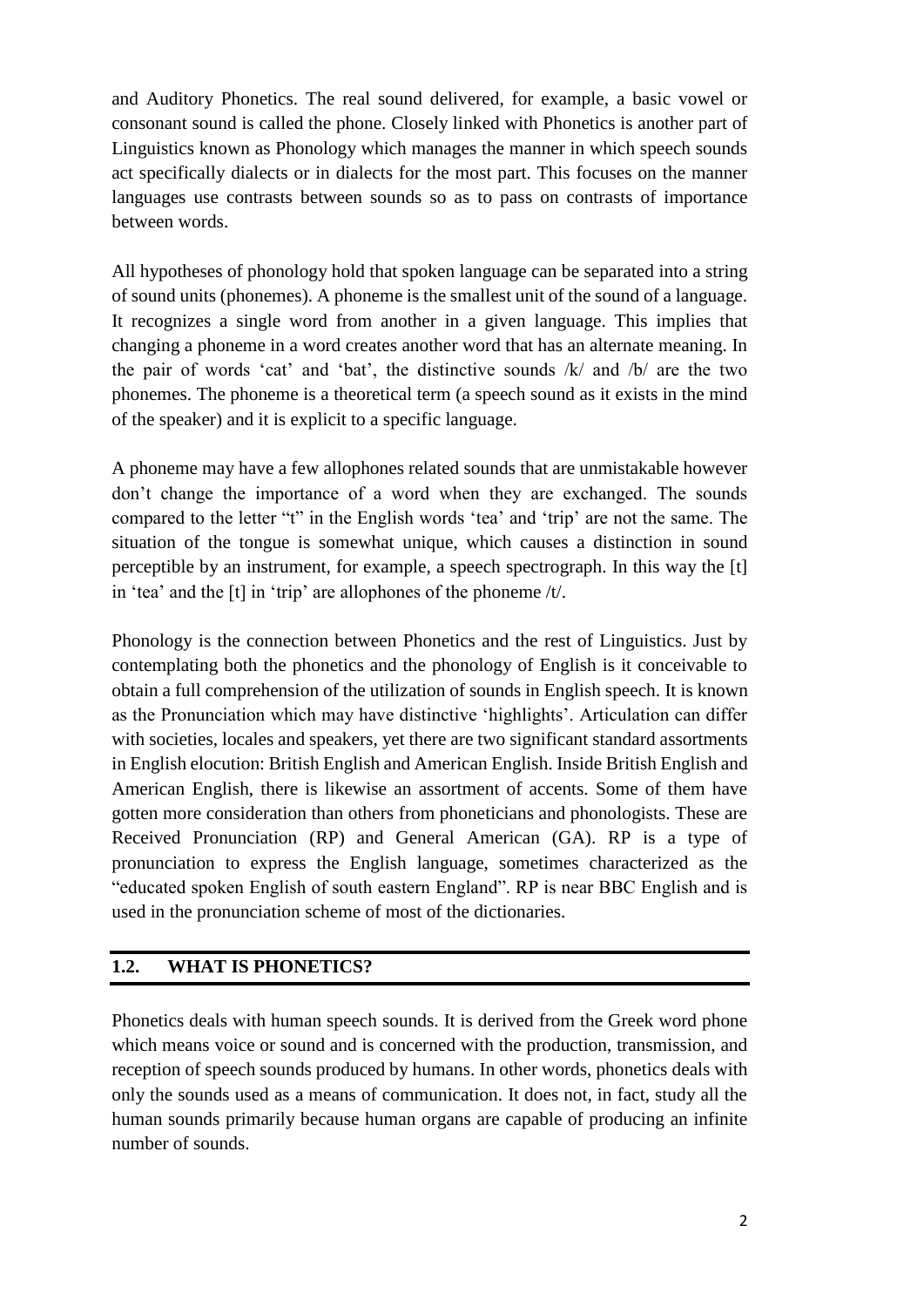- **h.) Palatal sounds** are made with the tongue rising up towards the hard palate in the mouth to form a constriction, e.g.  $\frac{1}{4}$  as in 'yell', 'pure', 'cute' etc.
- **i.)** The palato-alveolar sounds such as  $\sqrt{f}$ ,  $\frac{f}{f}$ ,  $\frac{d\sqrt{g}}{dx}$  as in "sheep', 'cheap' and 'jeep' are formed with the blade or the tip of the tongue touching the region of the alveolar ridge.
- **j.) Velar sounds**, e.g. /k/, /g/, /ŋ/ as in 'kill', 'gill', and 'king' respectively are made when the back of the tongue is raised towards the soft palate and makes an effective constriction.
- **k.) Glottal sounds** are produced in the gap between the vocal cords to make an audible friction, e.g. /h/ as in 'house'.

**1.4.2. The manner of articulation** refers to the way a sound is made, as opposed to the place (where) it's made. Sounds differ in the manner in which they are produced. There are eight manners of articulation of the consonants: plosives, nasals, trill, tap or flap, fricatives, lateral fricatives, approximants, and lateral approximants but for the present purpose, let's discuss only those that are common to English phonetics.

- **a.) Plosives** are sounds made with a stricture of complete closure somewhere in the vocal tract, and the soft palate is also raised. Air pressure increases behind the closure, and is then released with an explosion, e.g. /p/, /b/, /t/, /d/, /k/, and /g/ as in 'pen', 'ban', 'ten', 'den', 'can', and 'gain' respectively.
- **b.) Affricates** are made with a complete closure somewhere in the mouth, and the soft palate is raised. Air pressure increases behind the closure, and is then released more slowly than in plosives, e.g. /tʃ/ as in 'teacher', and /dʒ/ as in 'jury'.
- **c.) Fricatives** are produced by narrowing the distance between the active and passive articulators causing them to be in close proximity, e.g. /f/, /v/, / $\theta$ /,  $\frac{\partial}{\partial y}$ ,  $\frac{\partial}{\partial z}$ ,  $\frac{\partial}{\partial z}$ ,  $\frac{\partial}{\partial \zeta}$ ,  $\frac{\partial}{\partial z}$  (as in words 'fan', 'van', 'thank', 'than', 'sane', 'Zen', 'hen', 'cash', and 'leisure' respectively).
- **d.) Nasals** are made with a stricture of complete oral closure, by the lips or by the tongue against the palate, the soft plate is lowered, and the air escapes through the nose, e.g. /m/ ('ream'), /n/ ('neem') and /ŋ/ ('ring').
- **e.) Laterals** are produced with a partial closure made by the blade of the tongue against the alveolar ridge. Air is able to escape through the sides of the tongue, e.g. /l/ as in 'lime'.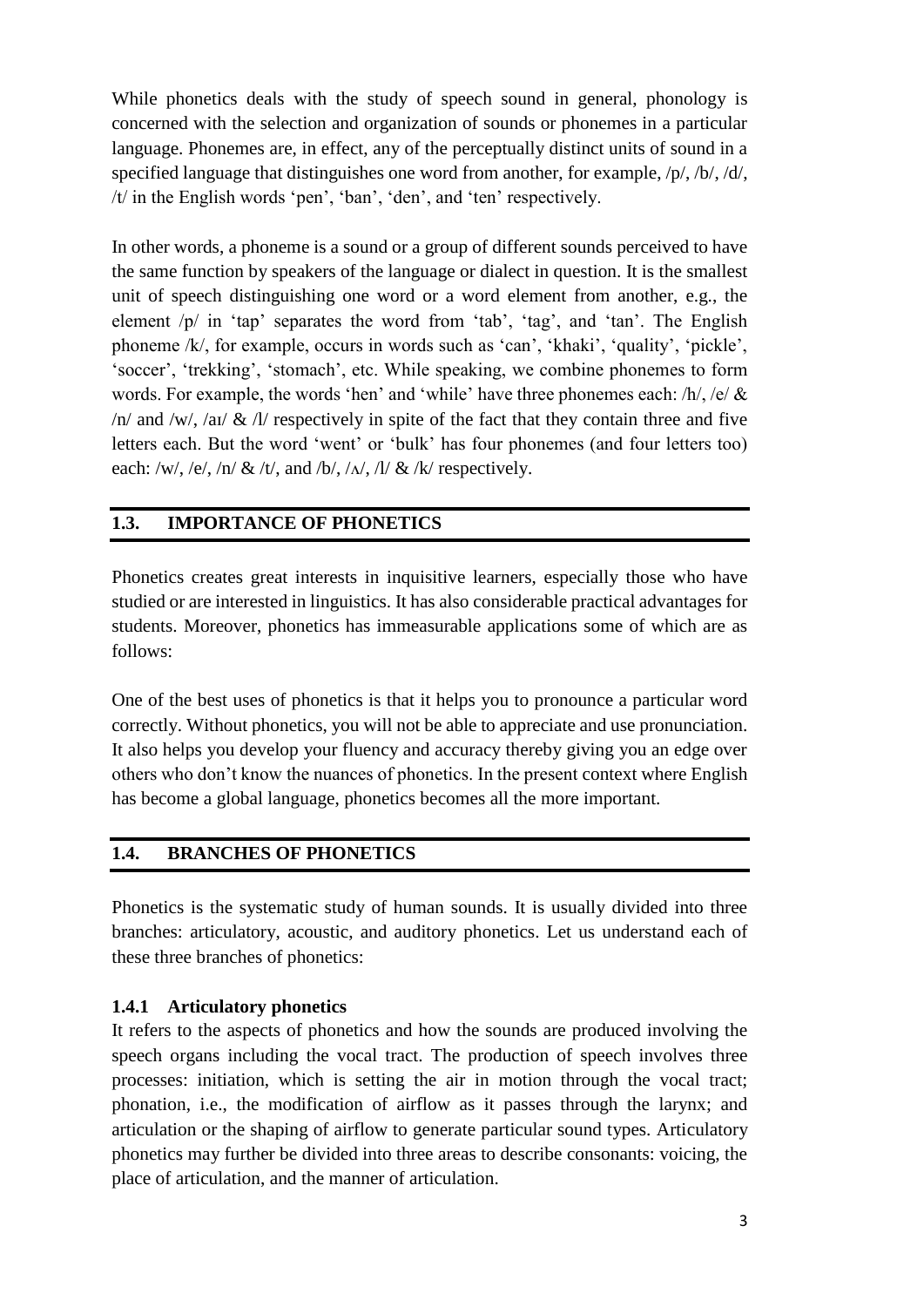**f.) Approximants** are created by narrowing the distance between the two articulators. The vocal organs come near to one another, but not so close as to cause audible friction, i.e. /w/ and /j/ as in 'wet' and 'yet' respectively.

|                        | <b>Table of English Consonant Phonemes</b> |       |     |  |        |   |                            |   |                       |    |          |   |       |                                                                             |  |  |  |
|------------------------|--------------------------------------------|-------|-----|--|--------|---|----------------------------|---|-----------------------|----|----------|---|-------|-----------------------------------------------------------------------------|--|--|--|
|                        |                                            |       |     |  |        |   |                            |   | Place of articulation |    |          |   |       |                                                                             |  |  |  |
|                        |                                            | Front |     |  |        |   | $\blacktriangleright$ Back |   |                       |    |          |   |       |                                                                             |  |  |  |
|                        |                                            |       |     |  | dental |   |                            |   |                       |    | alveolar |   |       | bilabial   labio-   dental   alveolar   palato-   palatal   velar   glottal |  |  |  |
|                        | plosive                                    | p     | b   |  |        |   |                            |   | d                     |    |          |   | $k$ g |                                                                             |  |  |  |
|                        | affricate                                  |       |     |  |        |   |                            |   |                       | tl | dz       |   |       |                                                                             |  |  |  |
|                        | fricative                                  |       |     |  | V      | θ | ð                          | S | z                     |    | 3        |   |       | h                                                                           |  |  |  |
|                        | nasal                                      |       | m   |  |        |   |                            |   | n                     |    |          |   | ŋ     |                                                                             |  |  |  |
|                        | lateral                                    |       |     |  |        |   |                            |   |                       |    |          |   |       |                                                                             |  |  |  |
| Manner of articulation | approxi-<br>mant                           |       | (w) |  |        |   |                            |   |                       |    | r        | j | W     |                                                                             |  |  |  |

(Unvoiced phonemes are on a shaded background. Voiced phonemes are on a white background.)

#### **1.4.3 Acoustic phonetics**

It refers to the study of the physical properties of human speech which aims to analyse sound wave signals that occur within speech through varying frequencies, amplitudes, and durations. In other words, acoustic phonetics studies the physical parameters of speech sounds and is therefore the most "technical" of all disciplines concerned with the study of verbal communication. Sound which is one of the most important aspects of acoustic phonetics can travel across relatively long distances and different waves can move more easily and faster through certain substances than others. There are four main properties of a sound wave, i.e. wavelength, period, amplitude, and frequency.

#### **1.4.4 Auditory phonetics**

This is a branch of phonetics which is concerned with the hearing of the speech sounds. It also deals with speech perception. If articulatory phonetics studies the way in which speech sounds are produced, auditory phonetics focuses on the perception of sounds or the way in which sounds are heard and interpreted. Thus, we may say that while articulatory phonetics is mainly concerned with the speaker, auditory phonetics deals with the other important participant in verbal communication, the listener.

#### **1.5 NECESSARY PHONETICS TO BE ACQUIRED**

In order to be able to speak well and understand what others including the native speakers say, it is necessary for a user to acquire some basic knowledge of phonetics. This includes the airstream mechanisms, the organs of speech, the consonants, the vowels, consonant clusters, syllables, weak forms, the IPA, phonology, phonetics, the difference between phonetics and phonology, the different branches of phonetics,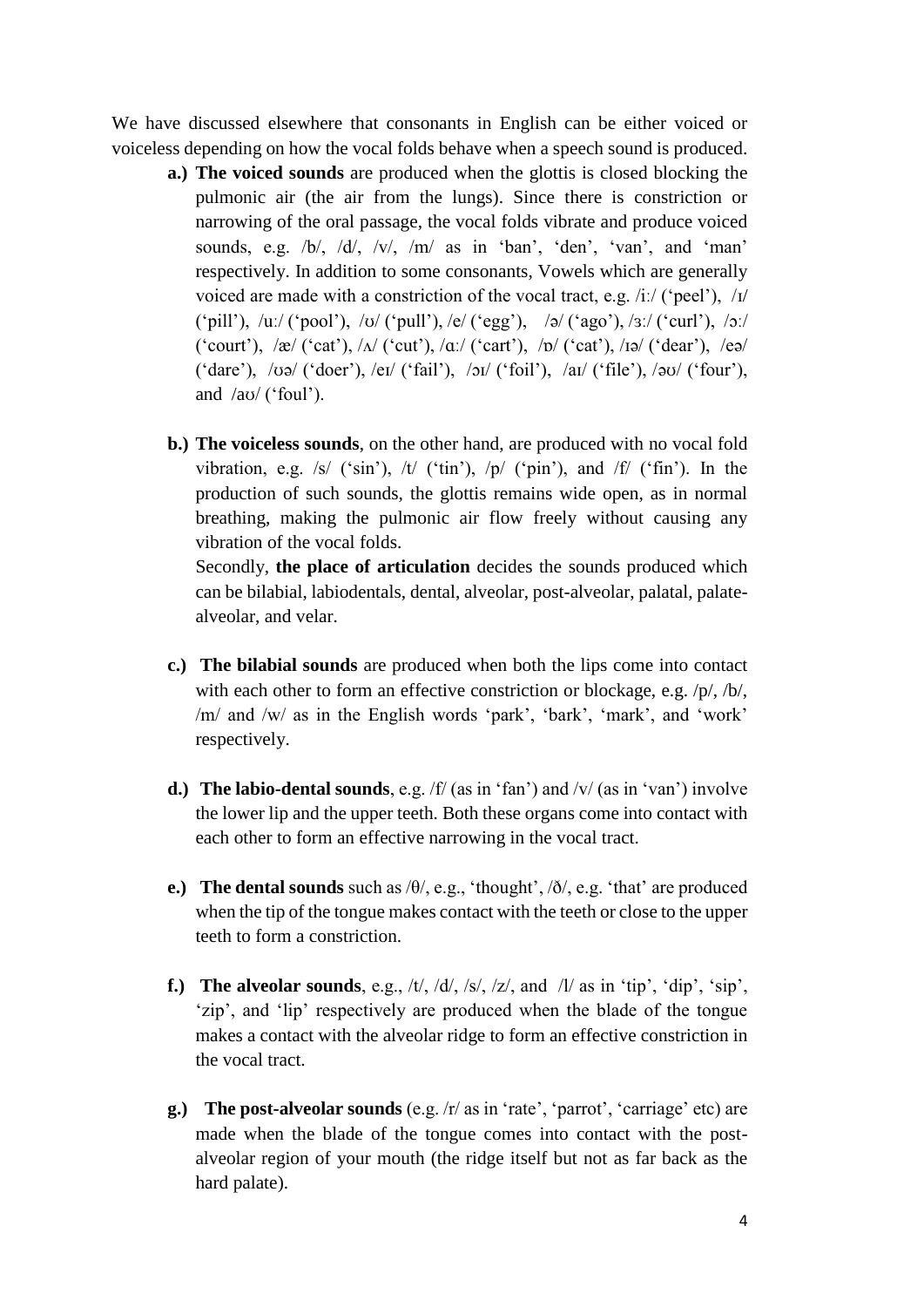phonemes, and allophones, the word accent, accent and rhythm in connected speech, intonation, etc. It is also necessary for a user to know how to transcribe words.

#### **1.6. LET'S SUM-UP**

Phonetics is the study of human speech sounds in general. Phonology, on the other hand, deals with the selection and organization of sounds or phonemes in a particular language. Phonetics is divided into three branches: articulatory, acoustic, and auditory. Articulatory phonetics describes consonants based on three ways: whether they are voiced or voiceless, the place of articulation, and the manner of articulation.

All vowels and some consonants, e.g. /b/, /d/, /v/, /m/ as in 'ban', 'den', 'van', and 'man' respectively are voiced sounds; and consonants such as /s/ ('sin'), /t/ ('tin'), /p/ ('pin'), and /f/ ('fin') are voiceless. The place of articulation gives you sounds such as bilabial (e.g. /p/ 'pen'), labiodentals (e.g. /f/ 'fan'), dental (e.g. /θ/ 'thought'), alveolar (e.g. /d/ ('den'), post-alveolar (e.g. /r/ 'rat'), palatal (e.g. /j/ 'you'), palato-alveolar (e.g.  $/$ f' 'shop') and velar (e.g. /k/ 'cat'). The manner of articulation gives you plosives (e.g. /t/ 'talk'), nasals (e.g. /m/ /man'), fricatives (e.g. /v/ 'van'), approximants (e.g. /w/ 'well') and vowels.

Acoustic phonetics is the study of the physical properties of speech. Auditory phonetics is deals with hearing of speech sounds and with speech perception. It is helpful for you to have some basic knowledge of phonetics such as the airstream mechanisms, the organs of speech, the consonants, the vowels, consonant clusters, syllables, weak forms, the IPA, phonetics and its branches, phonemes, and allophones, the word accent, accent and rhythm in connected speech, intonation, etc.

#### **1.7 KEY TERMS**

- **Acoustic phonetics** refers to the study of the physical properties of speech and aims to analyse sound wave signals that occur within speech through varying frequencies, amplitudes and durations.
- **Articulators** are the different parts of the vocal tract that can change the shape of the airflow to produce speech.
- **Articulatory phonetics** is the branch of phonetics concerned with describing the speech sounds of the world's languages in terms of their articulations, that is, the movements and/or positions of the vocal organs.
- **Auditory phonetics** is a branch of phonetics concerned with the hearing of speech sounds and with speech perception.
- **IPA**-International Phonetic Alphabet: a system of symbols used for representing speech sounds.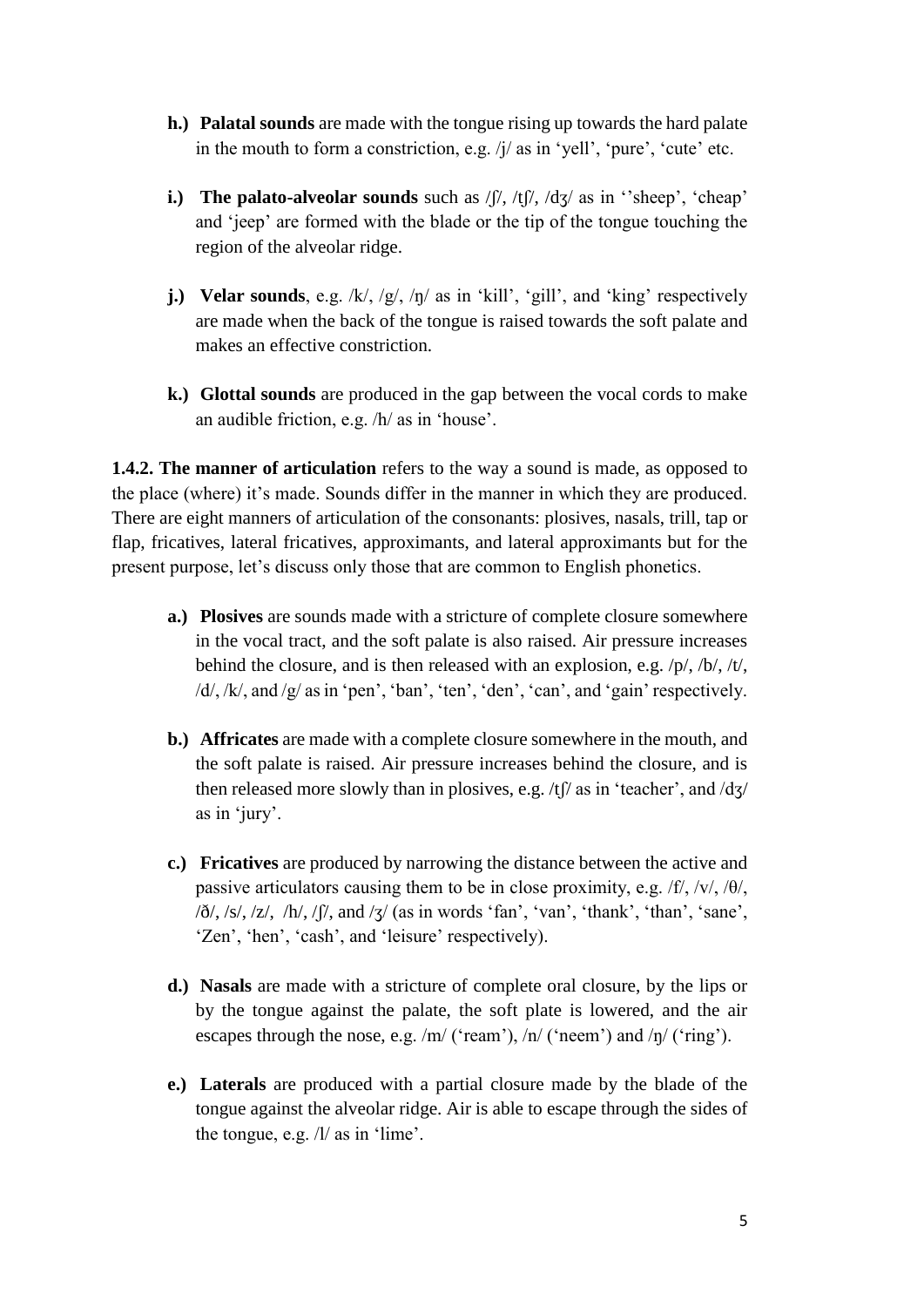- **Manner of Articulation** refers to the configuration and interaction of the articulators (speech organs such as the tongue, lips, and palate) when making a speech sound.
- A **phoneme** is an individual speech sound that makes one word different from another, e.g. /b/ and /f/ as in 'bill' and 'fill'.
- **Phonetics** refers to the study of speech sounds used by human beings.
- **Phonology** is the study of the pattern of speech sounds used in a particular language.
- **Place of Articulation** or the point of articulation of a consonant is the point of contact where an obstruction occurs in the vocal tract between an articulatory gesture, an active articulator and a passive location
- **Voiced sounds** are produced when air passes over the vocal cords, e.g. /b/, /v/, /d/, /z/
- **Voiceless sounds** are produced when vocal cord/fold does not vibrate, e.g. /f/,  $\frac{s}{s}$ .
- The **vowel** is a sound that you make when you speak without closing your mouth or throat.

#### **1.8 CHECK YOUR PROGRESS**

1. Define phonetics.

| 2. How is phonetics different from phonology? |
|-----------------------------------------------|
|                                               |
|                                               |
|                                               |
|                                               |
| 3. Discuss the branches of phonetics.         |
|                                               |
|                                               |
|                                               |
|                                               |
| 4. Why should you acquire phonetics?          |
|                                               |
|                                               |
|                                               |
|                                               |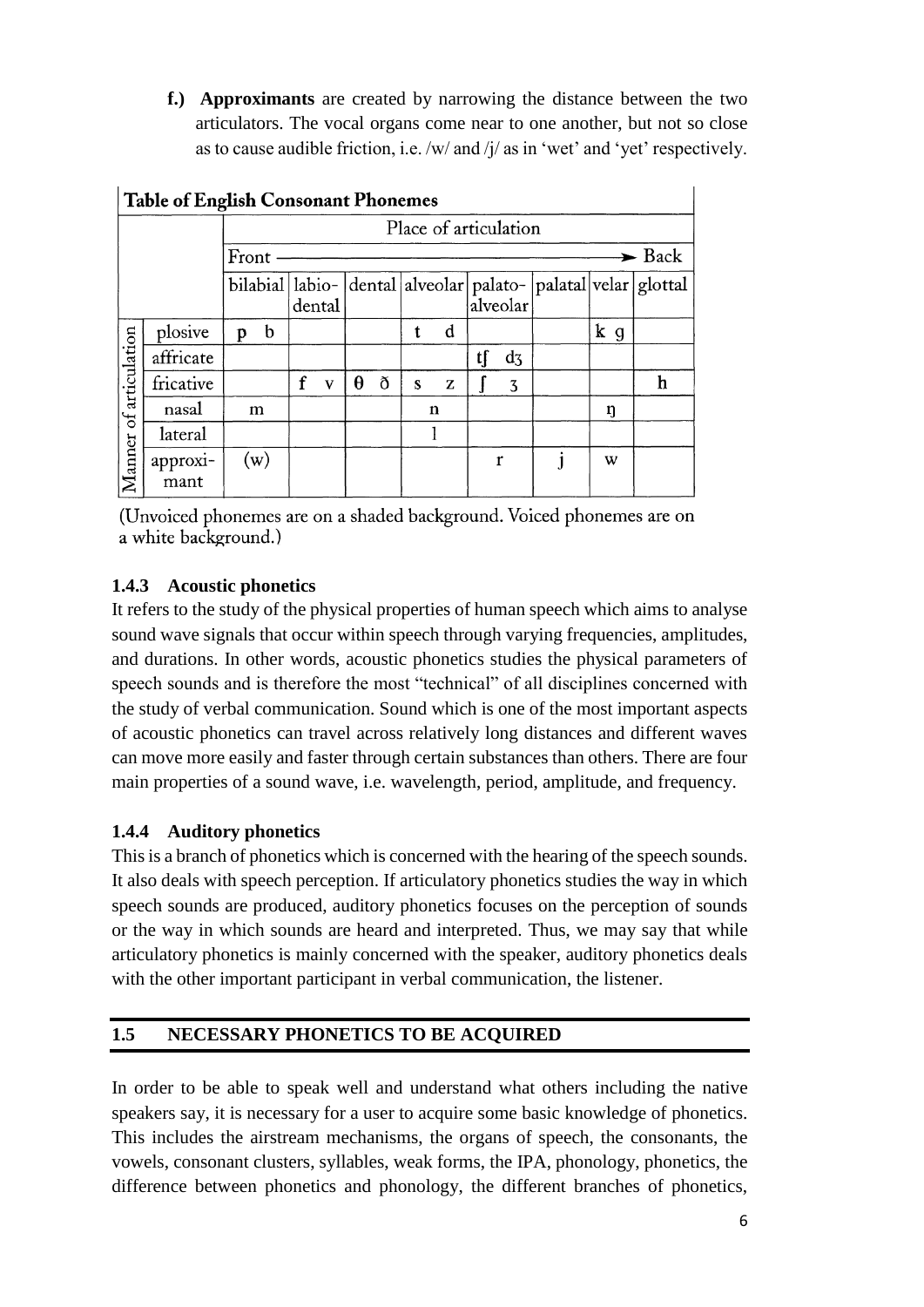#### **1.9 REFERENCES & FURTHER READINGS**

Balasubramanian. 1981. *A Textbook of English Phonetics for Indian Students*. Madras: Macmillan India Ltd.

Bansal, R.K.and J.B.Harrison. 1972. *Spoken English for India*. Madras: Orient Longman Ltd.

Behera, Arun. 2020. *You can Speak English with 'elan*. Coimbatore: The Dawn Publishers

Jones, Daniel. 16th ed. 2003. *Cambridge English Pronouncing*

*Dictionary*. Noida: Cambridge University Press.

Rajapurohit, B.B. 2015. *Phonetics and its Applications to Different Areas*. Thiruvananthapuram: ISDL

#### **1.10 KEY TO EXERCISE**

- 1. Phonetics is with the study of human speech sounds and their propertiesarticulatory, auditory and acoustic-in a spoken language.
- 2. While phonetics deals with the study of human speech sounds and their properties, phonology deals with the selection and organization of sounds in a particular language.
- 3. There are three branches of phonetics: Articulatory Phonetics, Acoustic Phonetics and Auditory Phonetics.
- 4. We should acquire phonetics in order to be able to speak English well. It will also help us in transcribing words.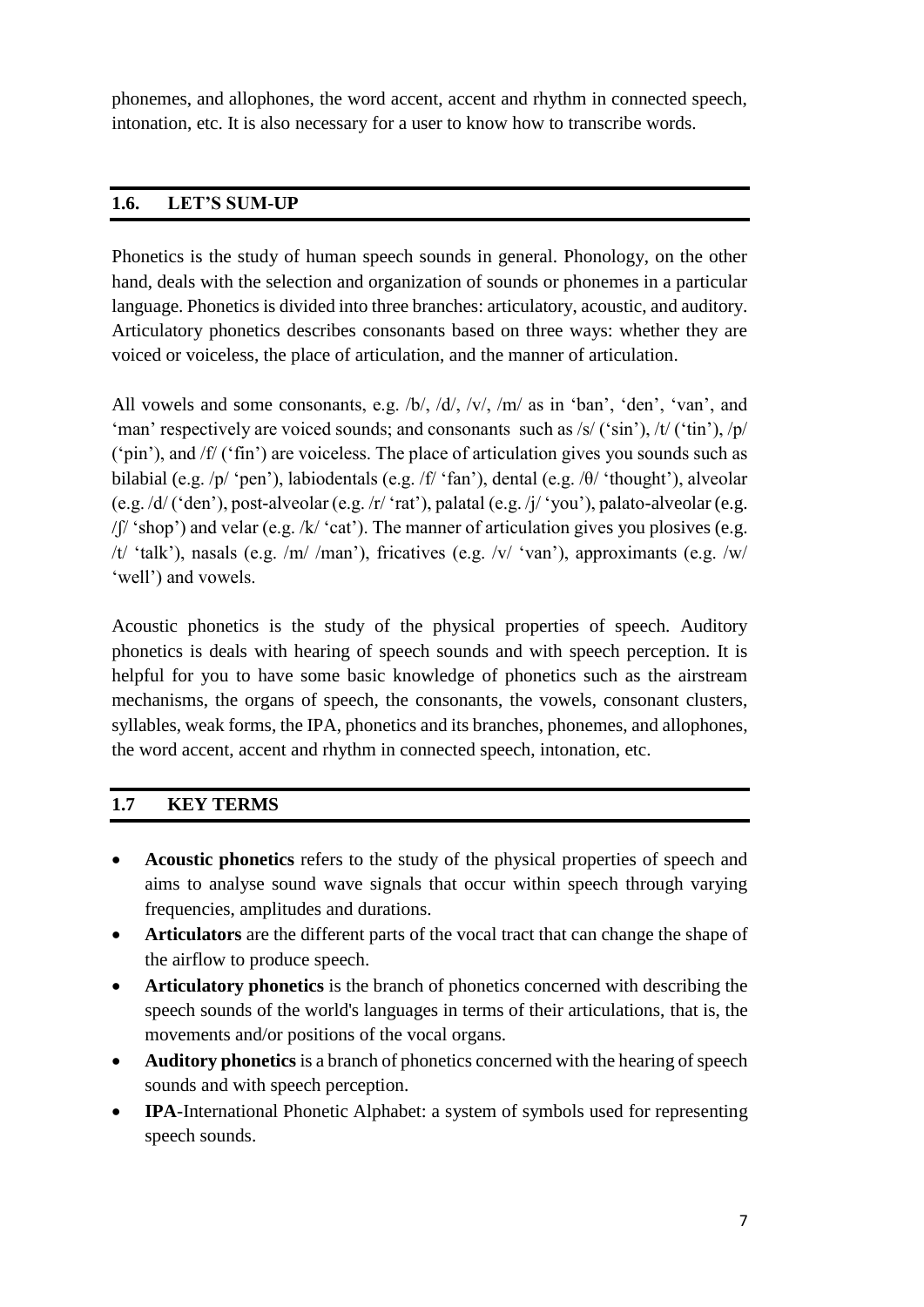## **UNIT-2 MORPHOLOGY**

#### **Structure**

- 2.0 Objective
- 2.1 Introduction
- 2.2 Morphology
- 2.3 Inflectional Morphology
- 2.4 Derivational Morphology
- 2.5 Exocentric compounds
- 2.6 Adjective-adjective compound
- 2.7 Constraints of productivity
- 2.8 Let Us Sum Up

#### **2.0 OBJECTIVE**

After reading this unit learners would be able to:

- $\triangleright$  Know what Morphology is.
- $\triangleright$  Analyse how it is often referred to as grammar of word, the set of rules which govern the words in a natural language.
- $\triangleright$  Evaluate Morphology as the layer of linguistics which is primarily concerned with the internal structure of words, whether these be simple or complex words, whether they contain grammatical information or have a purely lexical status.

#### **2.1 INTRODUCTION**

Language is analysed at various levels. As maintained by many linguists, language is analysed at various levels. These are the levels of:

- 1. Sounds (Phonetics and phonology)
- 2. Words (morphology)
- 3. Structure (Syntax)
- 4. Context (Pragmatics)
- 5. Meaning (Semantics)

Phonetics is the discipline which deals with the study of sounds. The set of possible human sounds are studied under this discipline and the set of sound system used in a particular natural language is studied under the discipline of phonology.

Morphology is the study of words and how given sounds combine together to form a word. The term morphology refers to the analysis of minimal forms in language which are constituted of sounds and are used to make words which have either a grammatical or a lexical function. Syntax is the study of how words combine together to form a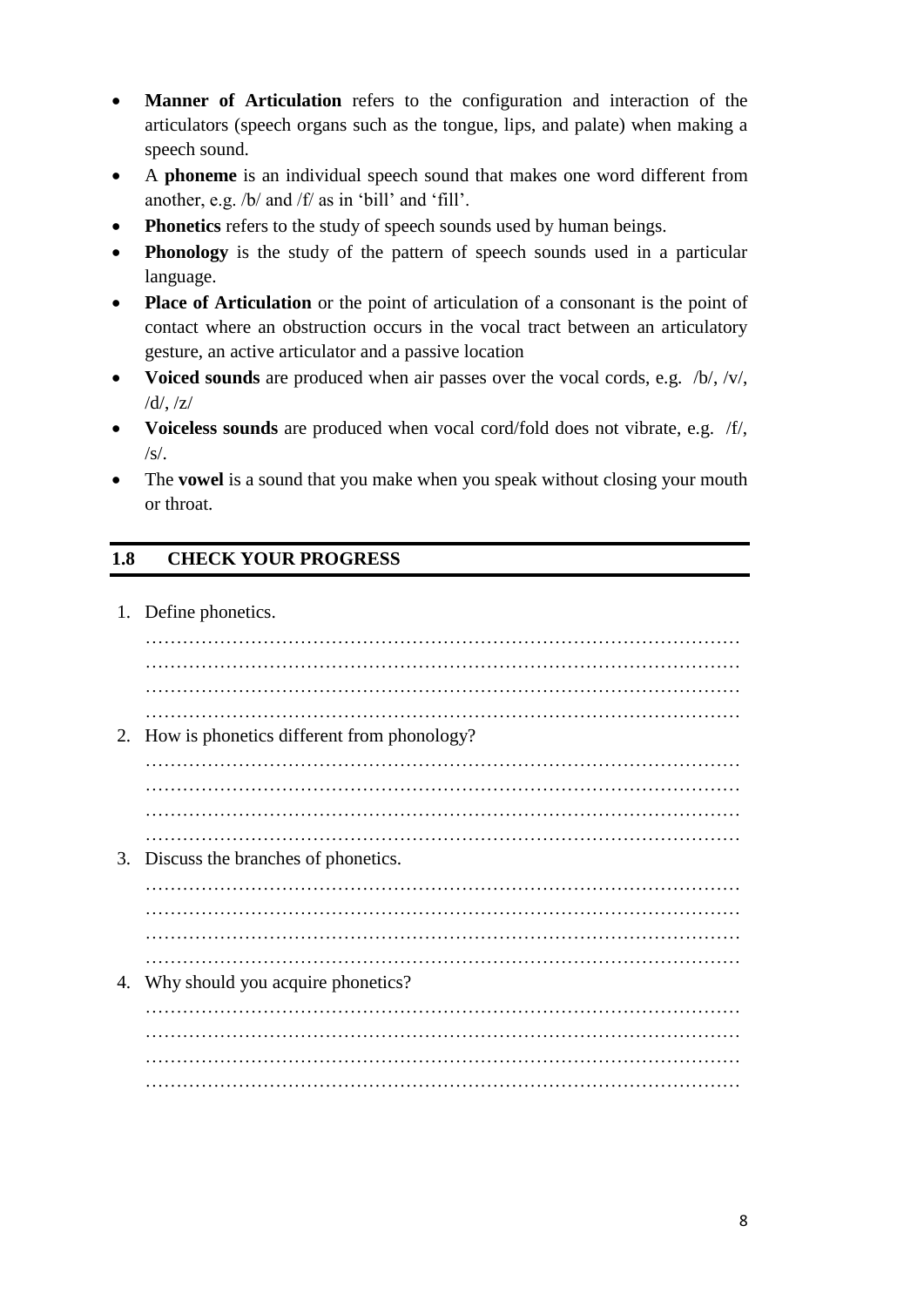sentence. It is concerned with the meanings of words in combination with each other to form phrases or sentences. Semantics is the study of meaning. Here one touches, however, on practically every other level of language as well as there exists lexical, grammatical, sentence and utterance meaning. Pragmatics The concern here is with the use of language in specific situations. The discipline of pragmatics depends for its analyses on the notion of speech act which is concerned with the actual performance of language in a contextually defined scenarios.

#### **2.2 MORPHOLOGY**

Morphology is the study of words. It studies the internal structure of the words and how they change their form to generate new words and the kinds of different roles they play in a sentence, strictly following the linguistic rules. Morphology is often referred to as grammar of word, the set of rules which govern the words in a natural language. During antiquity, grammars of languages were based on the models of classical Latin and Greek which themselves were rooted in Sanskrit, which consisted of a large number of endings. Morphology is the layer of linguistics which is primarily concerned with the internal structure of words, whether these be simple or complex words, whether they contain grammatical information or have a purely lexical status. There are various aspects which have to be kept in mind while dealing with words and their forms. The fundamental concept in morphology is that of lexeme. For example, boy and boys are both the same word, in the sense that they have the same lexeme boy. It is a unit in morphology which exists regardless of the fact that there can be multiple forms of that particular word. For example, walk/ walked/ walking/ walks are all forms of a single lexeme called walk. 3 These lexemes constitute the lexicon of a speaker. Lexicon is the mental vocabulary of a person which only keeps a list of all the lexemes. In morphology, a morpheme is the smallest meaningful grammatical unit of a language. A morpheme may or may not be an independent identity. This is so because, it may stand alone as an independent meaningful unit. On the other hand, it may or may not stand as an independent unit. If a morpheme can represents an independent meaning, it is called a root. For example, in the word like cats, cat is a root which can exist independently. -s on the other hand is the plural marker. Such words are also called as free morphemes. Some of the examples of free morphemes are: cat, run, happy, fast, good, friend etcetera. Bound morphemes appear as a part of a word. They have a meaning but they cannot exist independently on their own. They have to be a part of word to convey their meaning. For example, -ness in happiness, -ly in highly, -s in boys, -ful in spoonful, -ed in walked, ir- in irreparable etcetera. Bound morphemes are further classified into Inflectional morphemes and derivational morphemes. Words and their forms are created on the basis of the rules provided by Inflectional and derivational morphology.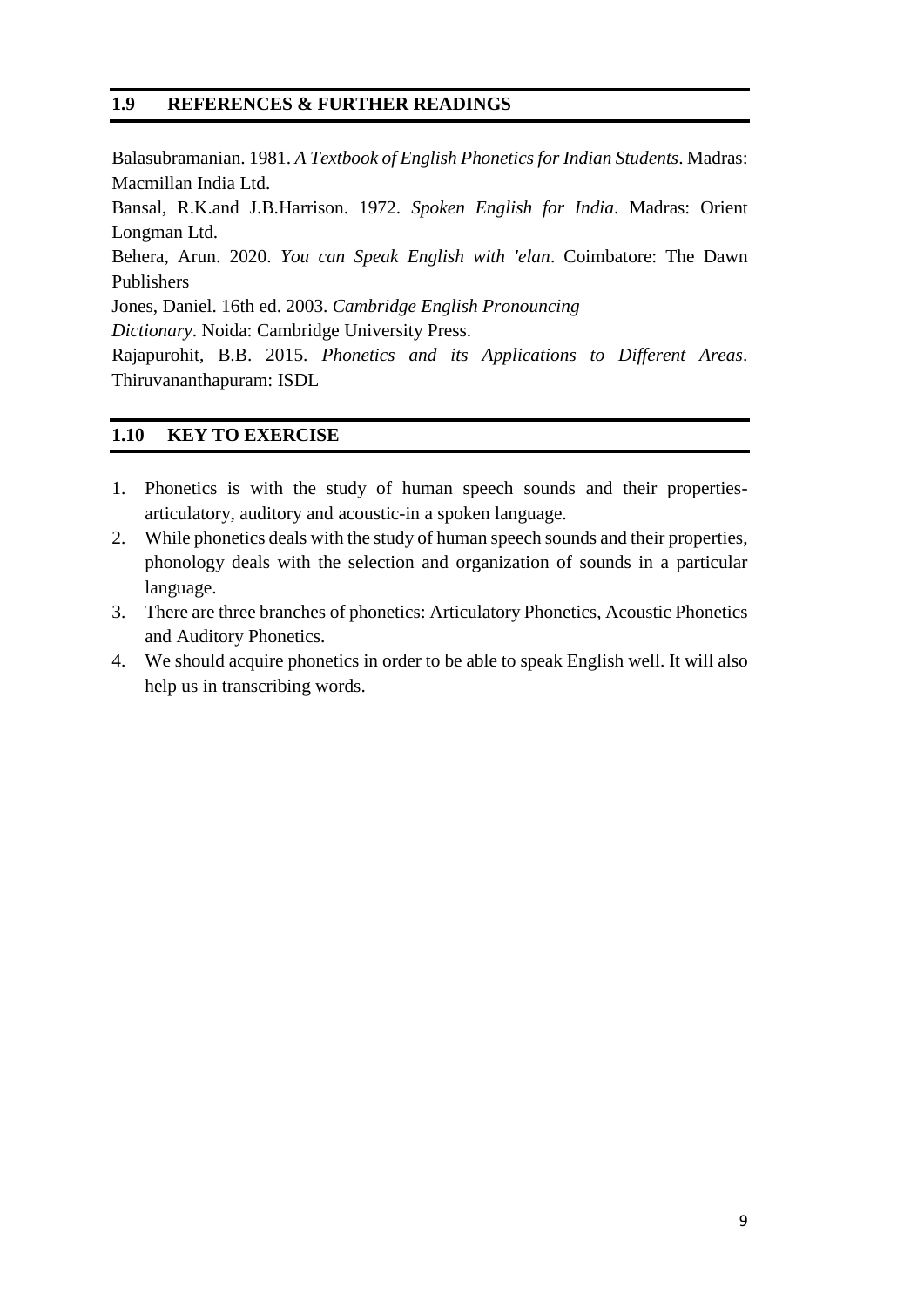#### **2.3 INFLECTIONAL MORPHOLOGY**

Let us look at some sentences first. 1. The violinist performed in the plaza yesterday. 2. The violinist performs in the plaza everyday. 3. The violinist will perform in the plaza next week. 4. The violinist is performing in the plaza right now. 5. The performance of the violinist was magnificent. In sentence 1,2,3 and 4 the verb to perform is changing its form in accordance with the tense, aspect and mood. In sentence 1, suffix -ed is added to the root perform to express past tense. 4 In sentence 2, suffix -s is added to the root perform because it is grammatically conditioned by the third person singular subject of the subject the violinist. In sentence 3, modal+ verb is introduced to express an act in future. In sentence 4, -ing form is attached to the root of the verb to express an action which is going on. On the other hand, in sentence 5, the word performance is not a verb; it is a noun. In first four sentences, the grammatical category i.e. verb remains constant whereas in the last sentence the grammatical category changes from verb to noun. Sentence 1 to 4 are an instance of inflection while sentence 5 is an instance of derivation. We will now discuss inflectional morphology in detail. We will come back to derivational morphology later. Inflectional morphology creates new forms of the same word, whereby the new forms agree with the tense, case, voice, aspect, person, number, gender and the mood of an utterance. The inflection of verbs is called as conjugation whereas the inflection of nouns, adjectives, prepositions, adverbs and articles is called as declension. The inflected form of a word often contains both one or more free morphemes (a unit of meaning which can stand by itself as a word), and one or more bound morphemes (a unit of meaning which cannot exist independently as a word). Words which never undergo the process of inflection are said to be invariant; for example, the English verb must is an invariant item: it never takes a suffix or changes form to signify a different grammatical category. Its categories can be determined only from its context. For example,

- 1. You must put down your thoughts in writing.
- 2. The must has been examined by the experts. In the first sentence, must has been used as a verb. But in the second sentence, must has been used as a noun. The set of related forms of a word is called as a paradigm. For example, jump: jump/jumped/jumps/ jumping dance: dance/danced/dances/dancing gobble: gobble/ gobbled/ gobbles/gobbling

An inflected form expresses its grammatical category/s through various prefixes and suffixes it gets attached to. A prefix is a bound morpheme, which is added in the beginning of the word to create a new form. For example, un- is added before happy and generates unhappy which is the antonym of the former. Some more instances are: in+ justice= injustice in+ appropriate= inappropriate un+ likely= unlikely ir+ responsible= irresponsible When a bound morpheme is attached to the end of the word, then such morphemes are called as suffixes. For example walk+  $ed=$  walked kitchen+ ette= kitchenette damage+ ed= damaged cow+ s= cows A circumfix is another kind of an affix which attaches itself to the base and surrounds it. For example en+ light+ en= enlighten em+ bold+ en= embolden dis+ continue+ ous= discontinuous 6 An infix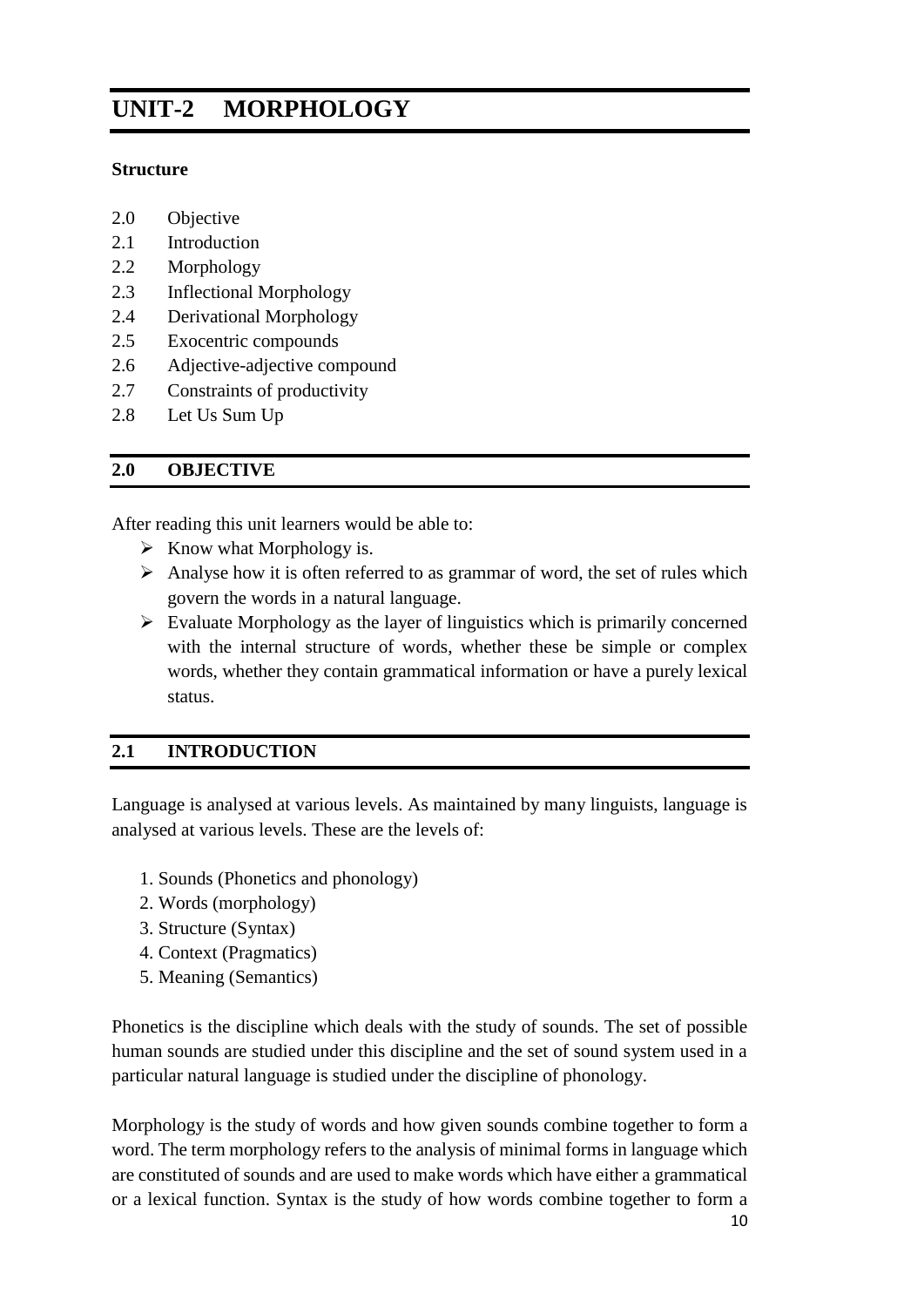is an uncommon affix which is inserted within the root. It is a characteristic feature of hip hop slang. For example, absolutely+ blooming= abso-bloomin-lutely Inflections can be broadly classified into : a. Regular inflection b. Irregular inflection Regular inflection refers to those inflections which follow a standard pattern. For example:  $d$ ance+ ed= danced merge+ ed= merged boy+ s= boys competition+ s= competitions The regular suffix for a verb is -ed. For example: surge+ ed= surged roam+ ed= roamed But this -ed is phonologically conditioned. In other words, the ending sound of the root decides the pronunciation of the past form of a particular verb. It is pronounced as /t/, /d/ and /id/. If the final sound of the root is an unvoiced sound then the suffix -ed is pronounced as /t/. For example, hope+ ed= hoped (-ed pronounced as  $/t$ ) talk+ ed= talked (-ed pronounced as  $/t$ ) If the final sound of the root is voiced sound then the suffix -ed will be pronounced as  $/d$ . For example, judge + ed= judged (-ed pronounced as  $\langle d \rangle$ ) open+ ed= opened (-ed pronounced as  $\langle d \rangle$ ) If the final sound of the root is  $/t/$  or  $/d/$  then the suffix -ed will be pronounced as  $/id/$ . For example, hand+ ed= handed (-ed pronounced as /id/) post+ ed= posted (-ed pronounced as /id/) Similarly, the regular plural morpheme is suffixed to the end of the English nouns. For example, rose+  $s=$  roses stop+  $s=$  stops Similar to the past suffix -ed, -s is also phonologically conditioned. In other words, the ending sound of the root decides the pronunciation of the plural form of a particular noun. It is pronounced as /s/, /z/ and  $/iz/$ . If the last consonant of the word is voiceless, then the -s is pronounced as  $/s/$ . cup+ s= cups (-s pronounced as  $\langle s \rangle$ ) cliff+ s= cliffs (-s pronounced as  $\langle s \rangle$ ) If the last letter of the words ends in a voiced sound, then the -s is pronounced like  $a / z$ , boy+s= boys (s pronounced as  $\langle z \rangle$  gem+s= gems (-s pronounced as  $\langle z \rangle$ ) If the last letter of the word is a sibilant, then the -s is pronounced like a  $\langle i \mathbf{z} \rangle$ . rose+s= roses (-s pronounced as  $\langle i \mathbf{z} \rangle$ ) bush+s= bushes (-s pronounced as /iz/) There are more many verbs and nouns which exhibit irregular inflection. Words with irregular inflections do not fall in the above mentioned categories. For example, mouse  $s =$  mice child  $s =$  children man  $s =$  men Even the comparative and superlative degrees of certain adjectives exhibit this property. For example, good, better, best bad, worse, worst Irregular inflection is also exhibited in many verbs. The form generated after adding the suffix -ed is entirely different from its base. 8 For example, throw+ ed= threw sing+ ed= sang Suppletion is another process which occurs in inflectional morphology. The occurrence of phonemically unrelated allomorphs of a morpheme is called as suppletion. For example, go+ ed= went good+ er= better bad+ er= worse

#### **2.4 DERIVATIONAL MORPHOLOGY**

Derivational morphemes are affixes which are added to a lexeme to change its meaning or function. It basically involves two significant processes. One major difference which distinguishes Inflectional morphology from derivational morphology is that, the latter does not only change the form of a word, it also changes the category and the meaning of the word. One of them is affixation and the other one is compounding and the other affixation. Compounding occurs when two or more words are joined together to form a meaningful longer word. For example:  $scare+crow =$ scarecrow post+office= postoffice maid+ servant= maidservant bitter+sweet=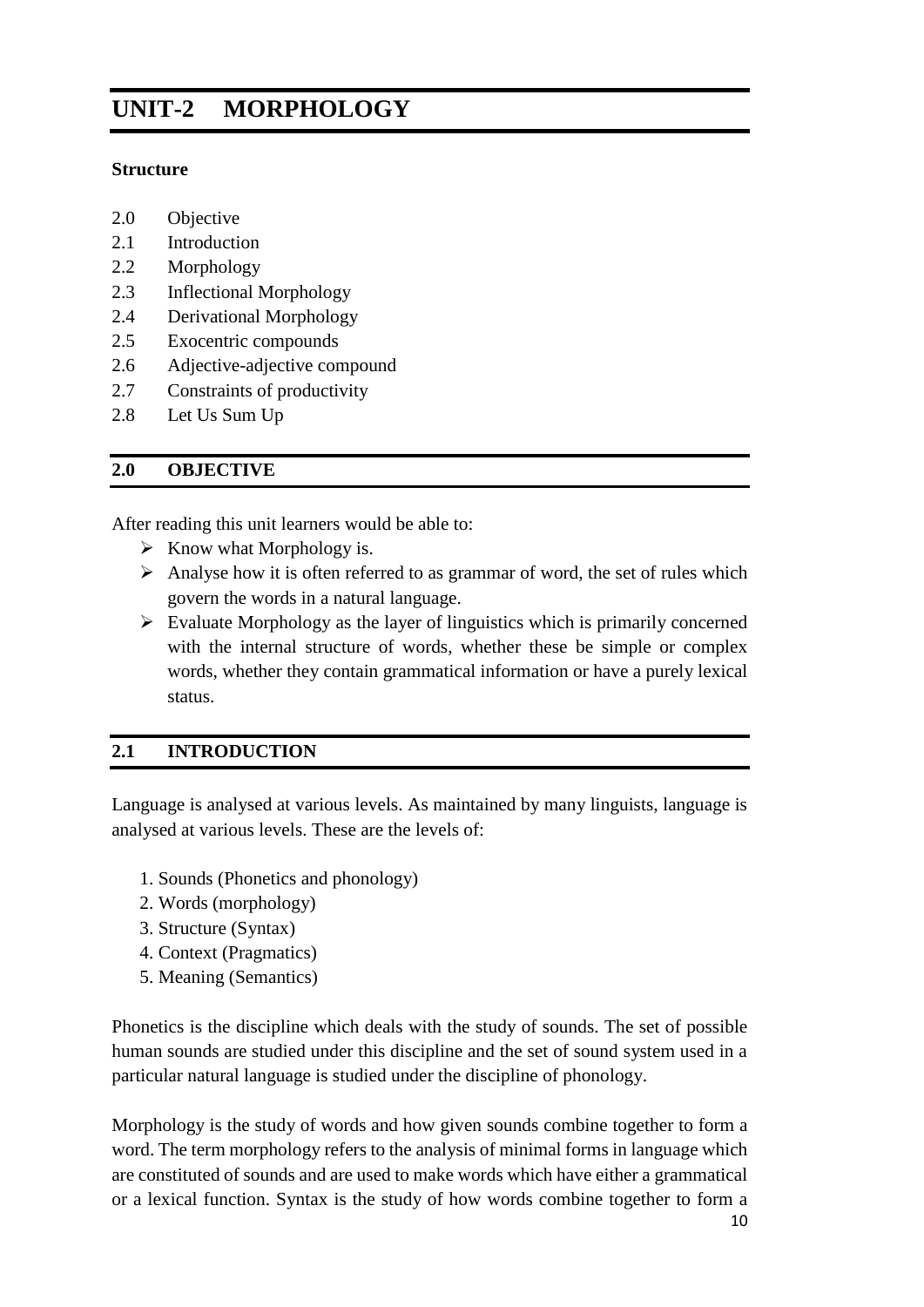bittersweet Semantically speaking compound words can be of four types. They are exocentric, endocentric, copulative and appositional.

#### **2.4.1 Endocentric compounds:**

An endocentric compound consists of a head whereby the meaning gets restricted to the head of the compound. For example: steamboat, blackboard, hairbrush, tablecloth etcetera.

#### **2.4.2 Exocentric compounds:**

In an exocentric compound, there is a formal head but the meaning is not restricted to the head of the compound. The meaning generated is totally independent of the word formed. For example, scarecrow, spoilsport, killjoy, pickpocket etcetera. Copulative compounds: In a copulative compound words, both the words are considered as head. In other words, they both contribute to the overall meaning of the compound word. For example, deaf-mute, bittersweet, poet-doctor etcetera. Appositional compounds: An appositional compound is formed when two contrary characteristics define the meaning of the resultant compound. For example, player-coach, maidservant. Almost all the natural languages exhibit the case of compound formation. Since we have already dealt with the semantic classification of the compounds, let us now explore the syntactic classification of the compounds. Syntactically speaking, compounds can be divided into four broad categories, but many more minor categories exist. Broad categories of compounding are: 1. Noun-noun compounding: When two or more nouns are combined together, the resulted compound word is also a noun. For example: keyboard, doghouse, sunflower, greenhouse etcetera. 2. Verb-noun compounding: these kinds of compound words are formed by the combination of a verb and its object. For example, spoilsport, rainfall, breakfast, pickpocket etcetera. 3. Verb-verb compounding: Verb-verb compounds are formed as a result of sequencing of two verbs. A compound verb may also include a prepositional verb, phrasal verb and an auxiliary with a verb. For example, oversee, backspace, wear away etcetera.

#### **2.5 ADJECTIVE-ADJECTIVE COMPOUND**

In the case of adjective-adjective compound, two attributes are joined together to form a single idea. For example, bittersweet, high speed, part-time. Affixation is another linguistic process in which prefixes, suffixes and circum-fixes are added to a word to derive a new form out of it. Affixation can be both inflectional and derivational. In the case of inflection, affixes do not change the grammatical category of the word. For example, boy, boys hop, hopping, hops, hopped In the case of derivation, the grammatical category of a word changes. The meaning of the derived form has a strong connection with the root. For example, happy, happiness develop, development Productivity One of the most vital aspect of derivational affixes is their productivity. Some affixes are more productive than the others. In other words, they can be used more freely than other affixes. Productivity is a relative phenomenon. Some affixes are more productive while some are less. Bauer (2001) makes a clear distinction between productivity and creativity. He posits that productivity is a rule governed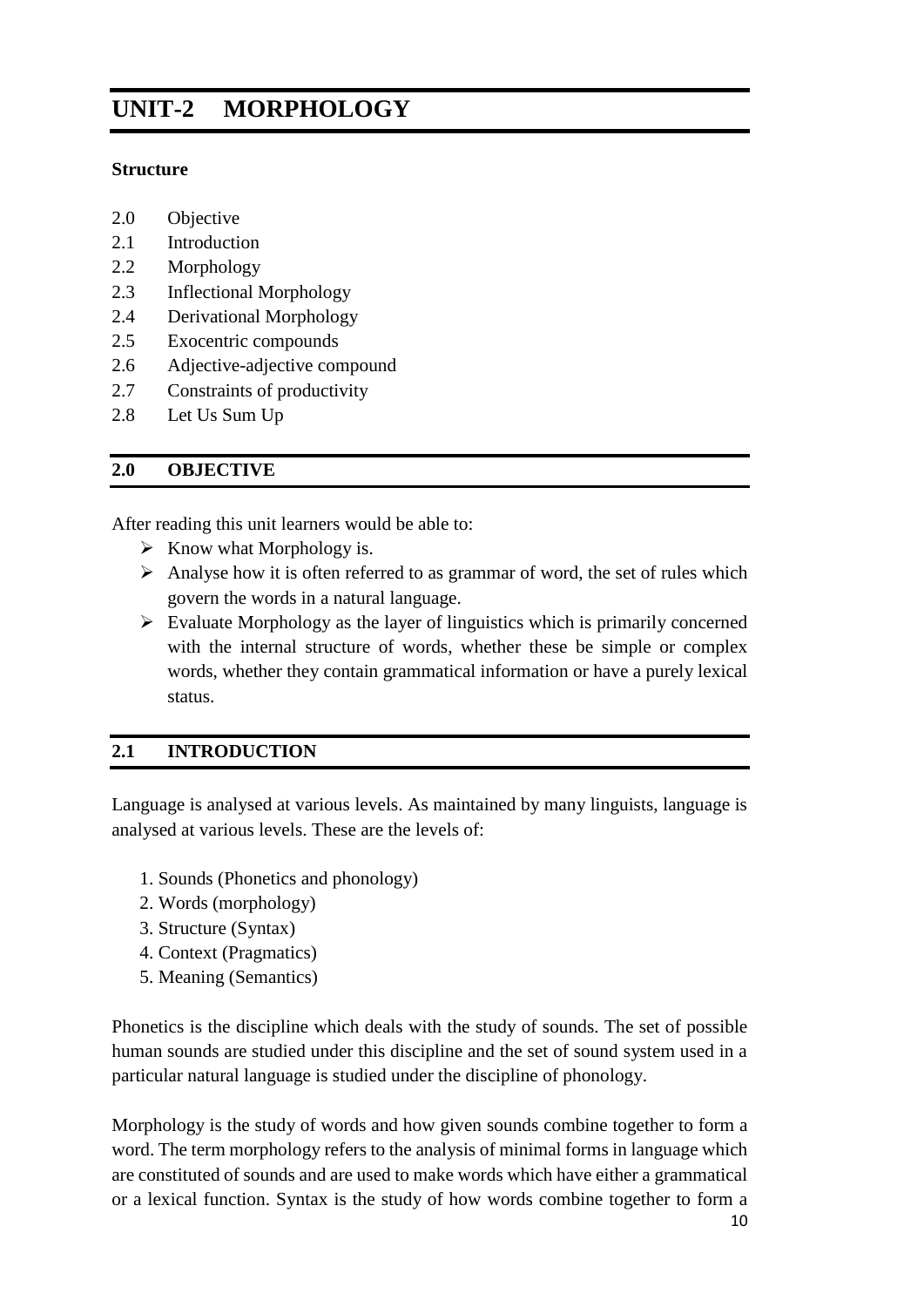linguistic process while creativity is not. Creativity, on the other hand is a language feature which has been often termed as 'productivity' by linguists like Hockett, chomsky and others. Creativity as recognised by them is language feature which enables human being to generate infinite number of words and utterances from a finite set of words and sentences. For example, when a prefix un- is added to adjectives and theirs derivatives and adverbs, then usually an antonym of that particular word is generated. In another context, it also shows the reversal of a particular action. For example, Meaning 'not' un+ fair= unfair un+ accept= unaccept un+ abridged= unabridged Meaning 'reversal of action' un+ fasten= unfasten un+ do= undo un+ cork= uncork As we saw in the above example, productivity is a rule governed process. We cannot add the prefix un- to any word and expect a new word to sprout. For example: un+ regularize= \*unregularize un+ possible= \*unpossible un+ replaceable= \*unreplaceable Now let us look at some of the suffixes: The latinate suffix -ist is added to a noun to form an adjective or a noun. -er on the other hand, is added to a verb to generate agentive nouns. -er is one of the most productive suffix of all because, it can be attached to almost all the verbs and thus create an agentive noun. For example, teach+ er = teacher garden + er= gardener learn + er= learner begin + er= beginner Many linguists like Matthews and Anderson recognise the notion of semiproductivity. This category consists of those idiosyncratic affixes which do not get attached to apparent eligible words. Not only this, when such affixes are used, then the resultant meaning of the word gets narrowed significantly.

| <b>Set A</b>                 | <b>Set B</b>    |
|------------------------------|-----------------|
| Depend + ant = dependent     | *barkant        |
| $Context+ant = context$      | *preachant      |
| Assist $+$ ant $=$ assistant | *accomplishment |

#### **2.6 CONSTRAINTS OF PRODUCTIVITY**

The most common phenomenon which provides a constraint for productivity is called as blocking. Blocking happens due to some specific semantic, phonological or morphological reasons. Let us look at some examples, there is separate nominal form for the verb to steal which is thief. Therefore, one cannot generate a term \*stealer to refer to someone who steals. In the case of phonological constraints, suffix -en can be added to a word which ends with an obstruent sound like black + en= blacken 13  $*$ fine  $+$  en  $=$  finen some other affixes are also sensitive to the morphological constraints. Words which take -ize suffix can be converted into a noun by adding another suffix ation. For example, generalize + ation= generalization capitalise + ation= capitalisation colonize+ ation= colonization this rule again prohibits the above mentioned bases to get attached to other suffixes like -age, -ment, -al. Similarly, certain words which take a prefix like un-, for example un+ well= unwell un + intentionally = unintentionally un + fair = unfair They cannot take any other prefix with them. For example, in+ well= \*inwell in+ intentionally= \*inintentionally in+ fair= \*infair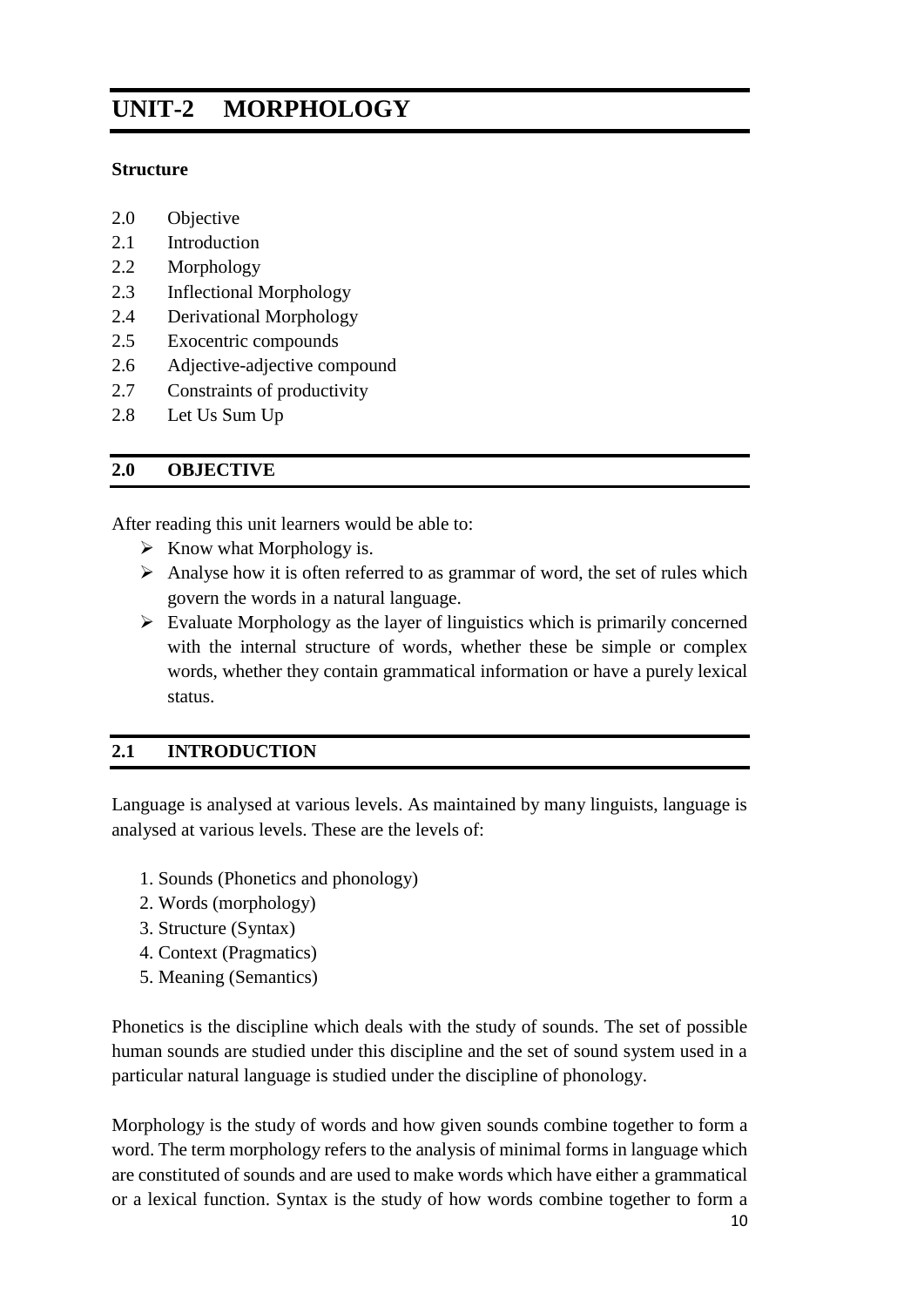#### **2.7 LET US SUM UP**

Inflection and Derivation are two extremely vital processes which have provided infinite words to all the natural languages. Let us now sum up the module by identifying the major differences between inflectional morphology and derivational morphology.

| <b>Inflectional Morphology</b>           | Derivational Morphology                   |
|------------------------------------------|-------------------------------------------|
| They do not change the grammatical       | In most of the instances derivation       |
| category of the word.                    | changes the grammatical category of       |
|                                          | the word                                  |
| They are often used to contribute to the | They eventually lose their meaning as     |
| meaning of the words, thus coining       | the new words have a distant              |
| new words.                               | resemblance to the meaning of the         |
|                                          | root.                                     |
| They tend to occur outside the           | They have major chances of getting        |
| derivational affixes                     | attached to the root.                     |
| They provide syntactic information       | Their contribution is lexical restricted. |
| about the word or even a sentence.       |                                           |

#### **2.8 CHECK YOUR PROGRESS**

1. What is the difference between Inflectional Morphology and Derivational morpheme?

………………………………………………………………………………………… …………………………………………………………………………………………  $\mathcal{L}^{\text{max}}_{\text{max}}$ ………………………………………………………………………………………… ………………………………………………………………………………………… ………………………………………………………………………………………… …………………………………………………………………………………………

2. What do you mean by Constraints of productivity? ………………………………………………………………………………………… ………………………………………………………………………………………… ………………………………………………………………………………………… …………………………………………………………………………………………  $\mathcal{L}^{\text{max}}_{\text{max}}$ 

…………………………………………………………………………………………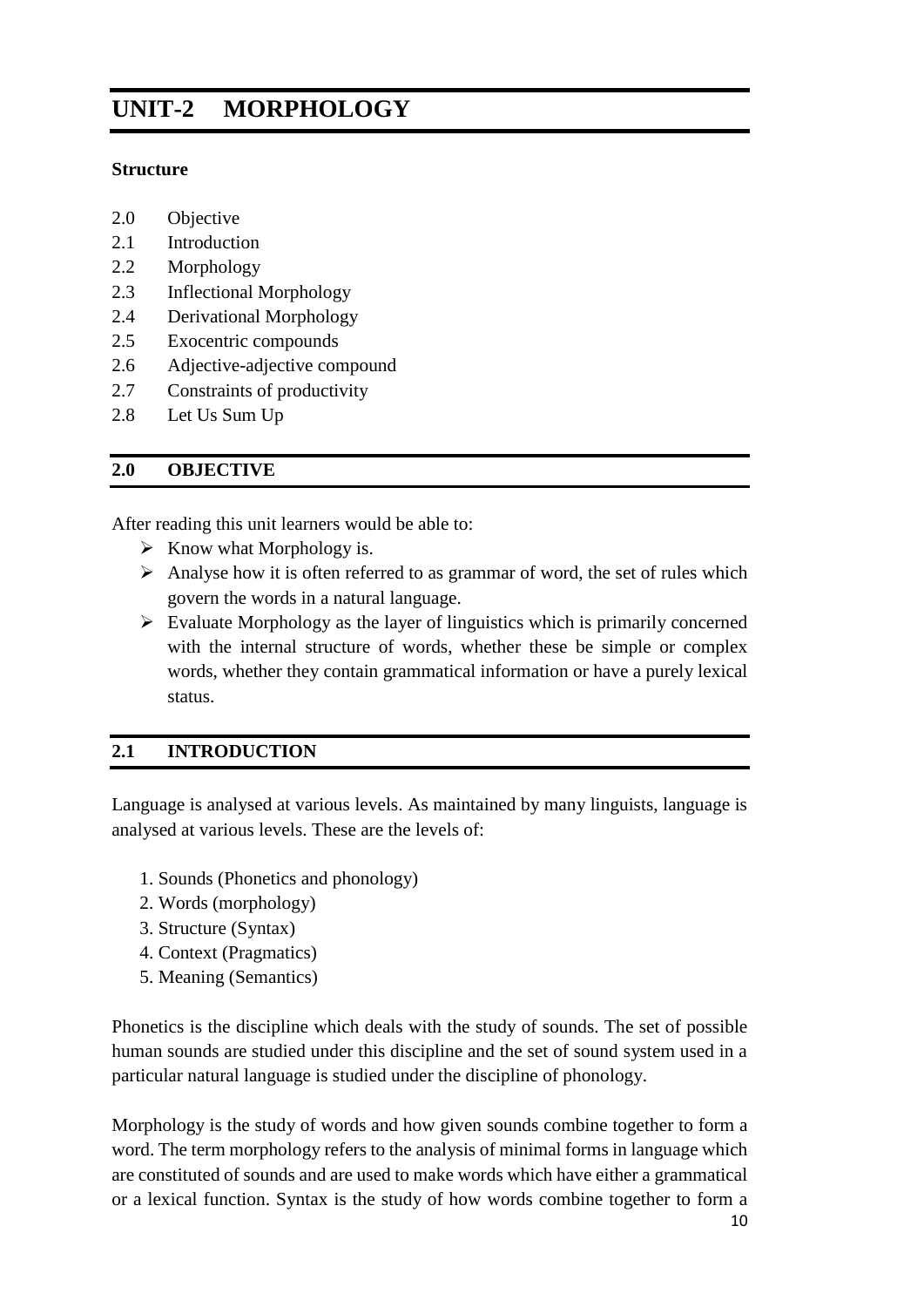3. What do you mean by endocentric compound?

## 4. What do you mean by Exocentric compound?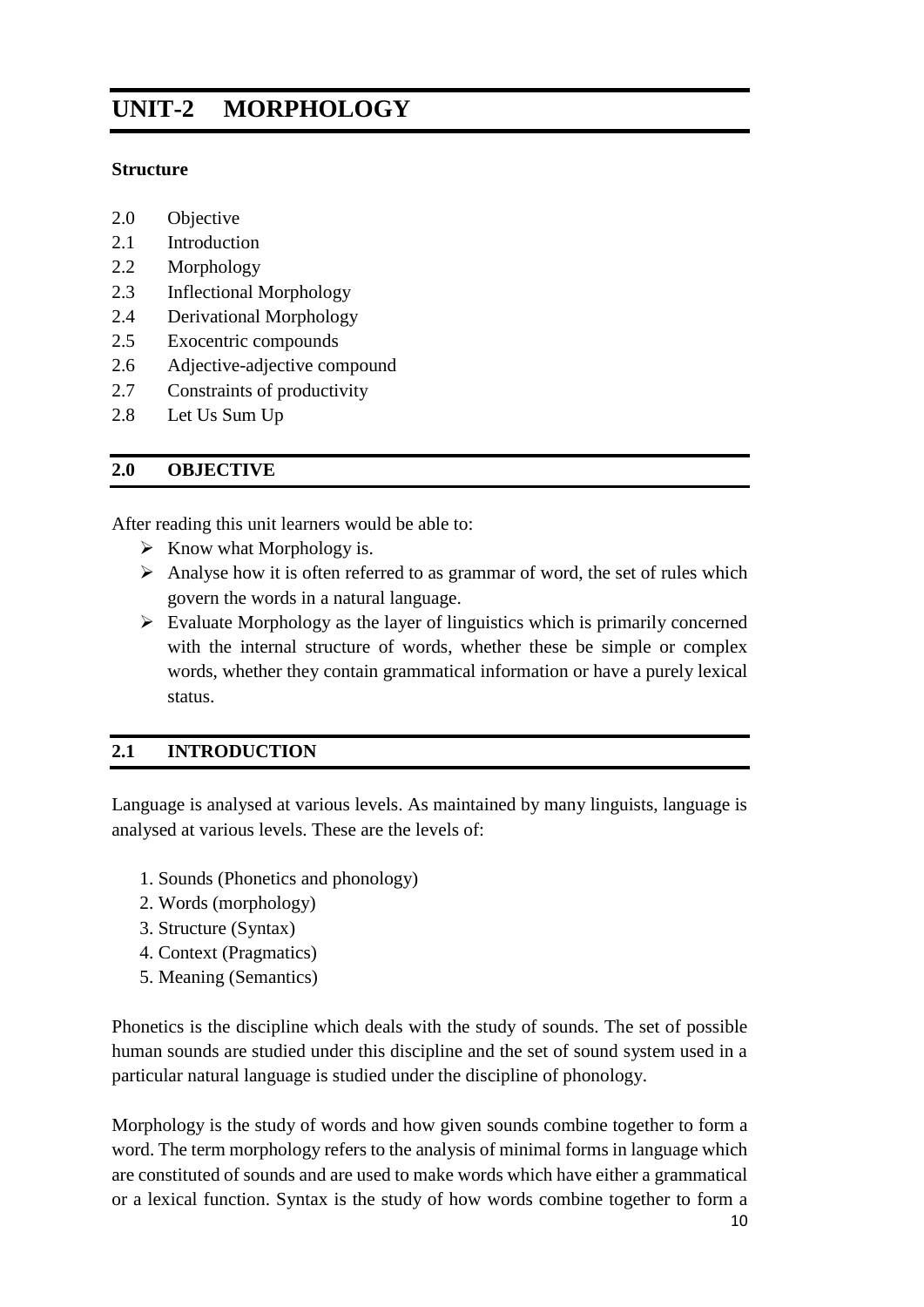## **UNIT-3 MORPHOPHONEMICS**

#### **Structure**

- 3.0 Objective
- 3.1 Introduction
- 3.2 Background
- 3.3 Morphophonemics
- 3.4 Essential Vocabulary
- 3.5 Steps involved in Morphophonemic Analysis
- 3.6 Pluralisation in English
- 3.7 Assimilation of Negative
	- 3.7.1 Grammatical Conditioning and Suppletion
- 3.8 Useful notations
- 3.9 Summary

### **3.0 OBJECTIVE**

After the completion of this unit, you will be able to:

- $\triangleright$  Gain an insight into the key concepts of English morphophonemics.
- $\triangleright$  Understand how morphological structure of a morpheme may affect pronunciation or phonological shape of following or preceding morphemes.

#### **3.1 INTRODUCTION**

This module presents an introduction to English morphophonemics. Sound structure (phonology) and word structure (morphology) are two of the main components of a language system. However, many a times, these systems interact and affect each other in some interesting ways and give rise to a phenomenon which is known as 'morphophonemics' Sometimes, due to this interaction, pronunciation of a morpheme may get modified or completely changed. These changes may be regular or irregular and usually are context sensitive in nature. In 'morphophonemics', we specifically study the changes which occur at the margins/boundaries of morphemes. There are many glossaries, lectures, notes and other reference materials available over the internet for further studies in this area. Some of the pioneer reference works are also listed in the reference section. Note: In this module, IPA transcriptions of morphemes/words have been throughout referred from Cambridge Online dictionary.

#### **3.2 BACKGROUND**

In his book titled 'A Manual Of Phonology' Charles F. Hockett, Professor of linguistics and anthropology, says that language is nothing but a complex system of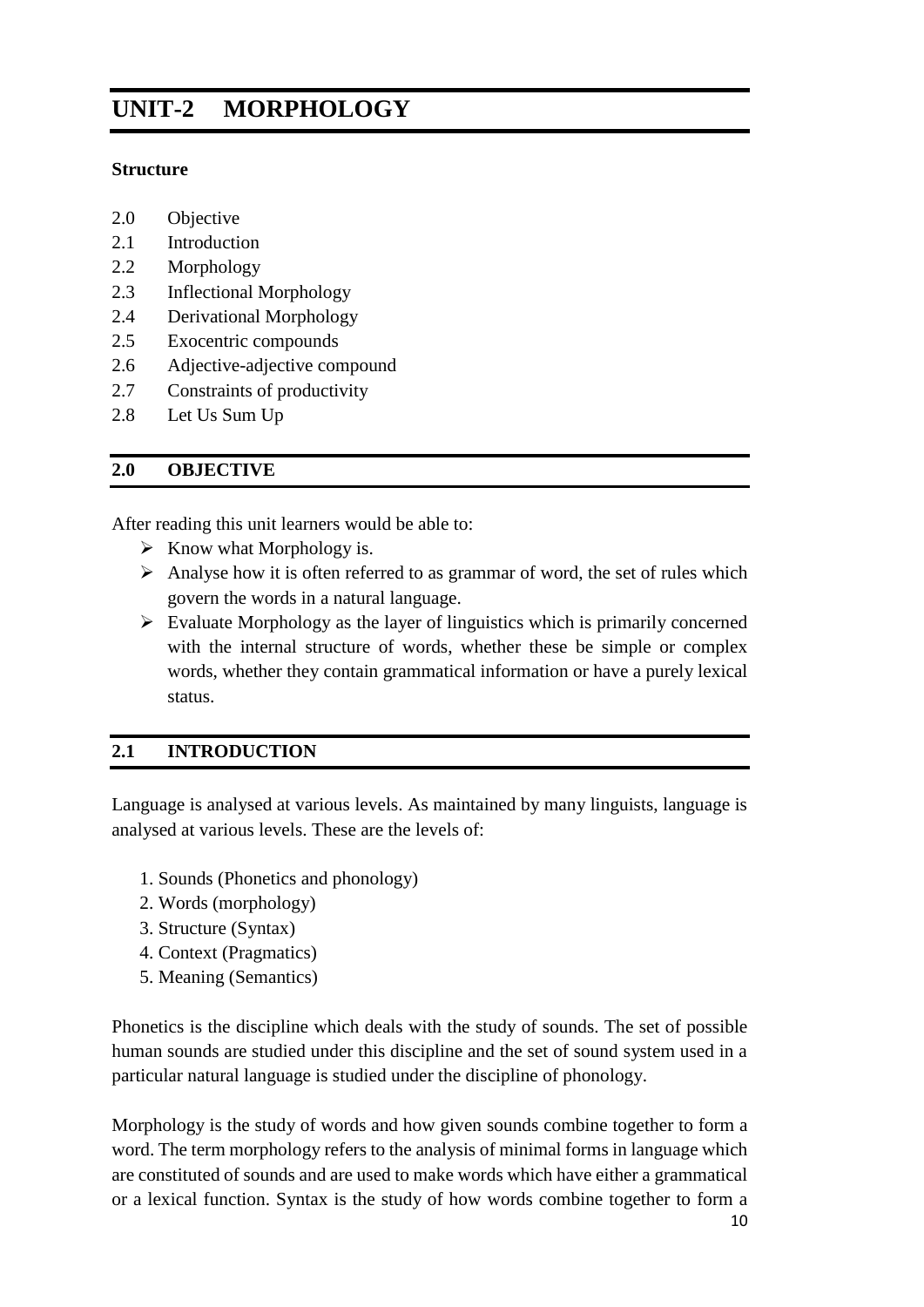habits and this system can be broken down and categorized into five principle subsystems:

- 1. The phonological system: refers to the stock of phonemes and the systematic arrangements in which these phonemes occur in a language;
- 2. The grammatical system: refers to the stock of morphemes, the systematic arrangements in which these morphemes occur in a language;
- 3. The morphophonemic system: refers to the relational code that ties phonological and grammatical system together.
- 4. The semantic system: refers to the association of morphemes, combinations of morphemes, and the systematic arrangements in which morphemes can be put, with things and situations, or kinds of things and situations.
- 5. The phonetic system: refers to the process in which phonemes, sequences of phonemes of are converted into sound waves/speech signals by a speaker, and these sound waves/speech are then decoded from by a hearer.

Of these five principle subsystems, 1 to 3 are central, while 4-5 seem to be peripheral in nature to the language as a system. In this chapter, our main focus will be on 3 'The morphophonemic system' and this focus will further be limited to scope in that examples and discussions will be revolve around morphophonemic system of English language.

#### **3.3 MORPHOPHONEMICS**

Morphophonemics may be defined as analysis and classification of the phonological factors which affect the pronunciation of morphemes or, correspondingly, the morphological factors which affect the appearance of phonemes. In morphophonemics, we basically study interaction between morphological and phonological processes and how they these factors affect each other. Morphophonemic change usually occurs at morpheme boundaries and it involves sounds that are associated with separate phonemes. One very obvious example to morphophonemics would be the use of indefinite in English language. Indefinite article in English has two manifestations: a and an. If a word begins with a consonantal sound then indefinite article is manifested as 'a' (a mango or a cat), while it is manifested as 'an' (an apple or an idiot) if following word starts with a vowel sound. Note: The term 'sound' refers to the way a phone (consonant or vowel) is pronounced, not necessarily written, in English. Therefore, an hour is a correct phrase not \*a hour and a university is the correct phrase not \*an university.

#### **3.4 ESSENTIAL VOCABULARY**

To understand these kind of sound changes, i.e., morphophonemics, it's important to give a quick look to following concepts: the smallest unit of sound (both underlying and surface forms - phoneme and phone, respectively) minimal unit of meaning (both underlying and surface forms – morpheme and morph, respectively), and how these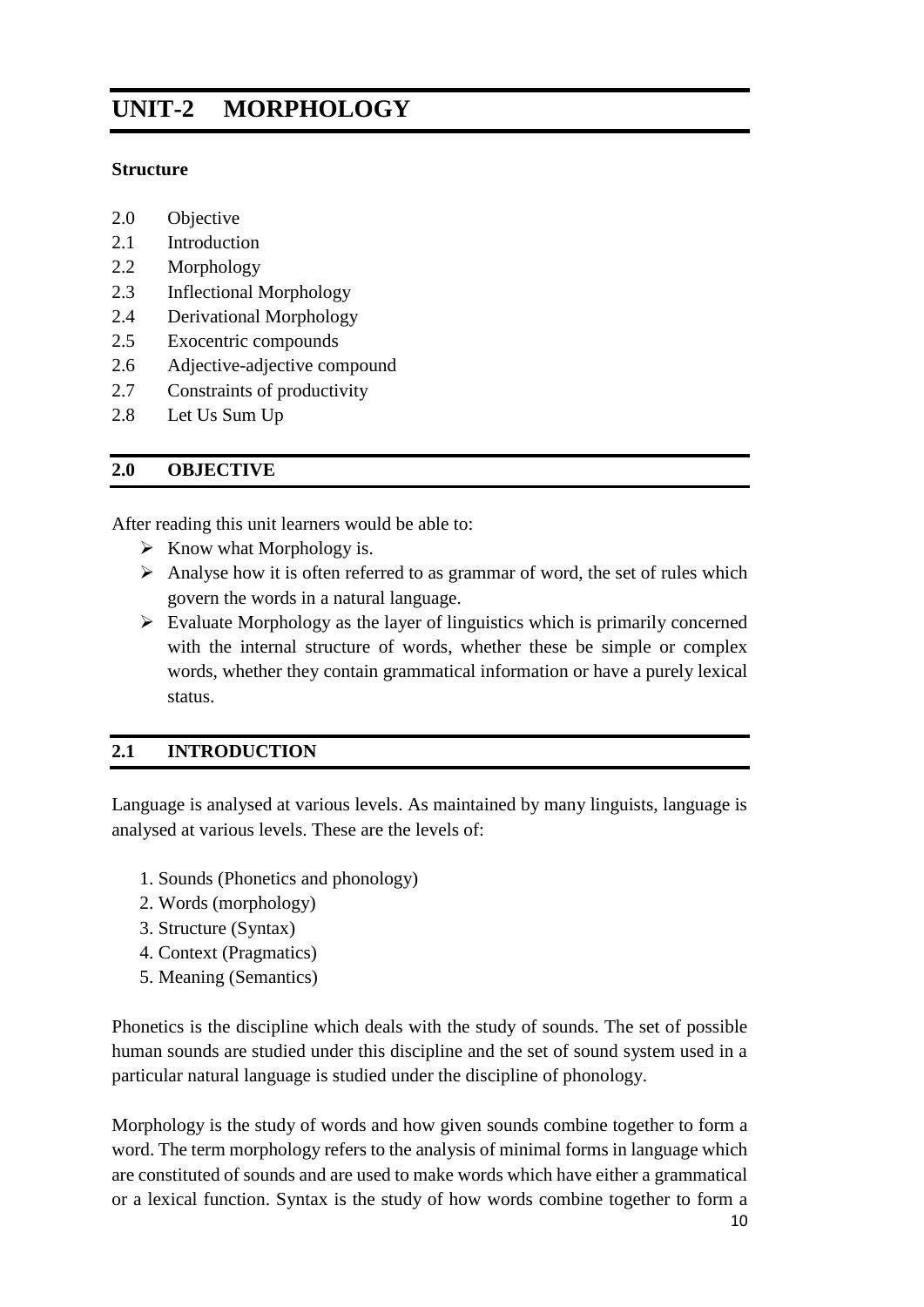phonemes and morphemes may show variation in their shape given different contexts – known allophony and allomorphy, respectively). Allomorphs are derived from a single morpheme known as underlying representation with the help of morphophonemic rules.

**A. Phoneme:** a phoneme is considered as a smallest unit of human speech sound that distinguishes meaning. Phonemes are usually written within slanted brackets //. There are 26 letters in English alphabet. But these 26 letters represent 44 phonemes. For example, phoneme /k/ occurs in words such as cut, kite, school and skin.

**B. Phone:** a phone is a surface manifestation/form of a phoneme given a phonological environment. Phones are usually written within square brackets []. In English, phoneme /p/ is manifested (pronounced) as [p] in words like spat and spoon but as [ph ] in words like pin, pick and poll.

**C. Morpheme**: a morpheme is a minimal, i.e. indivisible, unit of meaning. Morphemes are of various types given their structure (free and bound), content (zero and null) and functions (derivational and inflexional).

**D. Morph:** a morph is a surface manifestation/form of morpheme given a phonological environment. For example, plural morpheme is realized as [s] (cats and bats), [z] (dogs and calls) and [əz] (judges and churches) given different phonological environment.

**E. Allophone**: an allophone is a phonetic variant of a phoneme in a particular language.

**F. Allomorph:** an allomorph is one of two or more complementary morphs which manifest a morph in its different phonological or morphological environments.

**G. Underlying Representation:** an underlying representation is the most basic form of a morpheme/word before any phonological, morphological or morphophonological rule has been applied to it. Underlying representation shows native speaker's knowledge about the abstract underlying phonology of the language.

**H. Surface Representation:** A surface representation (actual occurrence) is the form of a word that is spoken and heard.

**I. Morphophonemic rules:** A morphophonemic rule is written in form of a phonological rule but it is restricted to a particular morphological environment. Unlike phonological rules, morphophonemic rules are sensitive to their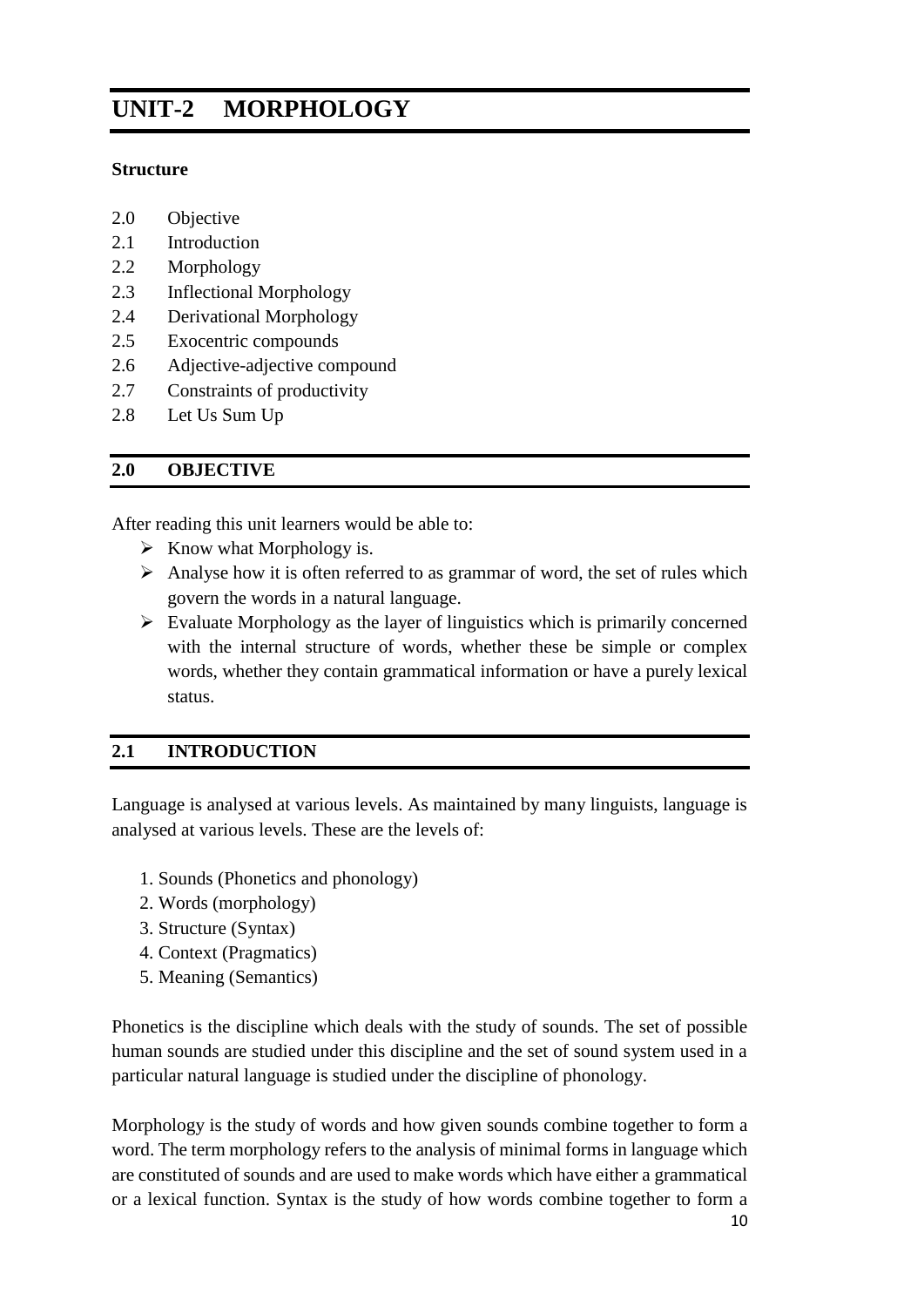environment. Whenever morphological information is required to specify the environment for an phonological rule, the rule is morphophonemic.

**J. Phonological conditioning:** phonological conditioning refers to the phenomenon wherein phonological environment of a morpheme determines selection and shape of its allomorph(s).

**K. Morphological conditioning:** morphological conditioning is a conditioning wherein morphological environment of a morpheme determines selection and shape its allomorph(s).

#### **3.5 STEPS INVOLVED IN MORPHOPHONEMIC ANALYSIS**

Morphemes are stored in lexicon. They are strung together by morphological and syntactic rules. These morphemes are then converted to their surface forms by a sequence of ordered phonological rules. In doing morphophonemic analysis, our aim is to establish a transparent connection – as far as it is possible – between data and theory. The main purpose of morphophonemic analysis is to discover a set of underlying forms and the ordered rules which are consistent with the given data. Main steps involved in the process of morphophonemic analysis are as following:

- I. **Phonemicization:** It is easier to perform morphophonemic analysis with data that are already expressed as phonemes. Therefore, it is recommended first to reduce the data into phonemes. This step is also referred as pre-processing of data in the process morphophonemic analysis.
- II. **Morpheme division:** The second step is to divide the words forms into their component morphemes. However, phonological alternations tend to obscure this division.
- III. **Finding the allomorphs**: Keeping visible and possible phonological alternation in mind, it's necessary to find the allomorph of each alternating morpheme. After allomorphs have been indentified, find the segment(s) which tend to alternate.
- IV. **Active rules:** After division of words into morphemes and identification of allomorphs, it is possible to state rules and their order of application.
- V. **Setting up underlying representations:** Taking into account the logical possibilities, underlying representations are to be set up so that all the possible allomorphs of each morpheme can be derived from a single underlying representation using general phonological rules. However, choosing underlying representations often involves considering more than one hypothesis. The following steps are usually helpful in determining correct underlying form:- Segments exhibiting X∼Y alternation are underlying /X/, which is converted to  $[Y]$  in certain contexts by one or more phonological rules.  $\big|$  Segments exhibiting X∼Y alternation are underlying /Y/, which is converted to [X] in certain contexts by one or more phonological rules. Surface segments that do not alternate are assumed to be the same at the underlying level.  $\vert$  For segments that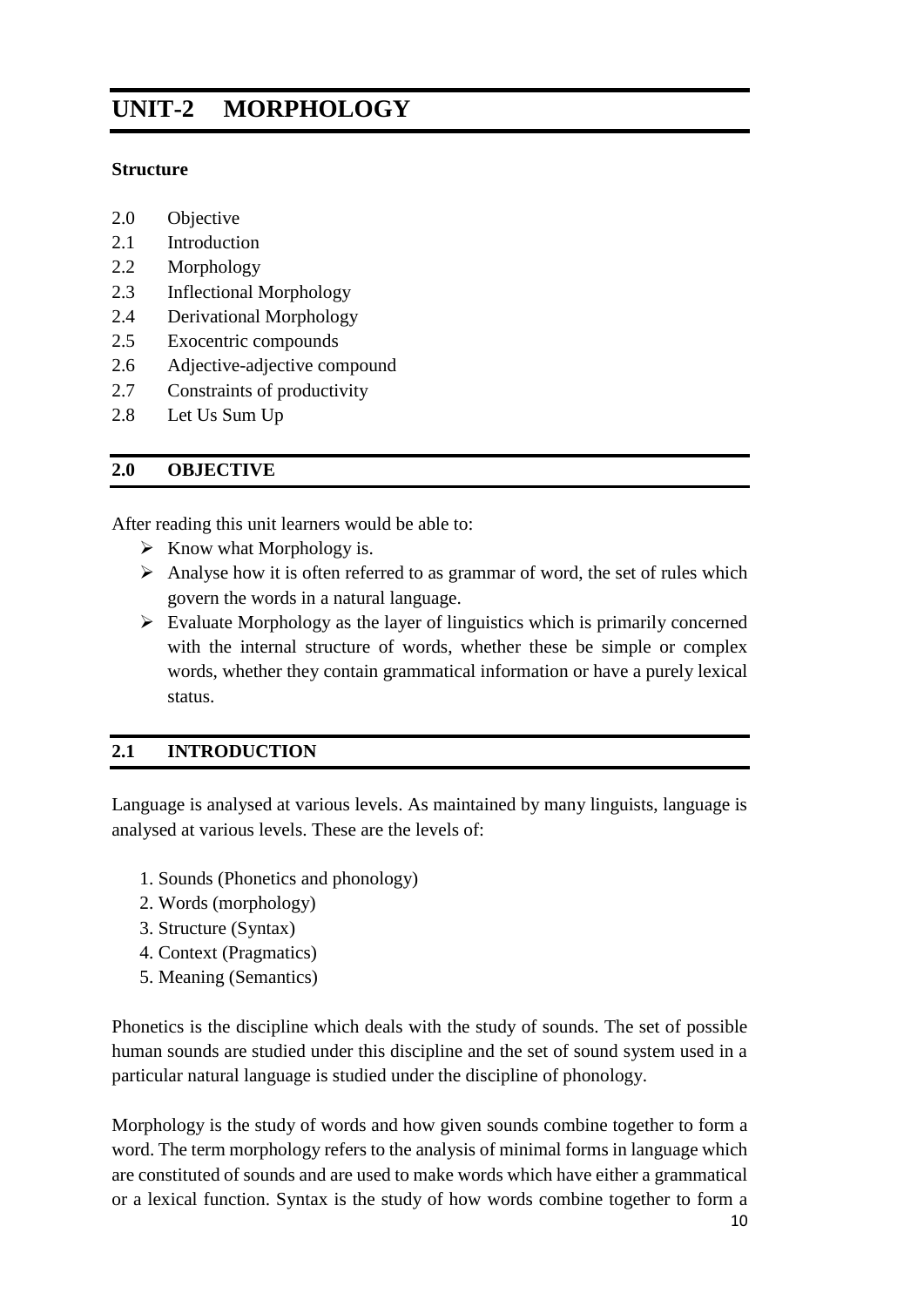alternate, consistently use the underlying segment. So, if there was a X∼Y alternation and you determined that underlying the segment was /X/, then consistently write  $/X/$  as the underlying representation in all lexical items with the X∼Y alternation. Each morpheme has only one underlying representation form. Note: An underlying form does not always necessarily correspond to the pronunciation of some pronounced word.

#### **3.6 PLURALISATION IN ENGLISH**

To understand the morphophonemics, it's very important to understand concepts A to K not only in isolation but also as to how they appear in a morphophonemic process. Here, we will present regular pluralisation process of English language. Below are given four set of single morpheme words and their plural counterparts in English. Both singular and plural forms have been presented with their respective IPA transcriptions. Table 1 Word (Singular) IPA Transcription Word (Plural) IPA Transcription cut /kʌt/ cuts /kʌts/ kick /kɪk/ kicks /kɪks/ top /tɒp/ tops /tɒps/ dog /dɒɡ/ dog /dɒɡz/ rib /rɪb/ rib /rɪbz/ kid /kɪd/ kid /kɪdz/ judge /dʒʌdʒ/ judges /dʒʌdʒəz/ wish /wɪʃ/ wishes /wɪʃəz/ church /tʃɜːtʃ/ churches /tʃɜːtʃəz/ shoe /ʃuː/ shoes /ʃuːz/ day /deɪ/ days /deɪz/ pea /piː/ peas /piːz/ Upon careful observation of the data, it is noticed that plural morpheme in English is realized as /-s/, /-z/ and /-əz/ given different phonological environment of the stem to which plural morpheme gets attached to. When one morpheme takes more than one form (morph) in different phonological or morphological environment, these morphs are referred as allomorph to one another. In this kind of situation, we need to set up a single underlying representation from which other morphs are derived for their pronunciation in any particular context. This underlying representation is achieved with the help of some rules, usually referred as morphophonemic rules. To see how it works in English, we will consider the phonological environment of all three sets. Since in English language, plural morpheme gets attached to the right boundary (word + plural morpheme) of a morpheme, phonological environment of the right boundary will be taken into account for the consideration.

- First set consisting of 'cut, kick and top' morphemes have their right boundary ending in voiceless consonant which is non-strident. These morphemes take / s/ allomorph.
- Second set consisting of 'dog, rib and kid' morphemes have their right boundary ending in voiced consonant which is non-strident. These morphemes take /-z/ allomorph.
- Third set consisting of 'judge, wish and church' morphemes have their right boundary ending in a consonant that strident in nature. These morphemes take /-əz/ allomorph.
- Fourth set consisting 'shoe, day and pea' morphemes have their right boundary ending in vowel. These morphemes also take /-z/ allomorph. Therefore, it is evident allocation of plural allomorph in English is not random in nature but is conditioned by phonological environment occurring at right boundary of the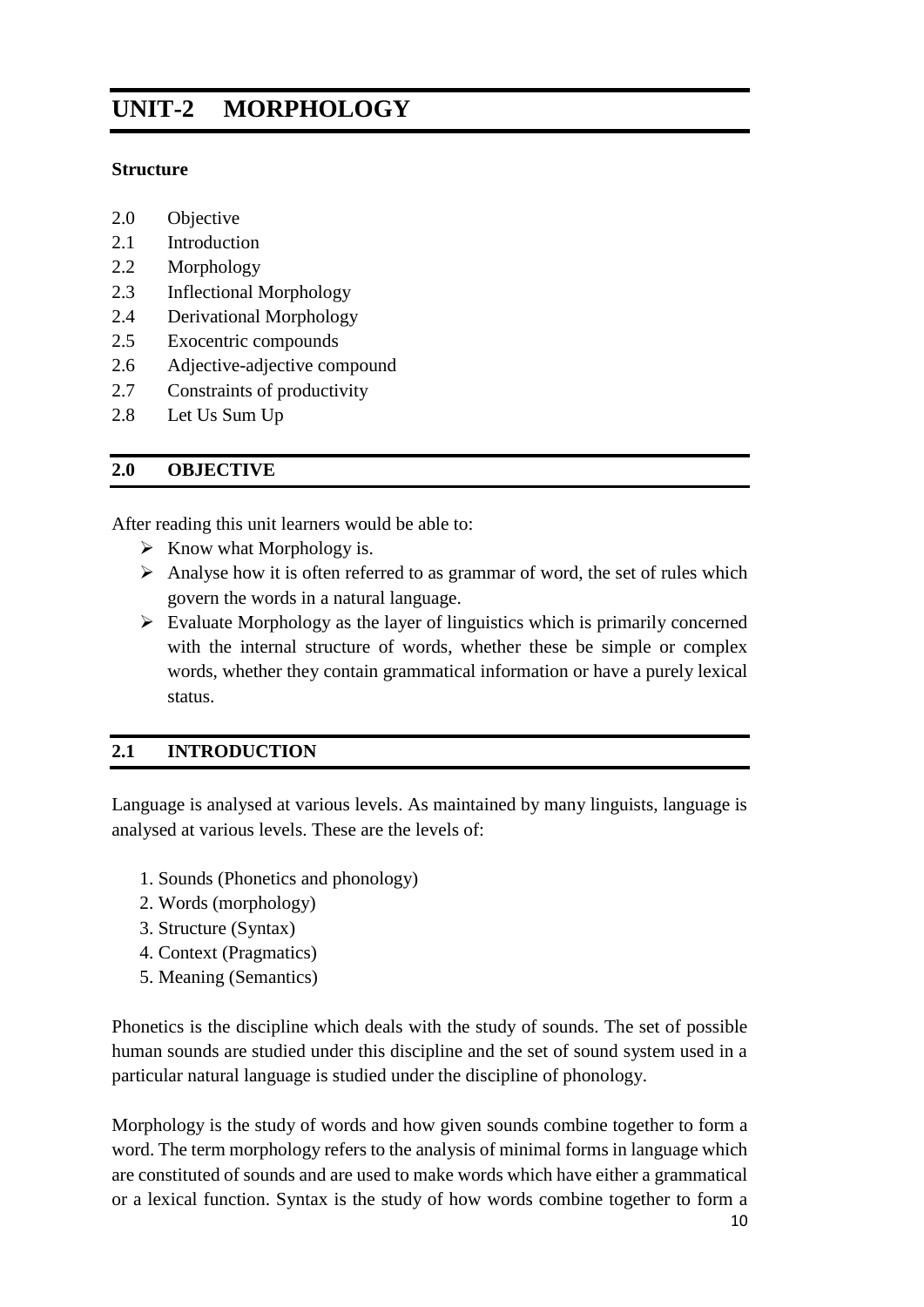morpheme. Usually, the allomorph with the wisest distribution qualifies as a suitable candidate for underlying representation. In this case, /-z/ qualifies to become underlying allomorph as it occurs after most voiced consonants and after all vowels. And from allomorph /-z/, other allomorphs /-s/ and /-əz/ and //have been derived. This whole process can be explained by (a set of) rules known as morphophonemic rules. Underlying form /-z/ [-s] [-əz] [-z] surface form In deriving the correct final surface form from underlying form in the regular pluralisation process of English, two morphophonemic rules are in effect: 1) coda epenthesis and 2) devoicing. The first rule, coda epenthesis, inserts a schwa whenever the /-z/ appears after a morpheme has its right boundary ending in a strident consonant. Insertion of schwa helps break up the illegal consonant cluster in English. I  $\varnothing \rightarrow \varnothing /$  +strident  $\Box$  -z The second rule ensures the devoicing of underlying form /-z/ when it occurs after a voiceless consonant in the same coda. II  $-z \rightarrow$  [-voice] / [-voice]  $\sigma$ (Devoicing helps ensure that English plurals comply with the phonotactics of English as no word in English contains a coda in which a voiceless consonant is followed by a voiced consonant). Therefore, pluralisation process for English language may be summarized in following way:

#### Table - 2 word + plural morpheme

cut-s dog-s judge-s order of rule application underlying representation /kʌt-z/ /dɒɡ-z/ /dʒʌdʒ-z/ coda epenthesis - - /dʒʌdʒəz/ devoicing /kʌts/ - - surface form [kʌts] [dɒɡz] [dʒʌdʒəz] It is to be noticed that it is not the correct morphophonemic rules but also the correct ordering of these rules is equally crucial. In absence of correct ordering, produced surface forms may well be incorrect. For example, if we change the ordering of coda epenthesis and devoicing rules in the above example, /dʒʌdʒs/\* will get produced as a surface form for judges.

Table -3 word + plural morpheme cut-s dog-s judge-s order of rule application underlying representation /kʌt-z/ /dɒɡ-z/ /dʒʌdʒ-z/ devoicing /kʌts/ - dʒʌdʒ-s/ coda epenthesis - - - surface form [kʌts] [dɒɡz] [dʒʌdʒs]\* It is clear that pronunciation, i.e., surface appearance, of plural allomorph in English depends on the phonological environment occurring at the right boundary of the morpheme. This phenomenon is also known as phonological conditioning and allomorphs /-s/, /-z/ and /- əz/ are also referred as phonologically conditioned allomorphs. However, the regularity of phonological conditioning is restricted in its scope, that is, several morphemes despite of having suitable phonological environment for undergoing change may exhibit no or some different kind of phonological change, i.e. the proximity of a sound(s) does not affect these forms. For example, -en as a plural making morpheme is a peculiar case to only certain words such as children, oxen, brethren, etc. These kinds of changes are to due to what is called morphological conditioning. Occurrence of a morph/form is determined by the morpheme it gets attached to rather than its phonological environment. To further support the concept, we will present another subclass of plurals in English, which defies the present phonological environment and does not let the morpheme undergo any change whereas another set having same phonological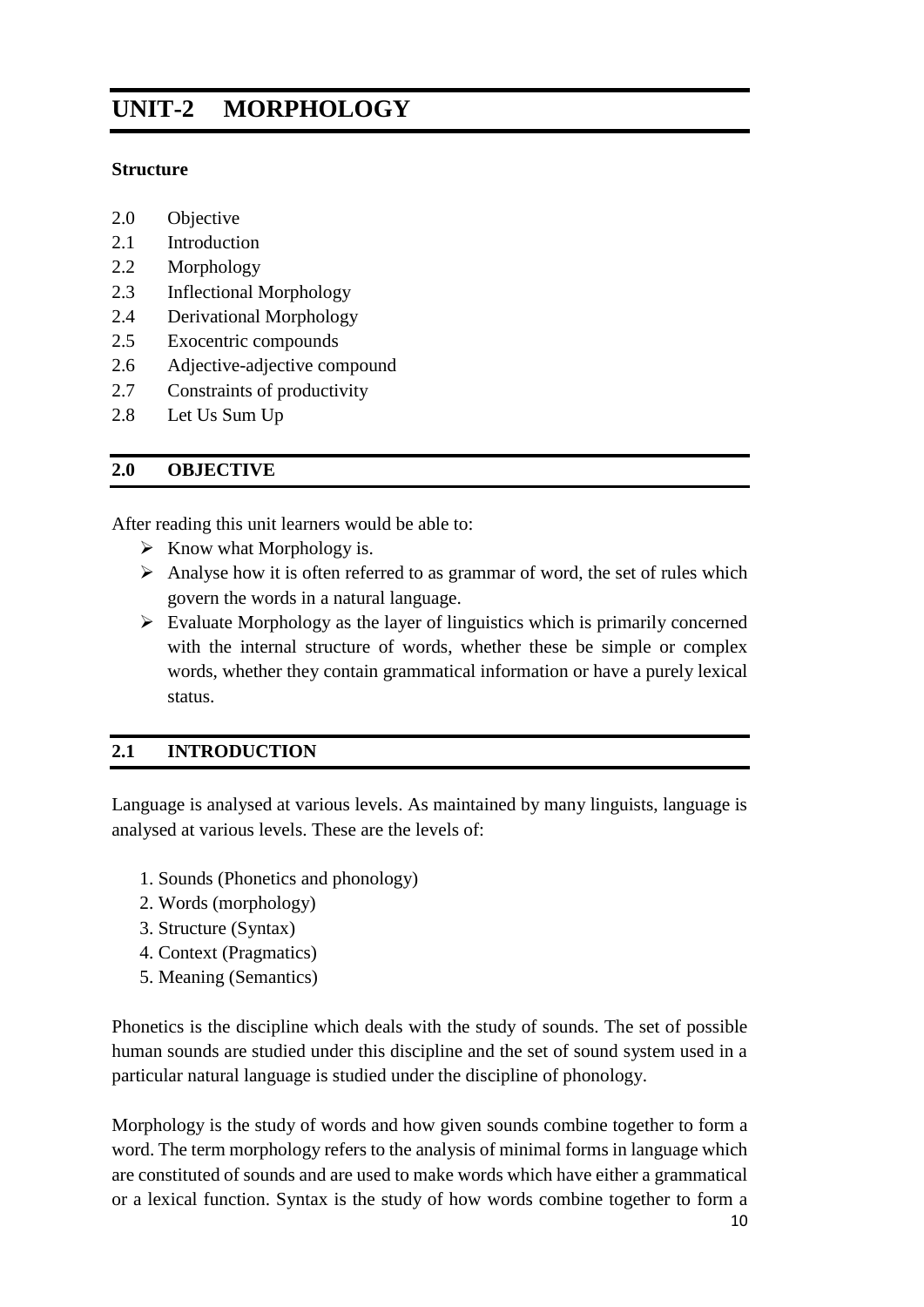environment undergoes predictable changes. English has a restricted class of words in which sound /f/ at the right margin of the stem/base alternates with /v/ when there is a plural suffix gets attached to them. However, the alternating class (first two columns) is unproductive. Any newly coined word(s) with final /f/ entering in English does not exhibit the f-v alternation.

Table - 4 Alternating class Non-alternating class Singular Plural Singular Plural thief thieves chief chiefs wolf wolves laugh laughs knife knives fife fifes leaf leaves whiff whiffs The process responsible for this f-v alternation and their respective derivations from underlying form  $|z|$  is given as follows (Table 5): /f/ Voicing  $f \rightarrow v$  /  $\qquad$  ]-Plural Table - 5 Word (alternating class) Plural form Word (non-alternating class) Plural form order of rule application plural forms knife knives laughs laughs underlying /naɪf/ /naɪf-z/ /lɑːf/ /lɑːf - z/ representation  $f \rightarrow v$  rule /naɪvz/ devoicing /lɑːfs/ Surface form [naɪvz] [lɑːfs] As it is clear from the Table-3, order of rule application is equally important in this case too. Else, we will end up deriving incorrect plural form /naɪvs/\*.

Table - 5 Word (alternating class) Plural form Word (non-alternating class) Plural form order of rule application plural forms knife knives laughs laughs underlying representation /naɪf/ /naɪf-z/ /lɑːf/ /lɑːf - z/ devoicing /naɪfs/ /lɑːfs/ f  $\rightarrow$  v rule /naɪvs/\* Surface form [naɪvs]\* [lɑːfs] After discussing pluralization process, we can move to some other morphophonemic changes which are commonly found in English and other languages of the world.

#### **3.7 ASSIMILATION OF NEGATIVE**

Prefix 'in-' in English Assimilation is a sound change in which one sound becomes more like a following sound. This may occur either within words/morphemes (phonological change) or between words/morphemes (morphophonemic change). In the prefixation process, final sound (marginal sound) of a prefix becomes more like the first sound of a base/root to which it attaches to. However, it usually happens when the articulation of the two sounds – last sound of the prefix and first sound of the base - carries some degree of feature similarity. The assimilation, however, does not always necessarily occur between two sequential sounds. Sometimes, sounds which are in distance, i.e., having some other sounds in-between, also tend to assimilate. To understand how assimilation affects pronunciation in English, we will examine the below given data: Table - 6 Word Negative prefix + word IPA Transcription possible in+possible /ɪmposɪbəl/ balance in+balance /ɪmbæləns/ tolerable in+tolerable /ɪntɒlrəbl/ decent in+decent /ɪndiːsənt/ active in+active /ɪnæktɪv/ alienable in+ alienable /ɪnelɪənəbl/ complete in+ complete /inkAmpliːt/ qratitude in+qratitude /ɪŋɡrætɪtjuːd/ Now that it is clear that negative morpheme 'in-' manifests itself as [im- ], [in] and [ɪŋ] allomorph. The occurrence of the appropriate allomorph is subject to following consonant, here, initial consonant of the following base/root. We can make following observations based on the above given data: a) Allomorph [im-] occurs only before when following consonant is labial in nature  $-$  [e.g. p, b, f, m]. b) Occurrence of Allomorph [ $\eta$ ] only before the velar consonants – [k, g] c) Elsewhere, allomorph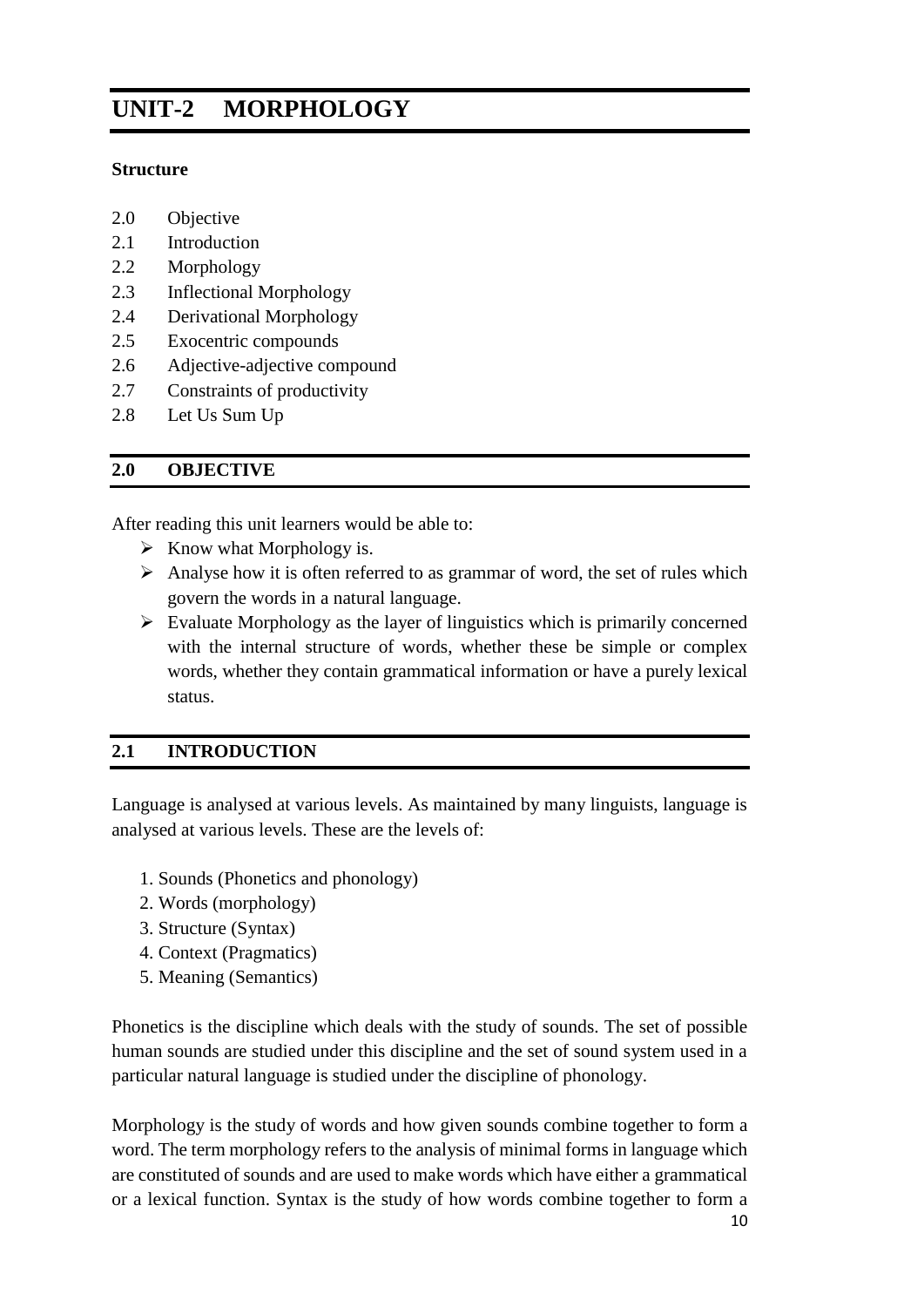[in] is found to be appearing, that is to say, before alveolar consonants such as [t, d, s, z, n] and before vowels sounds such as  $[\varphi, \varphi, \varphi, \varphi, \varphi]$  if is evident that pronunciation of the nasal consonant of the prefix 'in-' is adjusted to match the place of articulation of the first consonant representing the following base/morpheme. Of the three occurring allomorphs [im-], [in-] and [ɪŋ], the most frequently distributed morpheme is [in-]. Therefore, [in-] may be selected as underlying form of the 'in-' morpheme. These allomorphs are in complementary distribution, i.e., no two of them can occur in identical environment. This again is a clear and plain example of what is called phonological conditioning. However, we can also notice that the prepositional prefix 'in-' having same phonological environment does not always assimilate to the first sound of the following root/base/morpheme if the roots are of native origin. For examples, words such as inboard, inborn, inbound, inbreed, inlay, inland, inlet, inmate, input, inroad, etc., don't show any kind of assimilation. While negative prefix in-' shows a tendency for assimilating with the place of articulation of the following sound, the other negative prefixes such as 'un-' and 'non-' do not show any regular characteristics of assimilating behaviour. See some examples below: un- + polluted  $\rightarrow$  unpolluted (\*umpolluted) non- + personal  $\rightarrow$  non-personal (\*nom-personal) un- + balanced  $\rightarrow$  unbalanced (\*umbalanced) non- + business  $\rightarrow$  non-business (\*nombusiness) ( un- + marked  $\rightarrow$  unmarked (\*ummarked) non- +medical  $\rightarrow$  non-medical (\*nom-medical) (un- + lawful  $\rightarrow$  unlawful (\*ullawful) non- + legal  $\rightarrow$  non-legal (\*nollegal) un- + reasonable  $\rightarrow$  unreasonable (\*urreasonable) non- + restrictive  $\rightarrow$  nonrestrictive (\*nor-restrictive) [see Okada, 2013] If in- could be attached to all the words above instead of un- and non-, assimilation would be expected to take place. 15.6.3 Stress Shift in English: Of the several active morphophonemic processes in English, one is shifting of stress from one syllable to another whenever a new morpheme gets attached to it. English is stress timed language and primary stress falls normally on the first syllable of the word. However, it may appear on any syllable. Usually, deriving words via affixation may lead to shift of stress and thereby may lead to modification or change in one or more vowels. This is also addressed as vowel gradation or vowel alternation process. Let us have a quick look to the following data given Table 7. Syllable carrying primary stress have been marked in bold case. Table -7 word 1 st derivation 2 nd derivation 3 rd Derivation photo photograph photography photographic /ˈfəʊ.təʊ/ /ˈfəʊ.tə.ɡrɑːf/ /fəˈtɒɡ.rə.fi/ /ˌfəʊ.təˈɡræf.ɪk/ drama dramatic dramatically /ˈdrɑː.mə/ /drəˈmæt.ɪk/ /drəˈmæt.ɪ.kl.i/ As it is clear from the Table-7 that affixation process may lead to the shift of stress or gradation of vowels, however, this kind of change may be regular with one set of affixes and completely sporadic with other ones. Hence, rules describing stress patterns in English are not exhaustive in nature. Some rules may, anyway, be stated for the common understanding:-

1. Primary stress falls on 1st syllable: a) Monosyllabic words b) Most of the disyllabic nouns (label, bible, treaty, purchase, etc.) c) Compound nouns: (sidewalk, streetlight, headset, etc) d) Most of the disyllabic adjectives (lucky, clever, active, skittish, etc.)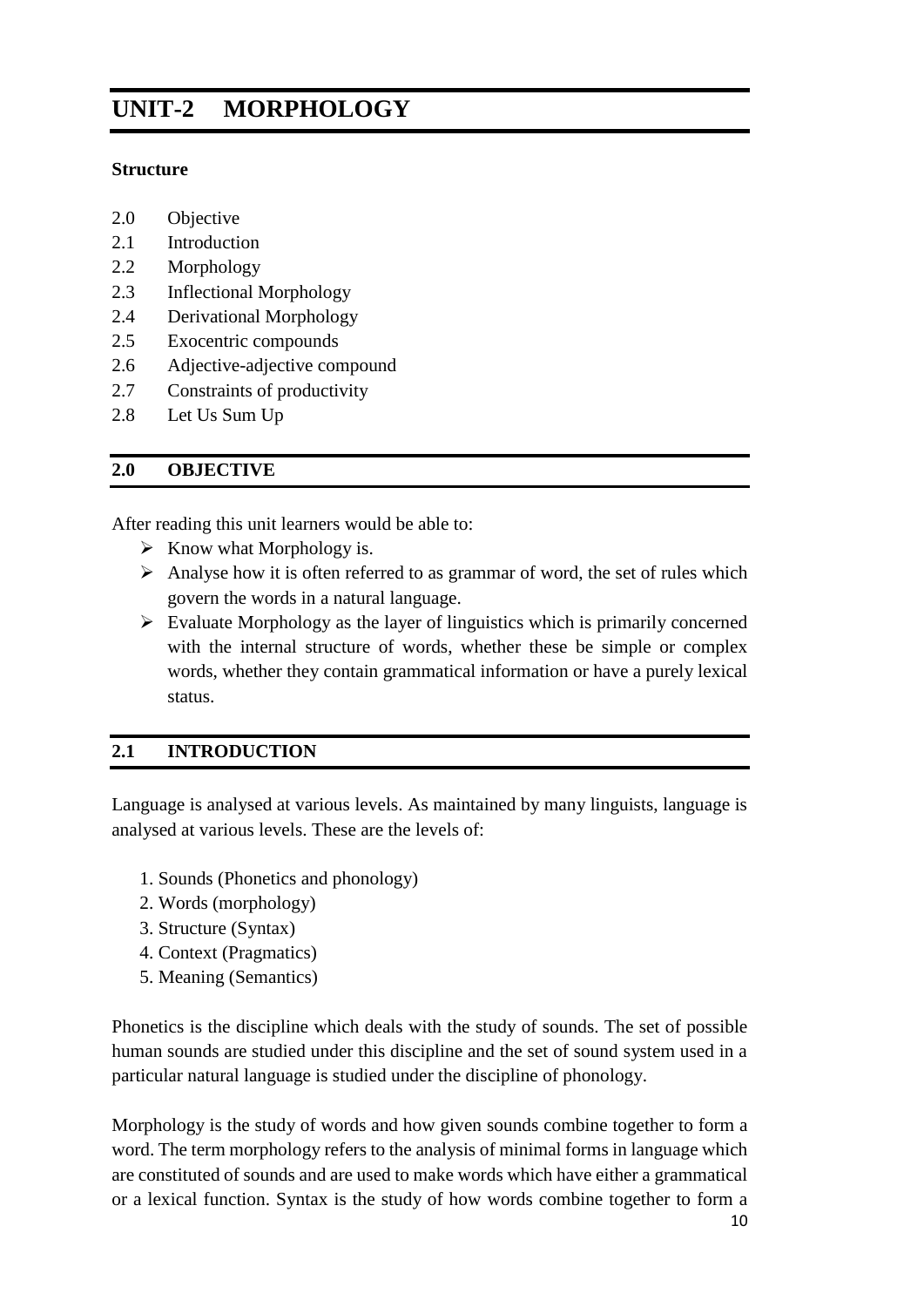- 2. Primary stress falls on 2nd syllable: a) Most of the disyllabic verbs (invent, divulge, implore, etc.) b) Compound and two-word (phrasal) (undo, pass out, give up, etc.)
- 3. Primary stress falls on penultimate syllable: a) Adjectives ending in –ic suffix (syllabic, autocratic, historic, etc.) b) Nouns ending in –sion or –tion suffix (decision, intuition, prevention, etc.)
- 4. Primary stress falls on ante-penultimate syllable: a) Nouns ending in -cy, -ty, -phy, -gy, suffixes (democracy, photography, energy, etc.) b) Adjectives ending in –cal, (medical, practical, etc.)

#### **3.7.1 Grammatical Conditioning and Suppletion**

Unlike what we majorly discussed in the previous sections (Pluralisation in English and assimilation of negative prefix in-), sometimes phonological factors play no role in the selection of a particular allomorph. It is rather determined by a certain grammatical class. Its choice may be dependent on a certain grammatical class. A special allomorph may be required in a given grammatical context; there may not be any good phonological reason for its selection, however. For example, in irregular verbs such as see in English. see, saw, seen determined by the present tense, past tense, and the non-progressive participle (these are grammatical features). There also exist a few morphemes whose allomorphs show no phonetic similarity. For example, comparative adjective form of good, i.e. better, contains lexeme good but there is not a single common sound found between both of them. These kinds of cases, wherein two morphemes are phonetically unrelated, are referred as cases of suppletion.

#### **3.8 USEFUL NOTATIONS**

Since morphemes are made of phonemes, they are expressed between slashes '// '.  $\vert$ The boundary between two morphemes is often represented either with plus sign '+'. Sometimes linguists also use a hyphen '-' for expressing morpheme boundary. Word boundaries are usually indicated with hash sign '#'.  $\vert$  A rule A B / C  $\vert$  D, will be read as A changes into B in the environment when C precedes the sound A and D follows the sound A. The forward arrow ( ) translates into 'changes into' and forward slash (/) translates into 'in the environment of'. A sometimes is also addressed as target, B as change and C & D are trigger.  $\vert$  Notation '' is often referred as focus bar and this is where the change takes place.  $\vert$  Symbol ' $\varnothing$ ' for expressing process of deletion and epenthesis.  $\sigma$  - labelled parenthesis is used to indicate the syllable boundary. Asterisk (\*) refers to ungrammatical or unacceptable string of words.

#### **3.9 LET US USM UP**

Phonology is regarded as the foundation for other branches of linguistics. Morpheme, a minimal distinctive unit of meaning, constitutes of nothing but a set of phoneme(s), a minimal unit of sound. The phonemes tend to behave interestingly when they get combined to produce a morpheme or other longer units such as syllables, words,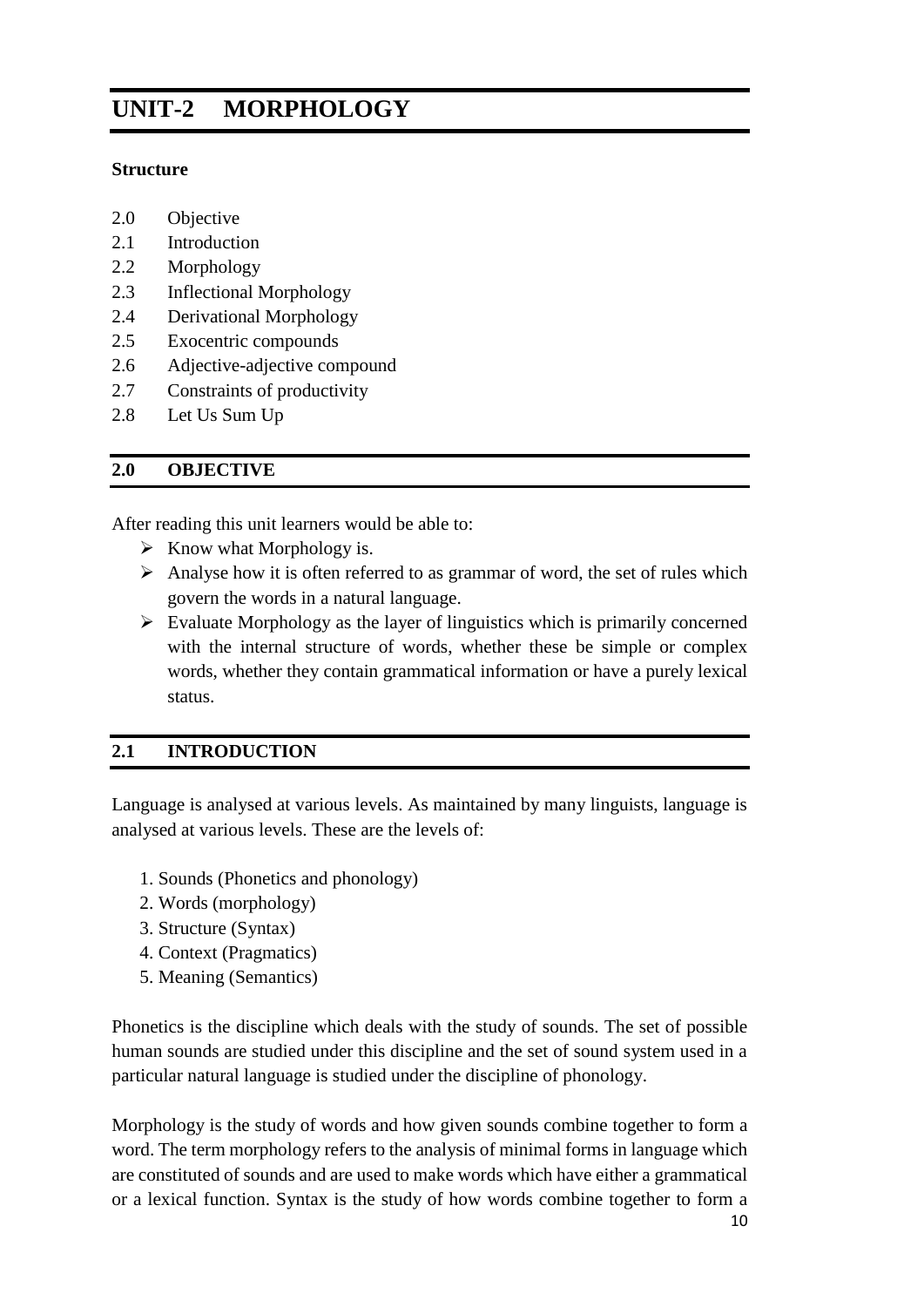phrases and sentences. Their combine (phonological) effect often crosses over so called boundaries in several subtle and visible ways. Sometimes the effect could be synchronic and sometimes it may be diachronic in nature. These effects may be regular or completely sporadic in their occurrences. In the discipline of morphophonemics, we study as to how morphological and phonological factors affect each other usually at morpheme boundaries involving separate phonemes. Morphophonemic properties of English or any other language for that matter are of great importance in order to analyse other linguistic properties of that language.

#### **3.10 CHECK YOUR PROGRESS**

| 1. | What do you mean by Morpheme?                                |
|----|--------------------------------------------------------------|
|    |                                                              |
|    |                                                              |
|    |                                                              |
|    |                                                              |
|    |                                                              |
| 2. | .<br>What do you mean by Allophone?                          |
|    |                                                              |
|    |                                                              |
|    |                                                              |
|    |                                                              |
|    |                                                              |
|    |                                                              |
| 3. | What do you mean by Phonemicization?                         |
|    |                                                              |
|    |                                                              |
|    |                                                              |
|    |                                                              |
|    |                                                              |
|    |                                                              |
| 4. | What do you mean by Grammatical Conditioning and Suppletion? |
|    |                                                              |
|    |                                                              |
|    |                                                              |
|    |                                                              |
|    |                                                              |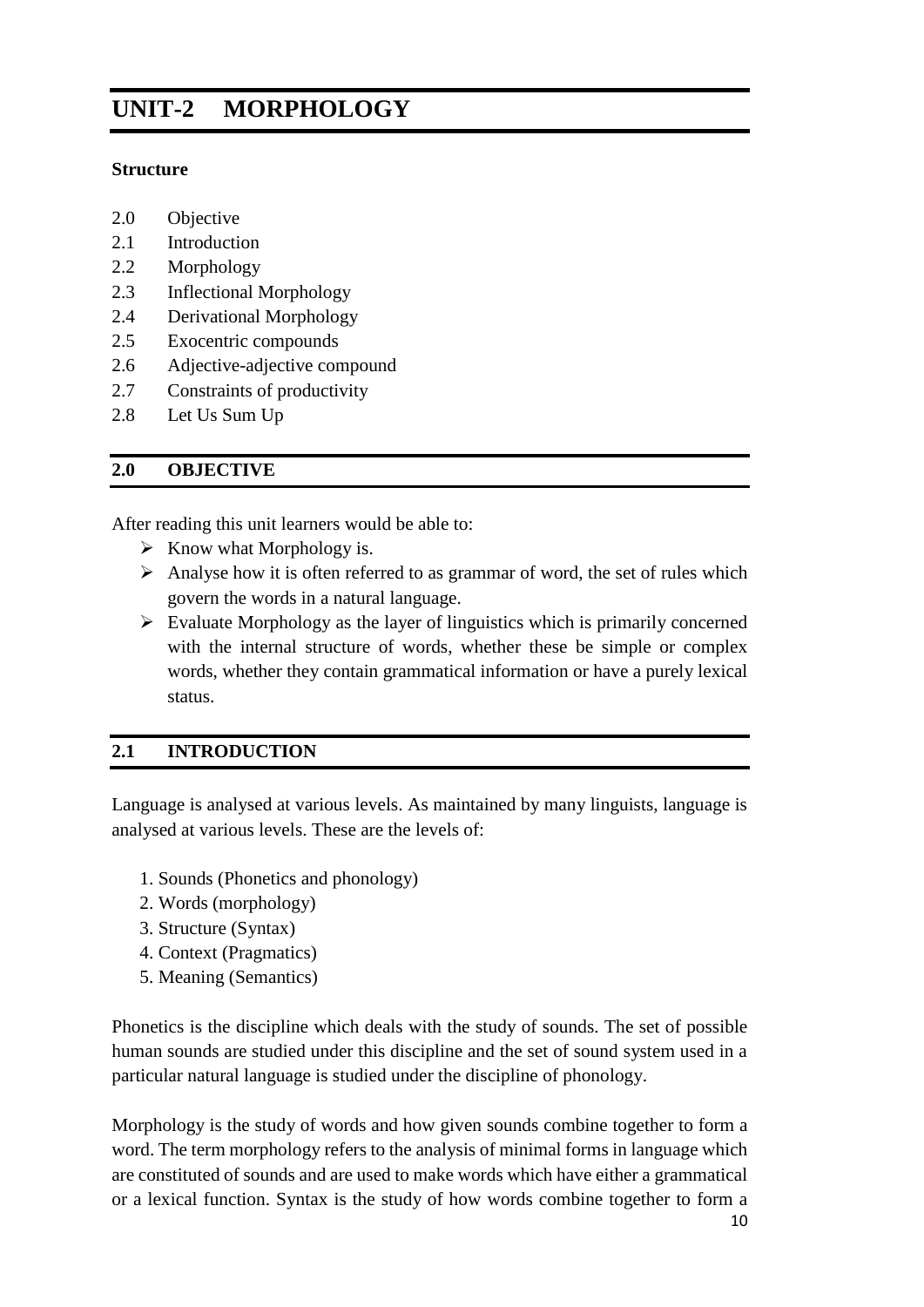## **UNIT-4 MORPHOLOGY CLASSIFICATION**

#### **Structure**

- 4.0 Objective
- 4.1 Introduction
- 4.2 Why Morphology is necessary?
- 4.3 Morpheme
- 4.4 Classification of Morphemes:
- 4.5 Classification of bound morpheme:
	- 4.5.1 Derivational morpheme
	- 4.5.2 Inflectional morpheme
	- 4.5.3 Zero morphemes:
	- 4.5.4 Clitics
	- 4.5.5 Word
	- 4.5.6 Lexeme
	- 4.5.7 Morph
	- 4.5.8 Discontinuous morpheme:
	- 4.5.9 Nida's principles for the identification of morphemes
	- 4.5.10 Morphophonemic processes
	- 4.5.11 Word Formation processes
	- 4.5.12 Reduplication
	- 4.5.13 Lexical Morphology
- 4.6 Let Us Sum Up
- 4.7 Check Your Progress

#### **4.0 OBJECTIVE**

This unit deals with the basic concepts in morphology. The primary intension of this module is to enable the students to develop an insight into the word structure and word formation. The module is both theoretical and practical in nature. It is theoretical as it provides the students with considerable knowledge of morphological terms and processes. It is practical as it helps the students to develop their skills in morphological analyses. The essential reading and the additional reading list will help the students to have an in-depth understanding of the topic. The multiple choice questions and other exercise questions will help them to assess their knowledge and better understanding of the module.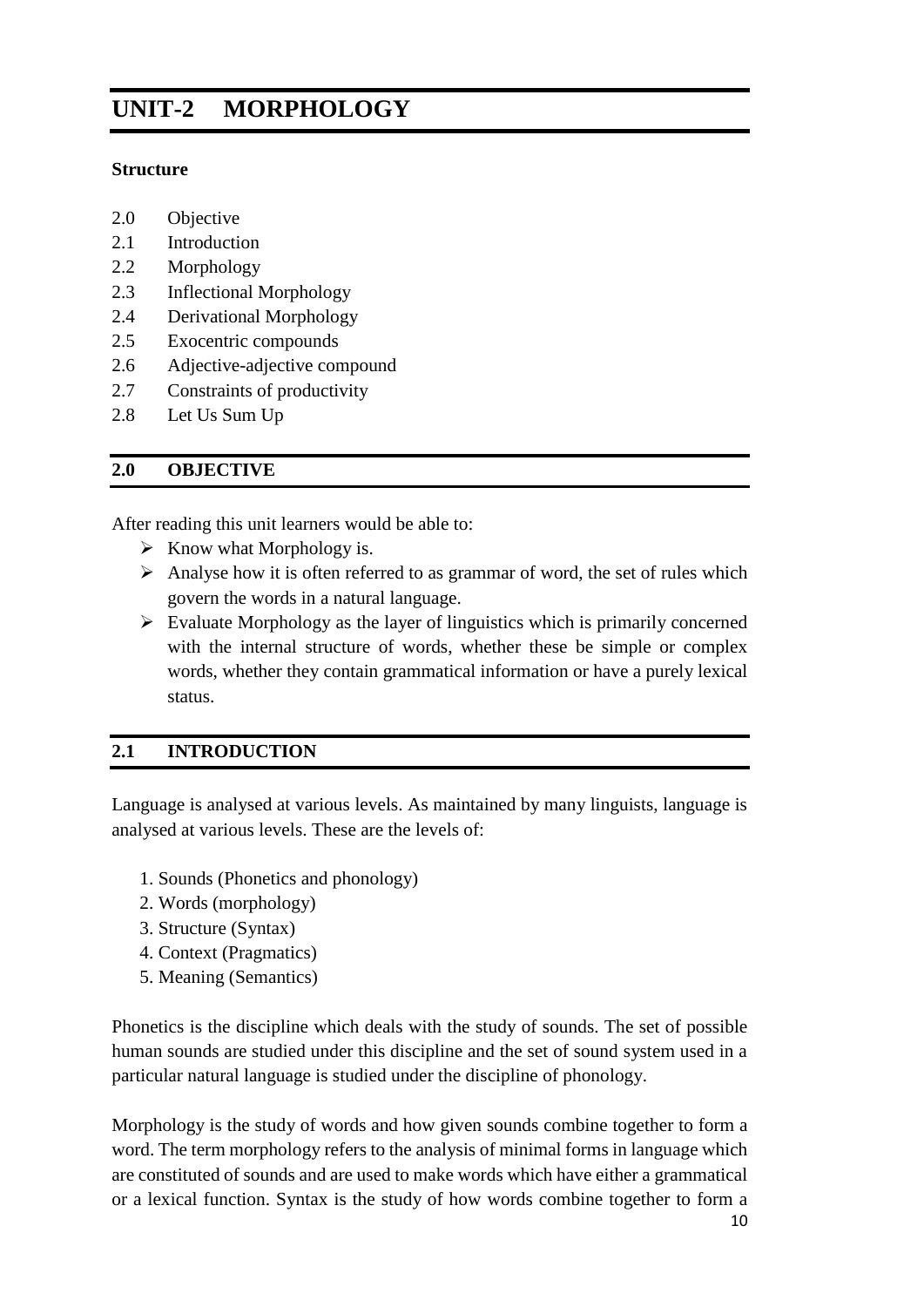#### **4.1 INTRODUCTION**

Basic concepts in morphology. Morphology is the branch of linguistics that deals with words their internal structure and how they are formed. The German poet, novelist, playwright and philosopher Johann Wolfgang von Goethe (1749-1832) coined the term morphology in the nineteenth century in a biological context. This word is of Greek origin. The term 'morph' means shape or form and morphology means the study of forms. Thus Morphology attempts to explain and account for the following:

- How words are created in a particular language
- What is the appropriate form of a word given its location in a particular sentence
- What governs the use of the correct form in a particular sentence

#### **4.2 WHY MORPHOLOGY IS NECESSARY?**

To get an accurate description of individual languages in a detailed manner as much as possible.

- We can search for patterns in human languages at the word level.
- Theorize and conceptualize how morphemes can be organized.
- We can understand the processes involved in word formation.
- Other than Linguistics morphological knowledge can be used in other fields like language documentation, anthropology, and second language acquisition teachers: ESL, cognitive scientists, language art teachers, writers.

#### **4.3 MORPHEME**

Morphemes are the smallest indivisible unit of meaningful content and grammatical function. A morpheme is not identical to a word. A morpheme may or may not stand alone whereas a word can stand alone. Morpheme can be defined as a word or part of a word that has a semantic content and that contains no smaller part with a semantic content. For example, the word unforgivable has 3 morphemes {un}is a prefix meaning "not" + {forgive} is the root morpheme + {able} is an adjective forming suffix. Every word will comprise of one or more morphemes. For example the word dog has one morpheme and when we add a plural marker -s to the word dog it becomes dogs with two morphemes where the suffix -s plays a grammatical function.

#### **4.4 CLASSIFICATION OF MORPHEMES**

Morphemes can be classifies into two types: Free morpheme and bound morpheme. (i) Free morpheme: Free morphemes are the words that can stand alone and work independently like for example: cat, dog, car, tree. (ii) Bound morpheme: Bound morphemes are those which cannot stand alone and work independently. It occurs only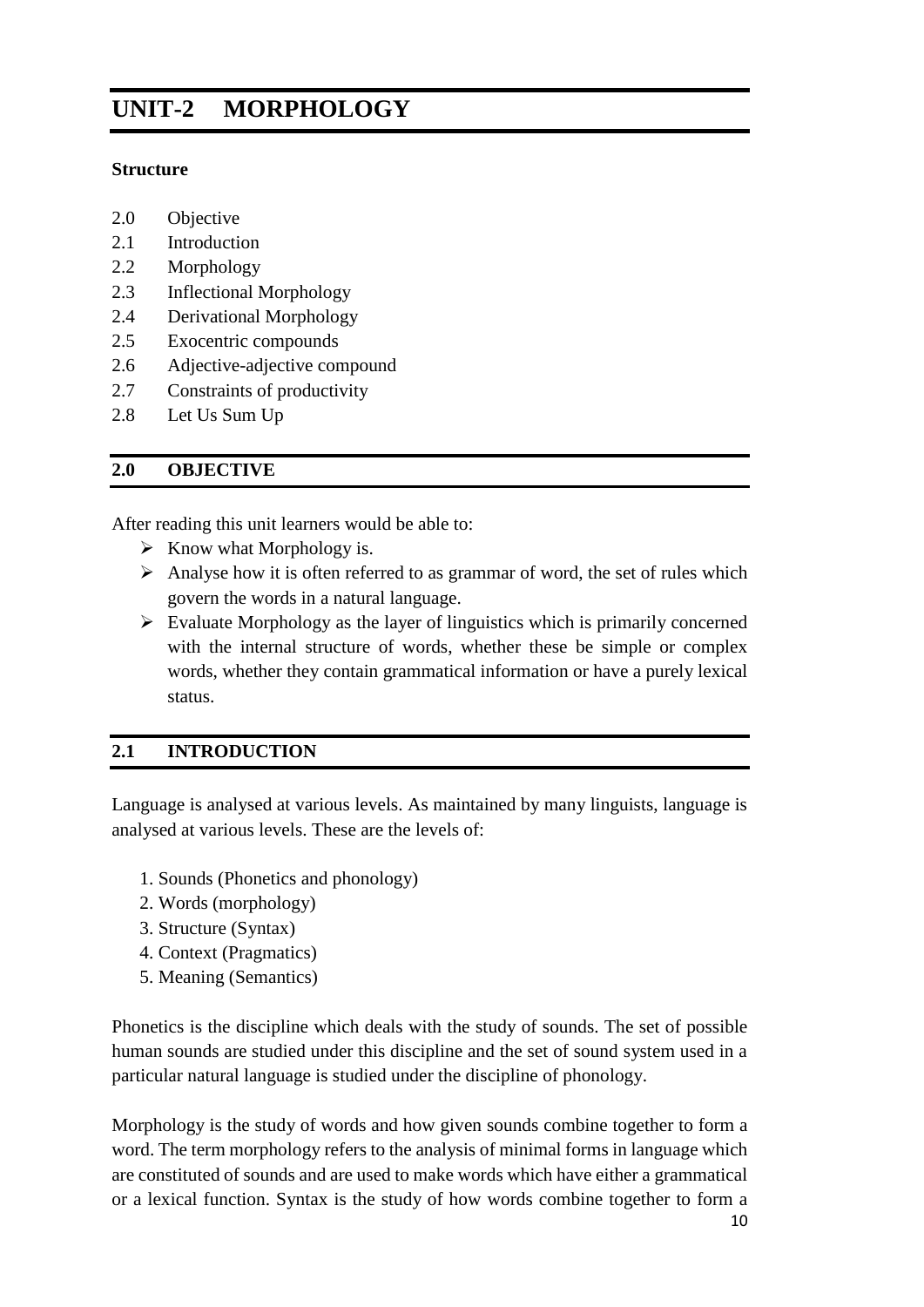in combination with other morphemes or root. For example: -un, -s, -er, -ing, -tion, ly.

### **4.5 CLASSIFICATION OF BOUND MORPHEME:**

**Affixes:** Affixes are always bound morphemes that are attached to a word. Affixes in a word are assigned for the grammatical function. Affixes are added to a word or root of a word to change the meaning. Affixes can be further classified onto various types based on the position they occur in a word. Prefix: It is the letter or group of letters that is always placed at the beginning of a word. It precedes the base. For example: un-necessary, illogical, re-start, ir-regular.

**Suffix:** It follows the base. Suffixes are placed at the end of a word. For example: cleanli-ness, regular-ly, play-ing, play-er. Circumfix: They occur on both sides of the base. One part appears before the base and the other part appears after the base. For example: un-mind-ful, in the Malay root word -adil ''fair'' both the prefix ''ke'' and suffix "an" can be added to form the circumfix ke-adil-an "fairness". Infix: It is placed within the base itself. For example: d-um-ater which means wiser is an example from the Tagalog language. Further classifications of affixes are: Derivational morphemes, and Inflectional morphemes.

**4.5.1 Derivational Morpheme**: Derivational morphemes are those which change the part of speech or meaning when combined with a root. Generally the affixes used with the root word are bound morphemes. For example: Verb to Noun: sing – singer Noun to adjective: length - long Adjective to Adverb: happy - happily Adjective to Verb: creative – create

**4.5.2 Inflectional morpheme:** Inflectional morphemes are those morphemes that do not change part of speech or meaning. It indicates the syntactic or semantic relation between different words in a sentence. For example: wait to wait-ed, dog to dog-s, play to play-ing.

- **a.) Portmanteau morpheme:** Portmanteau morphemes are those morphemes which contain more than one meaning but cannot be further broken into separate morphemes. E.g. she (3rd person+singular+feminine+subject)
- **b.) Empty morphemes:** Empty morphemes are those morphemes that have structure or form but have no semantic content. For example: cran in the word cran-berry, berry has meaning of its own but cran doesn't have any semantic content.

**4.5.3 Zero morphemes:** Zero morphemes are those morphemes that are physically not present in the word, yet fulfil the grammatical requirement of the language. In the zero morphemes the null morpheme is added to the root, therefore it has a function but no form. For example: the verb put has same form in both past and present. Similarly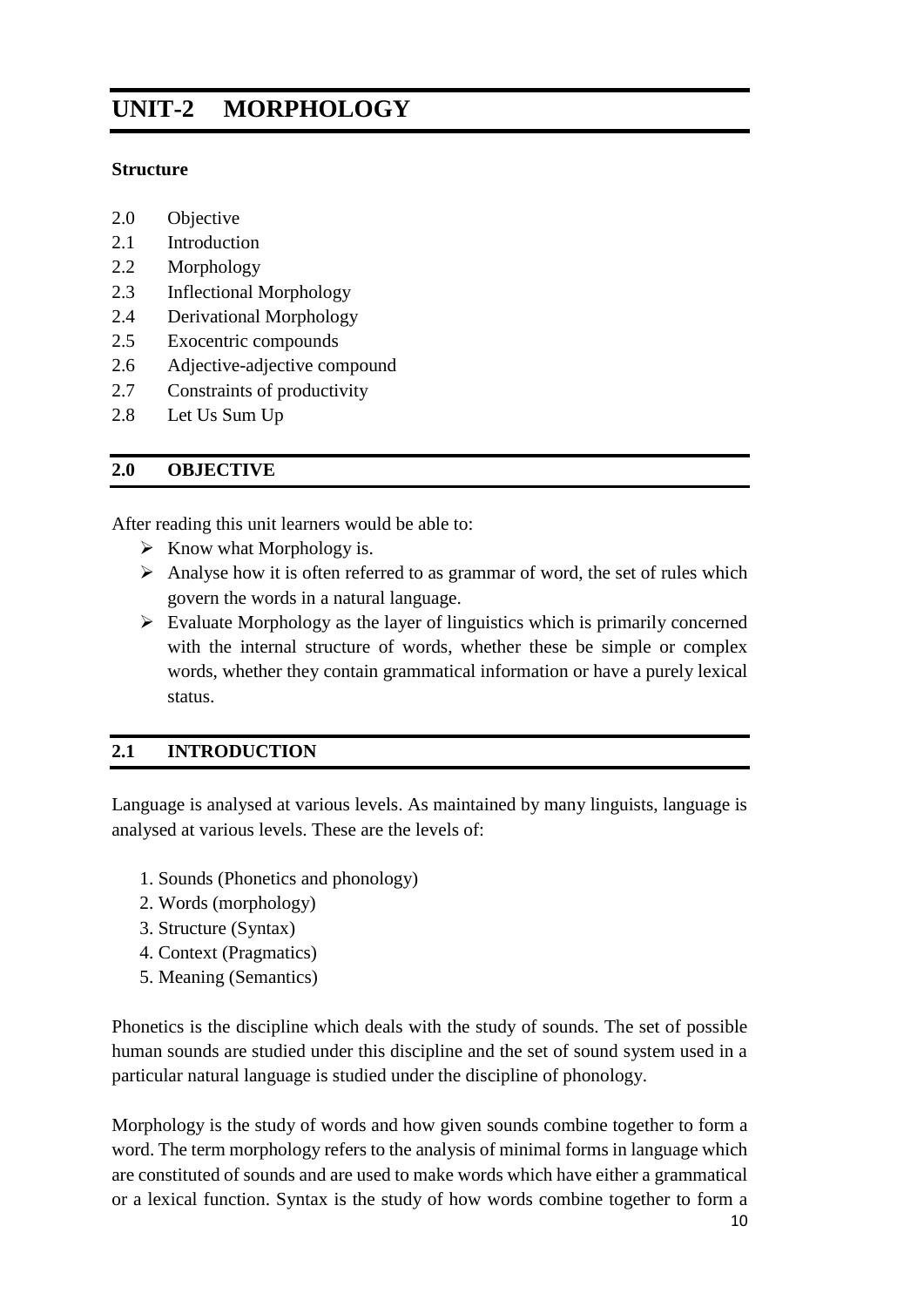the word cut has same form in both past and present. In the word sheep, the plural form is also sheep. The word sheep gets attached to a null plural morpheme, which changes the meaning but doesn't change the form.

**4.5.4 Clitics:** Clitics are morphemes that have phonological dependency on a neighbouring word but whose syntax is word like. They are syntactically independent but phonologically dependent and always bound on some other form. Clitics often have grammatical rather than lexical meaning. They belong to closed classes like pronouns, prepositions, determiners and conjunctions. They are usually appearing at the edge of a word, outside derivational and inflectional affixes. For example: the contraction of the morpheme is, as in 'what's happening?' or the contracted forms of the auxiliary verbs in I'm and we've are Clitics. Clitics can be of two types: proclitics and enclitics. Proclitics occur at the beginning of the morpheme that is before the host and enclitics occur at the end of a morpheme that is after its host.

**4.5.5 Word:** A word is the minimal free unit. A word may consist of a single morpheme as in red, white, boy, run or more than one as in redness, boys, running, quickly, Word can be used in different senses: as a physical unit and as a semantic entity. The physical entities, the written or spoken forms of a word are called word forms. In other words, word forms are the physical realization of lexemes. For example: 'talk', 'talked', 'talking' are different word forms of the word 'talk'. Words can be combined together to form phrases, clauses and sentences. Spoken words are made up of units of sound called phonemes, and written words of symbols are called graphemes.

**4.5.6 Lexeme:** Lexeme is a term used to refer to the idea that inflected forms which are also words themselves are still variants of a single word. It is the basic unit of meaning. The headwords or the vocabulary that are given in a dictionary are the lexemes. It includes all the inflected forms of a word. For example: Play- 'plays', 'playing', 'player', 'play'

**4.5.7 Morph:** A morph is the physical form representation of some morpheme in a language. It is the recurrent distinctive sound (phoneme) or sequence of sounds (phonemes). For example: the word infamous is made up of three morphs -in-fameous which represents one single morpheme. Langendoen defines it ''as a specific pronunciation associated with a specific meaning such that the pronunciation cannot be broken down into meaningful parts whose meanings combine to form the meaning of the whole." For example: the word 'no', there is no distinction between the morpheme and the morph as there is only one meaning associated with the pronunciation.

**4.5.8 Discontinuous morpheme:** Discontinuous morphemes are those morphemes that are interrupted by the insertion of another morphological unit. For example: Circumfixes.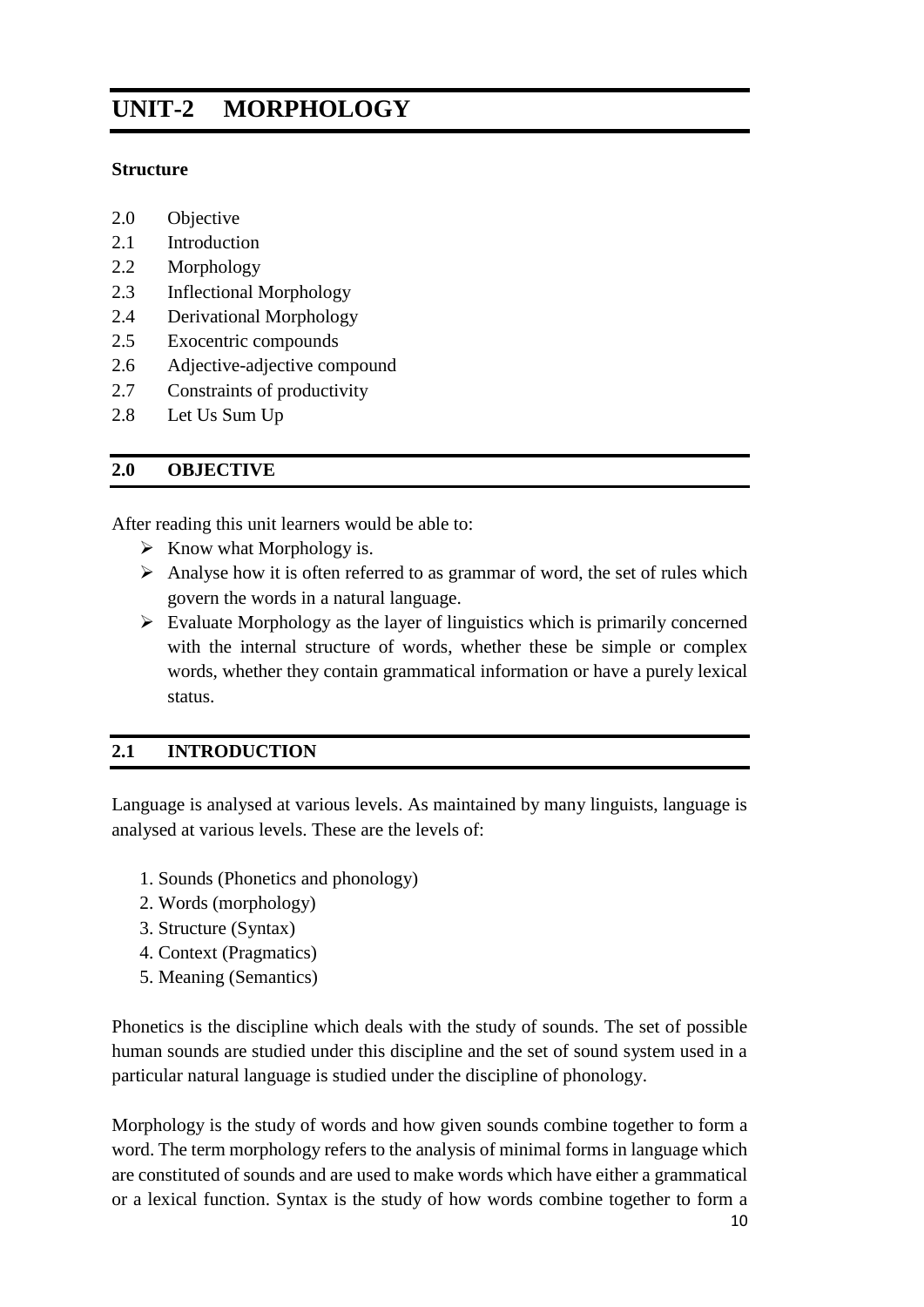- **a.) Allomorph:** They are the group of morphs that are the realization of the same morpheme. Just as an allophone is the variation of a single phoneme, an allomorph is a variety of a single morpheme. For example: the English noun plural morpheme has the following allomorphs: -z as in dogs, -s as in cats, -Iz as in buses.
- **b.) Suppletion:** In suppletion the allomorphs of a morpheme are phonologically unrelated. For example: go-went, is-was, bad-worse-worst, one-first, good/better.
- **c.) Root:** A root is the basic lexical unit of a word, which contains the most significant aspects of semantic content. A root cannot be further reduced into smaller parts. Roots are the lexical morphemes and the base to which grammatical derivational morphemes are added to form a complex word. A root is that part of a word that is remaining after all the affixes are removed. It is the basic part that is remaining in a lexeme. For example: in the word 'untouchables' the root is 'touch' , the suffix -able, prefix -un and another suffix -s are added to the root . 'Play' is the root form of 'plays', 'playing', 'played', 'player.' Some lexemes have more than one root. A root can also be a stem. As it is said "All roots can be base but not all bases are roots."
- **d.) Stem:** Stem is a part of word that occurs before any inflectional affix. It is related to only inflection. For example: 'touch' is the stem in the word 'touched.' Bases can be called stems in inflectional morphology.
- **e.) Base:** A base is any form of a word to which affixes of any kind can be added. It yields a more complex form of a word. The affixes attached to a base can be inflectional affixes selected for syntactic reasons or derivational affixes which alter the meaning or the grammatical category of the base. For example: a root like 'girl' can be a base since it can be attached to various other affixes like '-s' as in girls '-ish' as in girlish.

#### **4.5.9 Nida's principles for the identification of morphemes**

**Nida's Principle 1:** Forms, which have a common semantic distinctiveness and an identical phonemic form in all their occurrences constitute a single morpheme. Example: '-er' in singer, player, writer, teacher.

**Nida's Principle 2:** Forms, which have common semantic distinctiveness, but which differ in phonetic form may constitute a morpheme provided the distribution of formal differences is phonologically defined. For example: -z as in dogs, -s as in cats, -Iz as in buses respectively constitute a morpheme but their occurrences are phonologically conditioned.

**Nida's Principle 3:** Forms which have a common semantic distinctiveness, but which differ in phonetic form in such a way that their distribution cannot be phonologically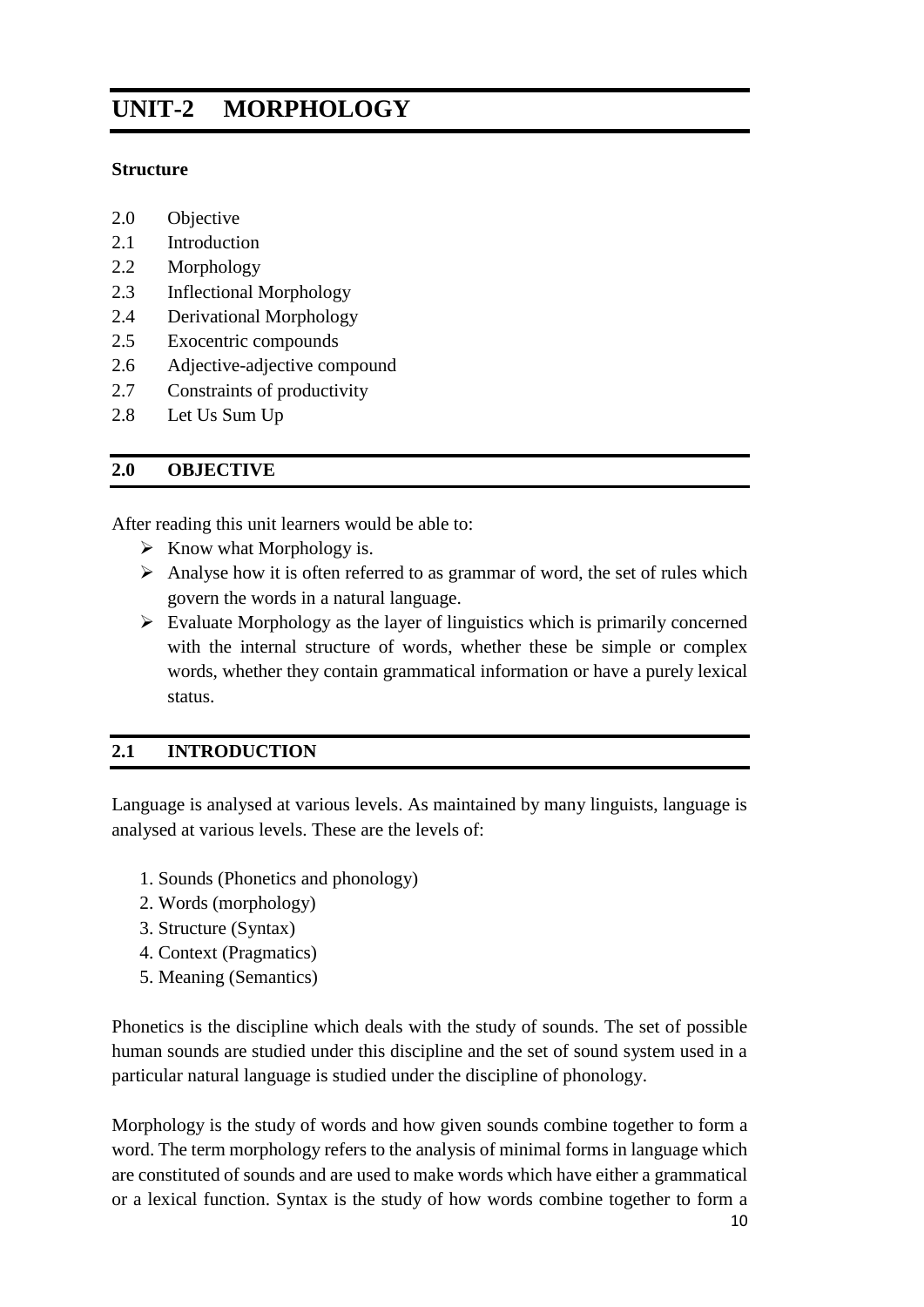defined constitute a single morpheme, if the forms are in a complementary distribution.

**Nida's Principle 4:** An overt formal difference in a structural series constitutes a morpheme, if in any number of such series the overt formal difference and a zero structural difference are the only significant features for distinguishing a minimal unit of phonetic semantic distinctiveness. For example: both 'books' and 'deer' are plurals, but one has the plural marker '-s' and the other has a null morpheme 'Ø' as the plural marker. According to Nida's 4th principle the plural marker '-s' and the other plural marker 'Ø' constitute the same morpheme.

**Nida's Principle 5:** Homophonous forms are identifiable as the same or different morphemes based on the following conditions: • Homophonous forms with distinctively different meanings constitute different morphemes. For example: pair, pare and pear constitute different morphemes. • Homophonous forms with related meanings constitute a single morpheme if the meaning classes are paralleled by distributional differences. For example: 'run' in the expression 'they run' and 'their run'.

**Nida's Principle 6:** A morpheme is isolable if it occurs under the following conditions:  $\bullet$  In isolation  $\bullet$  In multiple combinations, in atleast one of which the unit with which it is combined occurs in isolation or in other combination.  $\bullet$  In a single combination, provided the element with which it is combined occur in isolation or in other combinations with non-unique constituents. For example: Morphemes like 'cran', 'rasp' etc. which occurs only in single combinations like cranberry, raspberry.

#### **4.5.10 Morphophonemic processes**

**Assimilation:** Assimilation is the process in which one sound becomes more similar to another neighbouring sound under the influence of that neighbouring sound. The changes are classified as total-partial assimilation, progressive-regressive and contactdistant. Total Assimilation- If a sound becomes completely identical to another by taking all the phonetic features that change is a total assimilation. For example: Latin septem 'seven' > Italian sette. Partial Assimilation- Partial assimilation occurs when the assimilating sound acquires some of the features and doesn't become identical. For example: Old English efn 'even' > West-Saxon emn. Progressive Assimilation-Forward spread of the feature in assimilation is known as progressive assimilation. A sound becomes more like the preceding sound. In progressive assimilation which is also known as perseverative assimilation the source of assimilation is the first sound in the sequence. For example: The English plural is either /z/ or /s/ when it occurs after a non-sibilant sound. The voicing feature is taken from the final consonant of the base. For example: "tape" pronounced as "tate" Regressive Assimilation- Backward spread of feature in assimilation is termed as regressive assimilation. A sound becomes more like a following sound. In regressive assimilation also known as anticipatory assimilation the source of the assimilation is the second sound in the sequence. For example: "tape" pronounced as "pape" in  $+$  logical  $\Diamond$  illogical Contact Assimilation- If the sound undergoing change and conditioning sound are immediately adjacent to each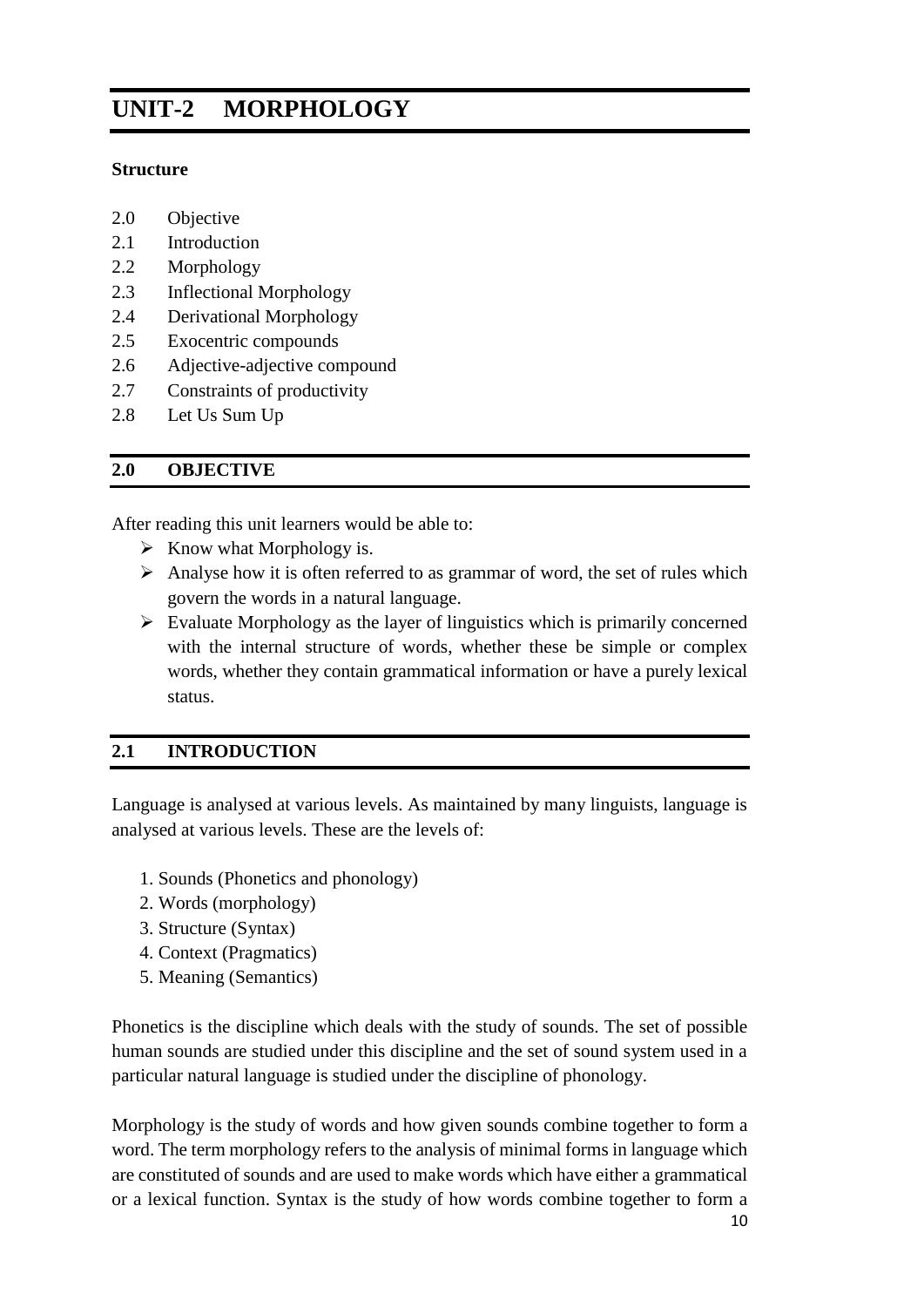other then it is called contact assimilation. For example: the English word sixth [sIksT] [s] becomes dental under the influence of the adjoining [T]. E.g., in + possible  $\Diamond$ impossible Distant Assimilation- If the sounds undergoing the changes are not adjacent to each other, it is called distant assimilation. E.g., penk ve  $\Diamond$  kwink ve Reciprocal assimilation- If there is a mutual influence between the two phonemes it is known as reciprocal assimilation. When such a change results in a single segment with some features of both components, it is known as coalescence or fusion. 11.18 Dissimilation- If the sounds undergoing the changes become less similar to each other it is known as dissimilation. This can apply to sounds that were originally identical, or sounds that we re originally similar. In general, dissimilation refers to a process of two things becoming increasingly dissimilar. One popular example for describing this process is where various words in English, such as 'marble', take on an 'l' sound, where for instance, the original French word was 'marbre'. Gemination- It refers to the change which produces a sequence of two identical consonants from a single starting consonant. For example: osaa "he/she knows" becomes ossaa "he/she knows" (Finish). De-Gemination- when a sequence of two identical consonants is reduced to a single occurrence. As in 'immature' the double /m/ in the spelling is pronounced as a single /m/. Lengthening – It refers to the change in which some sounds usually vowels are lengthened in some context. For example: balk 'brother-in-law' becomes ba:lk 'brother-in-law' (Q'eqchi) Shortening- It refers to the change in which some sounds usually vowels are shortened in some context. Ablaut/Apophony- It refers to the alteration of sounds within a word that indicates grammatical information. For example: drink, drank, drunk.

#### **4.5.11 Word Formation processes**

- **a.) Compounding:** It is the process of word formation that involves the combination of two complete already existing word forms into a single compound. The category of the entire compound is determined by its head. Endocentric and exocentric are the terms used to describe semantically headed and semantically non-headed compounds respectively.
- **b.) Endocentric compounds**: If AB is a compound of A and B, in endocentric compounds, AB is an instance of B. In this type of compounds the final element serves as the head of the compound and the reaming elements provide additional information. The head determines the basic syntactic or semantic category of the compound. The non-head stem, in endocentric compounds specifies a subcategory of the referents denoted be the head of the compound. For example: Chess table (a types of table), sky blue (a shade of blue). Exocentric compounds: In this type of compounds AB is neither A nor B but a C somehow that is associated with A and B. Exocentric compounds do not have an overt semantic head. For example: Pickpocket (It is not related to pocket in any sense but it is a thief who steals from others pocket).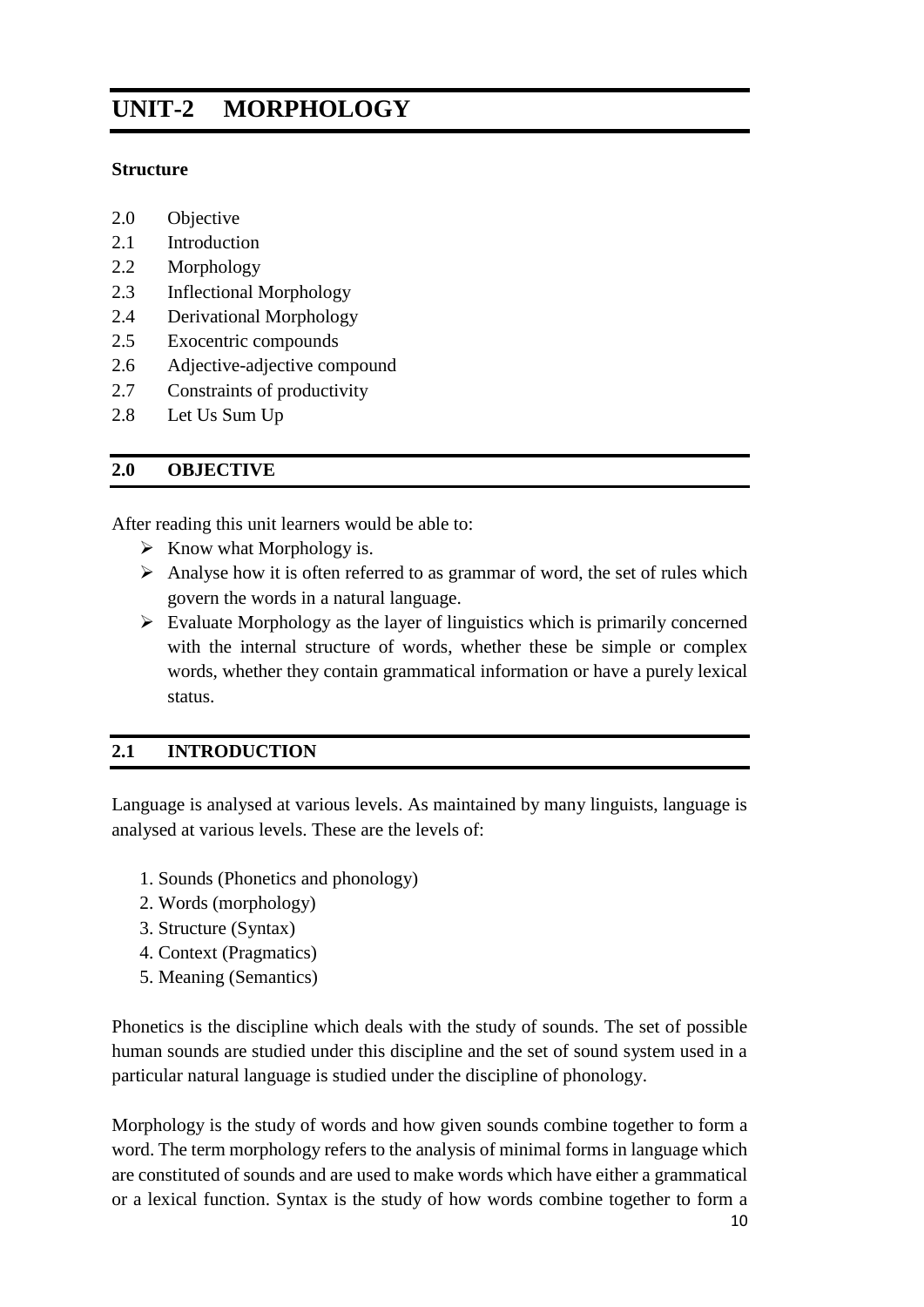- **c.) Copulative Compounds:** In this type of compounds AB is A and B. Both A and B share the same status. They are written with a hyphen. Copulative compounds are also known as coordinative (dvandva) compounds. For example: producerdirector.
- **d.) Clipping:** It is the word formation process which refers to the reduction of a word to one of its parts. For example: gas (gasoline). Clipping can be of four types.
- **e.) Back clipping/Apocopation:** here the initial part of the word is retained and the final part of the word is deleted. For example: exam (examination).
- **f.) Fore clipping:** It refers to the phenomenon in which the initial part of the word is deleted and the final part is retained. For example: phone (telephone).
- **g.) Middle clipping:** here the middle part of the word is retained. For example: flu (influenza).
- **h.) Complex clipping:** here one part of the original compound remains intact. For example: cablegram (cable telegram).
- **i.) Blending:** It is a word formation process in which a new word is formed by combining parts of two other words where the meaning of the new word is a combination of the meaning of the two words. For example: 'smog' derived from 'smoke' and 'fog' and contains meaning of both the words, 'brunch' (breakfast+ lunch), 'motel' (motor+ hotel), 'newscast' (news+ broadcast).
- **j.) Backformation**: It is a process in which new words are formed by the removal of what looks like a typical affix in the language. For example: edit from editor, donate-donation, babysitter-babysit.
- **k.) Coining:** It is the invention of new words. For example: Xerox, Nylon.
- **l.) Acronyms:** These are the words created from the initial letters of several words or word parts in a phrase or name. The pronunciation of the words differs from the full forms for which they stand. For example: radar, UNO, TOEFL, NASA, AIDS.
- **m.)Borrowing:** It is the process in which new words are taken from some other language. The terms that are borrowed is known as loan words. For example: 'piano' is a borrowed term from Italian language.
- **n.) Derivation:** It is the process of forming new words from already existing ones by the addition of affixes. The derived word may not be in the same category of the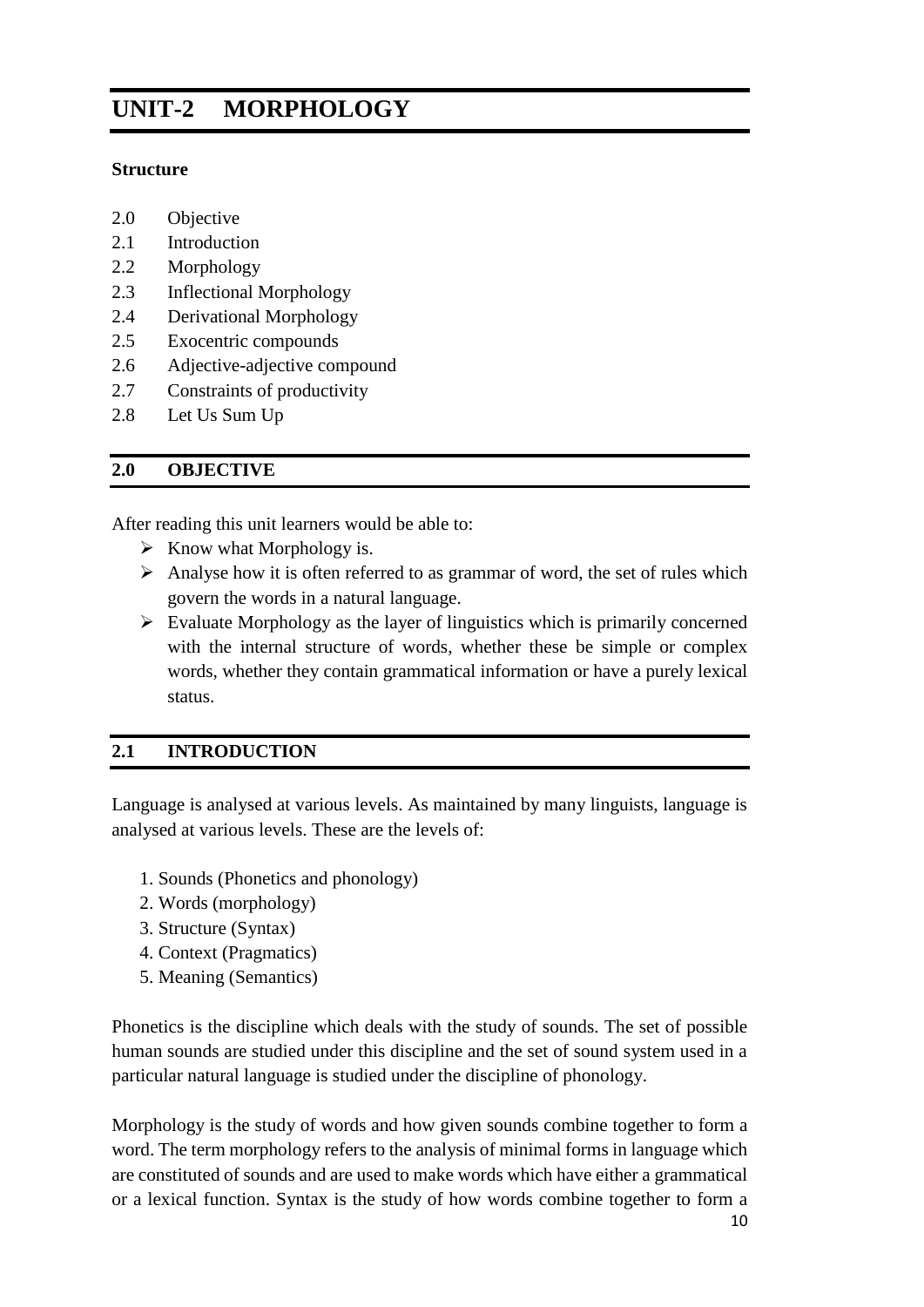root and it will be semantically distinct from the root. For example: establishment from establish.

- **o.) Conversion:** It is the process of word formation in which a new word is created from an already existing word without any change in the form. The category of the word is changed keeping the form same. For example: the adjective clean is converted to the verb clean, (verb) to hit – (noun) a hit, (noun) a sign – (verb) to sign.
- **p.) Incorporation:** It is the phenomenon in which a word usually a verb or preposition is compounded with another element typically a noun, pronoun or adverb. For example: babysit.
- **q.) Eponyms:** A person after whom a discovery, invention, place, etc., is named for example: Cook Islands (James Cook).

#### **4.5.12 Reduplication**

It is the process of formation of new words either by doubling the entire word or only a part of the word. Full reduplication happens when the exact repetition of a sound or word takes place whereas partial reduplication involves constant ablaut or vowel alteration. For example: gin 'ourselves' – gingin 'we to us', so-so, bye-bye, hotch-potch, zig-zag.

#### **4.5.13 Lexical Morphology**

The lexical Morphology and Phonology model was introduced by Paul Kiparsky and K.P Mohanan. It involves the treatment of language with a symbiotic relationship between morphological and phonological rules. The central principle of lexical morphology is that the morphological component of the grammar is organized in a series of hierarchical strata. The English affixes are classified into two broad classes on the basis of their phonological behaviour. Affixes that do not result in any phonological variation on the base to which they are attached are called neutral affix. For example: -less, -ness. The affixes that cause an effect on the segmental and suprasegmental structure of the base to which they are attached are called the non-neutral affix. For example: -ec, -ee. The basic principle of lexical morphological model is the level-ordering hypothesis. It is assumed that the affixes are added to the base at different strata or levels and each stratum has associated with it a set of morphological rules that do the word building.

**Auxilation**: It is the process of development of lexical items into auxiliaries.

#### **4.6 LET US SUM UP**

This module introduces several concepts that are basic to morphology. The different notions of word: the lexeme ('abstract, dictionary word'), the word-form ('concrete word') and the various word formation processes. It discusses about the various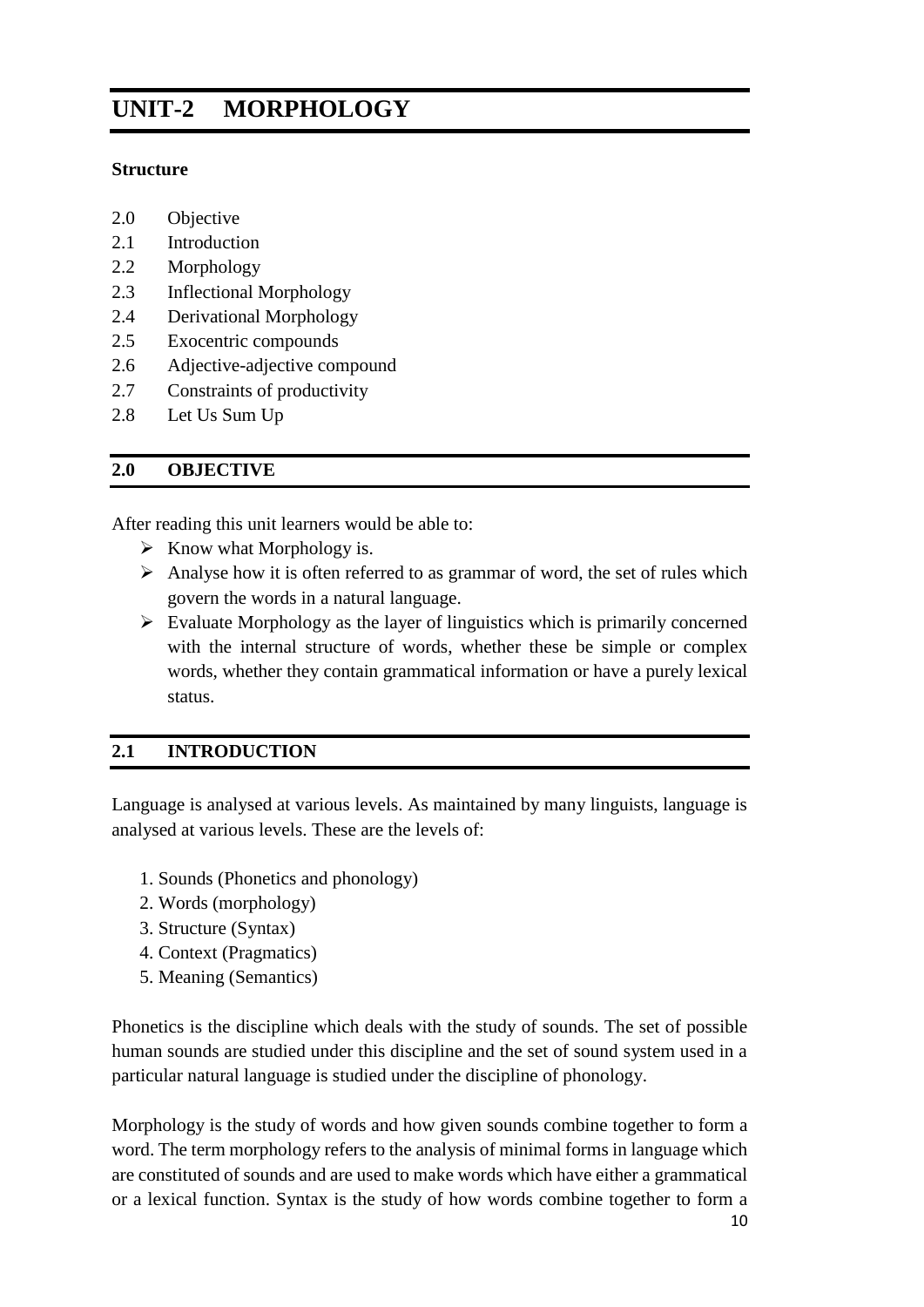morphophonemic processes that take place when a morpheme is attached to a word and it alters the phonetic environment of other morphemes in that. Inflectional morphology describes the relationship between the word-forms in a lexeme's paradigm, and derivational morphology describes the relation between lexemes. Complex words can often be segmented into morphemes, which are called affixes when they are short and affixes can be further divided based on their position in a word. They have an abstract meaning, and cannot stand alone, and roots when they are longer and have a more concrete meaning. When two or more morphemes express the same meaning and occur in complementary distribution, they are often considered allomorphs.

#### **4.7 CHECK YOUR PROGRESS**

| 1. | What are the Classification of Morphemes?  |
|----|--------------------------------------------|
|    |                                            |
|    |                                            |
|    |                                            |
|    |                                            |
|    |                                            |
|    |                                            |
|    |                                            |
|    |                                            |
|    |                                            |
|    | 2. What do you mean by bound morpheme?     |
|    |                                            |
|    |                                            |
|    |                                            |
|    |                                            |
|    |                                            |
|    |                                            |
|    |                                            |
|    |                                            |
|    |                                            |
|    |                                            |
| 3. | What do you mean by Derivational morpheme? |
|    |                                            |
|    |                                            |
|    |                                            |
|    |                                            |
|    |                                            |
|    |                                            |
|    |                                            |
|    |                                            |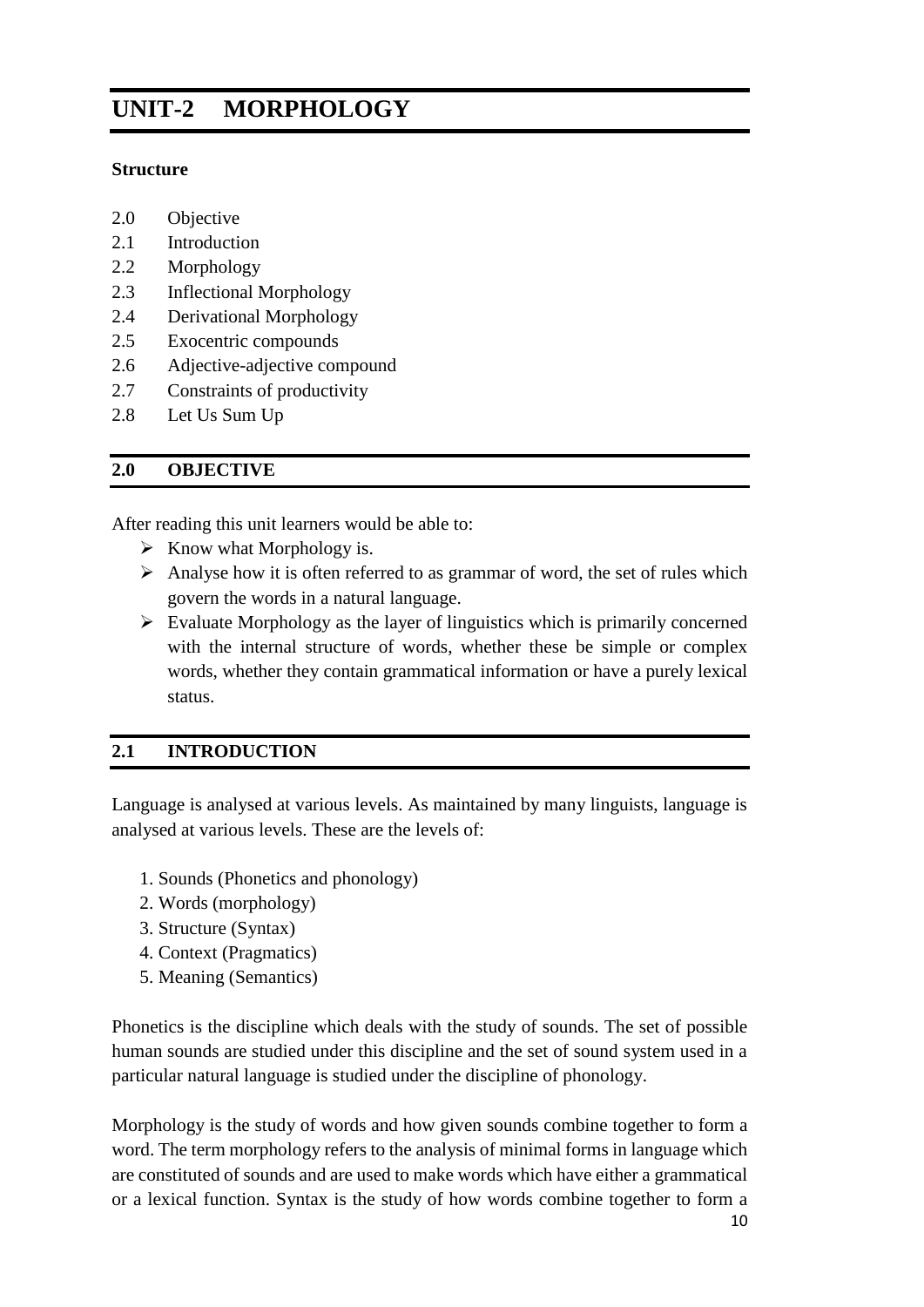### 4. What do you mean by Portmanteau morpheme? 5. What do you mean by Clitics?

#### 4.8 **SUGGESTED READINGS**

Matthews, Peter. 1991. Morphology. (2nd ED.) Cambridge: Cambridge University Press. Nida, Eugene, A. 1949. Morphology: A Descriptive Analysis of Words. (2nd ED.), Ann Arbor: UMP. Spencer. Andrew.1991. Morphological Theory: An Introduction to word structure in a Generative Grammar. Oxford: Blackwell.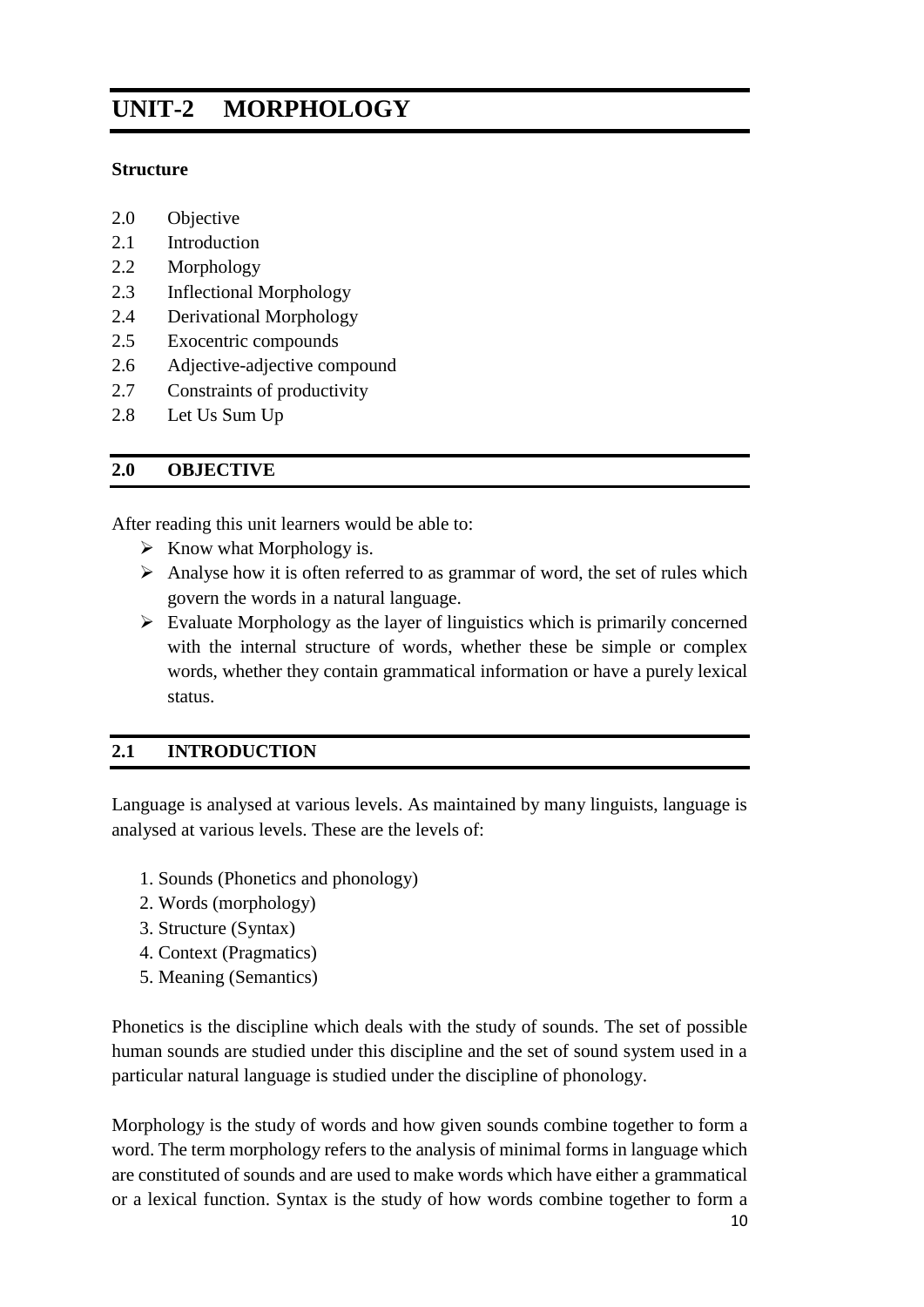## **UNIT-5 WORD FORMATION IN ENGLISH**

#### **Structure**

- 5.0 Objective
- 5.1 Introduction
- 5.2 Definition
- 5.3 History Of Word Formation
	- 5.3.1 Birth And Death Rates Of Words
	- 5.3.2 Processes Of Word-Formation
- 5.4 Bound Morpheme, Free Morpheme And Bound Roots
- 5.5 Acronyms
- 5.6 Complex Words
- 5.7 Productive And Unproductive Affixes
- 5.8 Productivity And Formation Of Words
- 5.9 Active And Passive Words
- 5.10 Complex Words
- 5.11 Theoretical Issues: Modeling Word-Formation
- 5.12 Let Us Sum Up
- 5.13 Check Your Progress

#### **5.0 OBJECTIVE**

After reading this unit learners would be able to know about the existence of words is usually taken for granted by the speakers of a language. To speak and understand a language means - among many other things - knowing the words of that language. The average speaker knows thousands of words, and new words enter our minds and our language on a daily basis.

This unit is about words. More specifically,

- $\triangleright$  It deals with the internal structure of complex words, i.e. words that are composed of more than one meaningful element. Take, for example, the very word meaningful, which could be argued to consist of two elements, meaning and -ful, or even three, mean, -ing, and - ful.
- $\triangleright$  We will address the question of how such words are related to other words and how the language allows speakers to create new words. For example, meaningful seems to be clearly related to colorful, but perhaps less so to awful or plentiful.
- $\triangleright$  And, given that meaningful may be paraphrased as 'having (a definite) meaning', and colorful as 'having (bright or many different) colors', we could ask whether it is also possible to create the word coffeeful, meaning 'having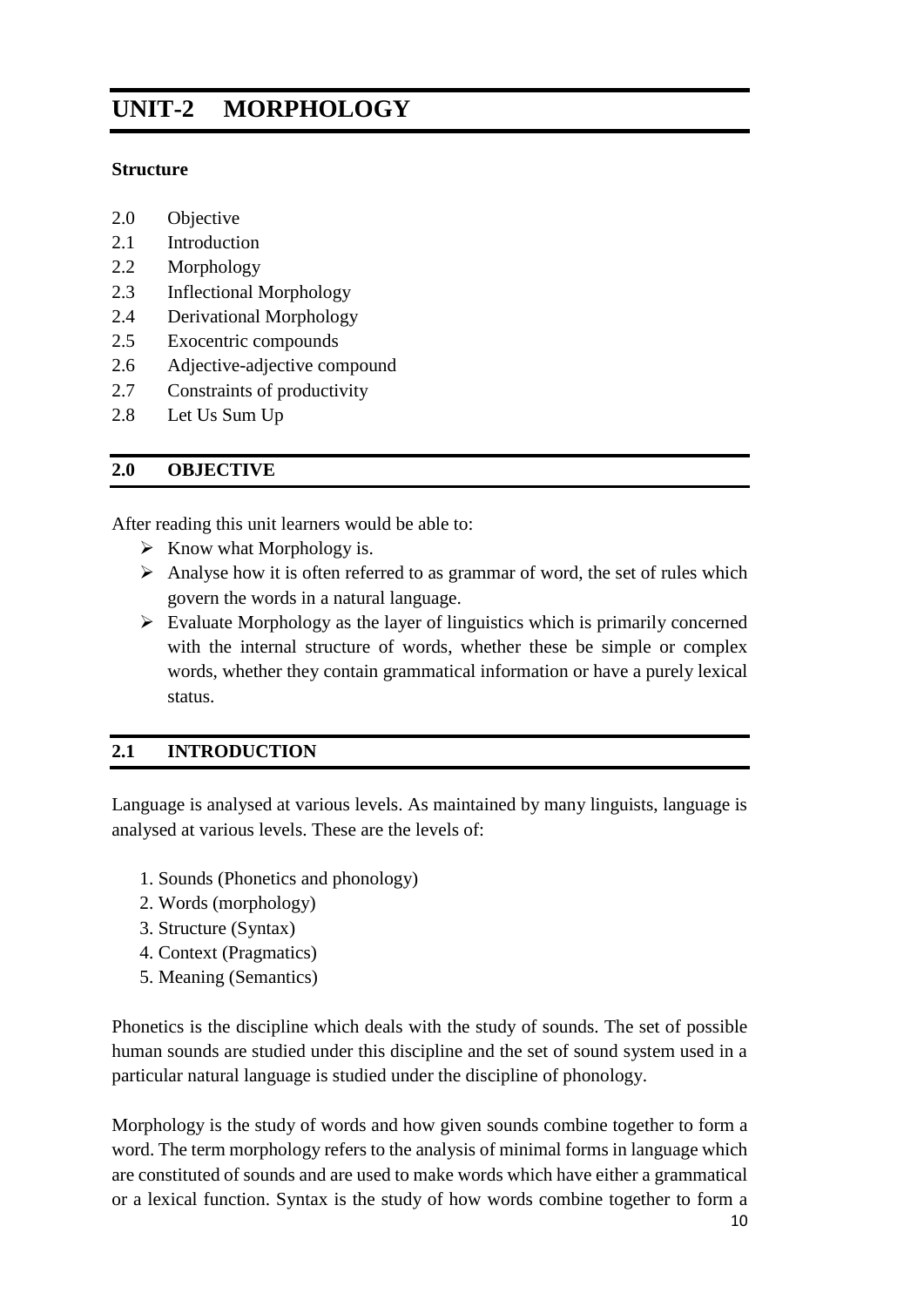coffee'. Under the assumption that language is a rule-governed system, it should be possible to find meaningful answers to such questions

#### **5.1 INTRODUCTION**

It has been estimated that average speakers of a language know from 45,000 to 60,000 words. This means that we as speakers must have stored these words somewhere in our heads, our so-called mental lexicon. But what exactly is it that we have stored? What do we mean when we speak of 'words'? In non-technical every-day talk, we speak about 'words' without ever thinking that this could be a problematic notion. In this section we will see that, perhaps contra our first intuitive feeling, the 'word' as a linguistic unit deserves some attention, because it is not as straightforward as one might expect. If you had to define what a word is, you might first think of the word as a unit in the writing system, the so-called orthographic word. You could say, for example, that a word is an uninterrupted string of letters which is preceded by a blank space and followed either by a blank space or a punctuation mark. In traditional grammar, words are the basic units of analysis. Grammarians classify words according to their parts of speech and identify and list the forms that words can show up in. Words are the main units used for entries in dictionaries. In fact Words are potentially complex units, composed of even more basic units, called morphemes. A morpheme is the smallest part of a word that has grammatical function or meaning.

#### **5.2 DEFINITION**

'In linguistics (particularly morphology and lexicology), word formation refers to the ways in which new words are made on the basis of other words or morphemes. Also called derivational morphology. Word-formation can denote either a state or a process, and it can be viewed either diachronically (through different periods in history) or synchronically (at one particular period in time) Most English vocabulary arises by making new lexemes out of old ones—either by adding an affix to previously existing forms, altering their word class, or combining them to produce compounds. These processes of construction are of interest to grammarians as well as lexicologists . . .. But the importance of word-formation to the development of the lexicon is second to none . . .. After all, almost any lexeme, whether Anglo-Saxon or foreign, can be given an affix, change its word class, or help make a compound. Alongside the Anglo-Saxon root in kingly, for example, we have the French root in royally and the Latin root in regally. There is no elitism here. The processes of affixation, conversion, and compounding are all great levellers."(David Crystal, The Cambridge Encyclopedia of the English Language, 2nd ed. Cambridge University Press, 2003)

#### **5.3 HISTORY OF WORD FORMATION**

Following years of complete or partial neglect of issues concerning word formation (by which we mean primarily derivation, compounding, and conversion), the year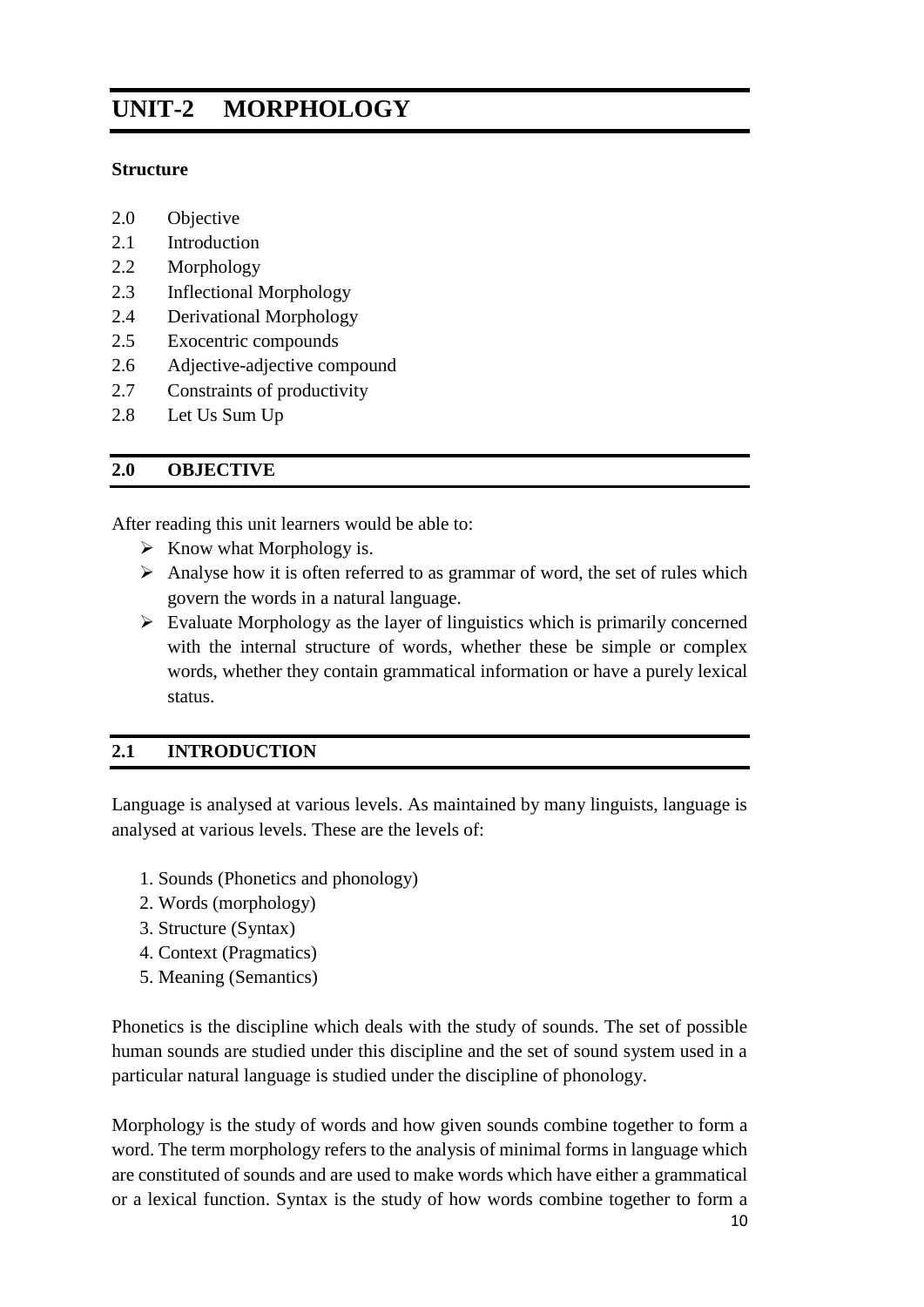1960 marked a revival—some might even say a resurrection—of this important field of linguistic study. As a result, a large number of seminal works emerged over the next decades, making the scope of wordformation research broader and deeper, thus contributing to better understanding of this exciting area of human language."

#### **5.3.1 Birth and Death Rates of Words**

"Just as a new species can be born into an environment, a word can emerge in a language. Evolutionary selection laws can apply pressure on the sustainability of new words since there are limited resources (topics, books, etc.) for the use of words. Along the same lines, old words can be driven to extinction when cultural and technological factors limit the use of a word, in analogy to the environmental factors that can change the survival capacity of a living species by altering its ability to survive and reproduce." (Alexander M. Petersen, Joel Tenenbaum, Shlomo Havlin, and H. Eugene Stanley, "Statistical Laws Governing Fluctuations in Word Use from Word Birth to Word Death." Scientific Reports, March 15.

#### **5.3.2 Processes of Word-Formation**

As the term 'word-formation' suggests, we are dealing with the formation of words, but what does that mean? Let us look at a number of words that fall into the domain of word-formation and a number of words that do not. "Apart from the processes that attach something to a base (affixation) and processes that do not alter the base (conversion), there are processes involving the deletion of material . . .. English Christian names, for example, can be shortened by deleting parts of the base word. This type of word formation is called truncation, with the term clipping also being used. Sometimes truncation and affixation can occur together, as with formations expressing intimacy or smallness, so-called diminutives. We also find so-called blends, which are amalgamations of parts of different words, such as smog ( smoke/fog) or modem (modulator/demodulator).

#### **5.4 BOUND MORPHEME, FREE MORPHEME AND BOUND ROOTS**

As we can see from the complex words some morphemes can occur only if attached to some other morpheme(s). Such morphemes are called bound morphemes, in contrast to free morphemes, which do occur on their own. Some bound morphemes, for example un-, must always be attached before the central meaningful element of the word, the socalled root, stem or base, whereas other bound morphemes, such as -ity, ness, or - less, must follow the root. Using Latin-influenced terminology, un- is called a prefix, -ity a suffix, with affix being the cover term for all bound morphemes that attach to roots. Note that there are also bound roots, i.e. roots that only occur in combination with some other bound morpheme. Examples of bound roots are often of Latin origin, e.g. later- (as in combination with the adjectival suffix -al), circul- (as in circulate, circulation, circulatory, circular), approb- (as in approbate, approbation, approbatory, approbator), simul- (as in simulant, simulate, simulation), but occasional native bound roots can also be found (e.g. hap-, as in hapless).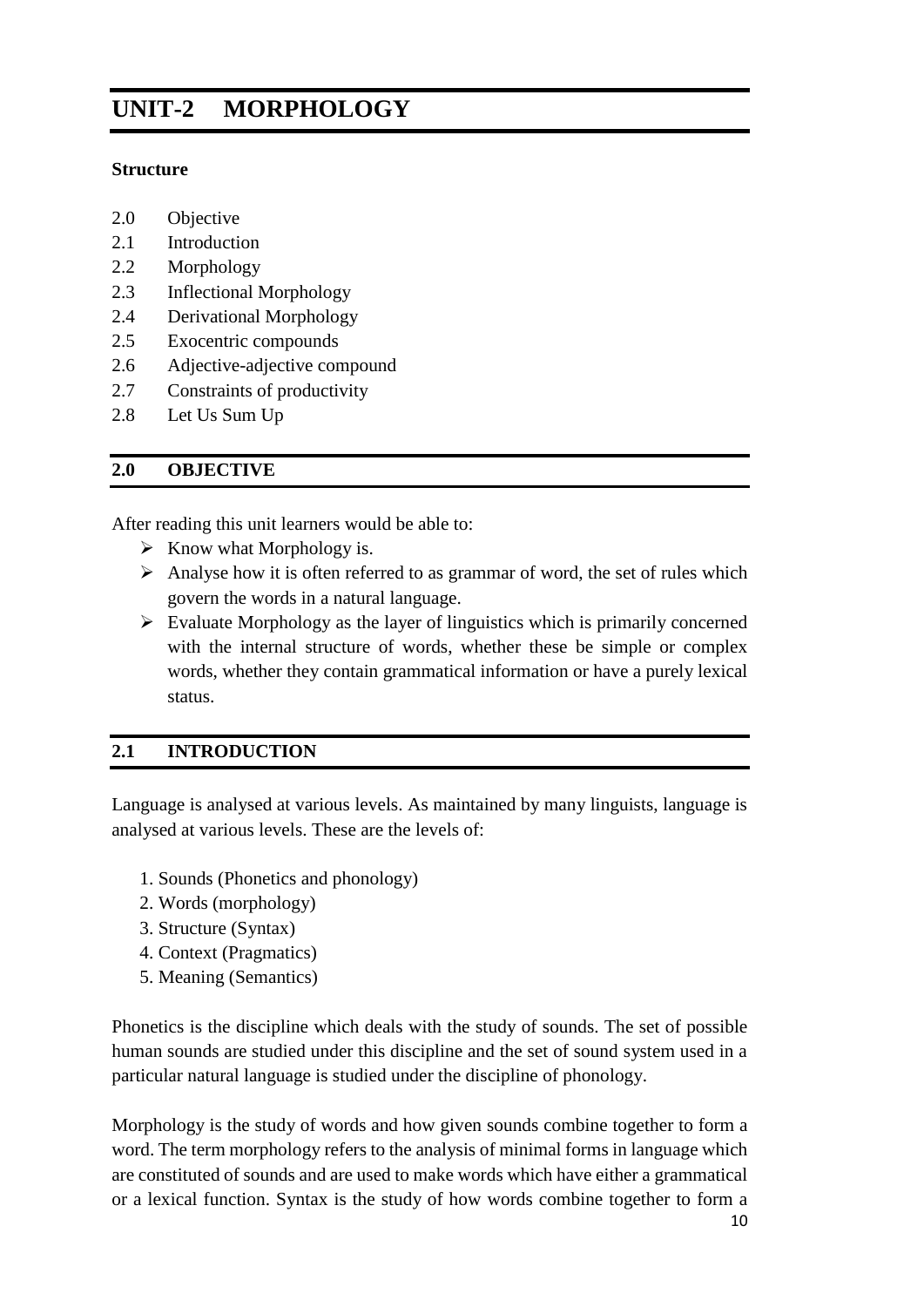#### **5.5 ACRONYMS**

''Blends based on orthography are called acronyms, which are coined by combining the initial letters of compounds or phrases into a pronounceable new word (NATO, UNESCO, etc.). Simple abbreviations like UK or USA are also quite common." (Ingo Plag, Word-Formation in English. Cambridge University Press,

#### **5.6 COMPLEX WORDS**

Sometimes new complex words are derived without an existing word formation rule, but formed on the basis of a single (or very few) model words. For example, ear witness 'someone who has heard a crime being committed' was coined on the basis of eyewitness, cheeseburger on the basis of hamburger, and air-sick on the basis of seasick. The process by which these words came into being is called analogy, which can be modelled as proportional relation between words employee VS neighbour In columns we find words that are obviously composed by putting together smaller elements to form larger words with more complex meanings. We can say that we are dealing with morphologically complex words. For example, employee can be analysed as being composed of the verb employ and the ending –ee. We can thus decompose complex words into their smallest meaningful units. These units are called morphemes. On the other hand the words like neighbour cannot be decomposed into smaller meaningful units, they consist of only one morpheme, and they are monomorphemic. Neighbour, for example, is not composed of neighb- and -or, although the word looks rather similar to a word such as inventor. Inventor ('someone who invents (something)') is decomposable into two morphemes, because both inventand -or are meaningful elements, whereas neither neighb- nor -or carry any meaning in neighbor (a neighbor is not someone who neighbs, whatever that may be.

#### **5.7 PRODUCTIVE AND UNPRODUCTIVE AFFIXES**

Some affixes are often used to create new words, whereas others are less often used, or not used at all for this purpose. The property of an affix to be used to coin new complex words is referred to as the productivity of that affix. Not all affixes possess this property to the same degree, some affixes do not possess it at all. For example, we KNOW that nominal -th (as in length) can only attach to a small number of specified words, but cannot attach to any other words beyond that set. This suffix can therefore be considered unproductive. Even among affixes that can in principle be used to coin new words, there seem to be some that are more productive than others. For example, the suffix -ness (as cuteness) gives rise to many more new words than, for example, the suffix -ish (as in apish). The obvious question now is which mechanisms.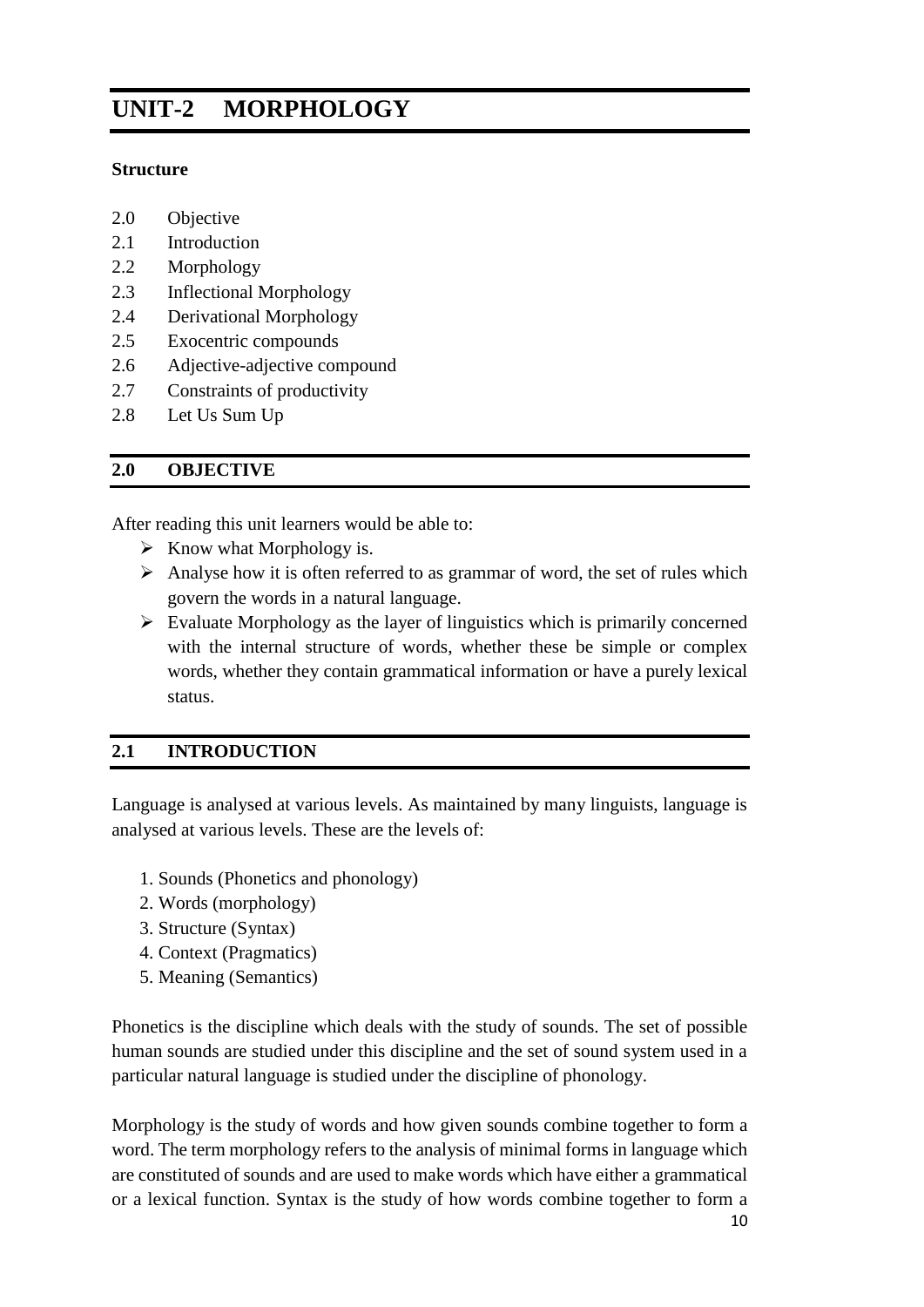#### **5.8 PRODUCTIVITY AND FORMATION OF WORDS**

Possible, or potential word Intuitively, the notion of productivity must make reference to the speaker's ability to form new words and to the conditions the language system imposes on new words. This brings us to a central distinction in morphology, the one between 'possible' (or 'potential') and 'actual' words. A possible, or potential, word can be defined as a word whose semantic, morphological or phonological structure is in accordance with the rules and regularities of the language. It is obvious that before one can assign the status of 'possible word' to a given form, these rules and regularities need to be stated as clearly as possible. It is equally clear that very often, the status of a word as possible is uncontroversial. For example, it seems that all transitive verbs can be turned into adjectives by the attachment of -able. Thus, affordable, readable, manageable are all possible words. Notably, these forms are also semantically transparent, i.e. their meaning is predictable on the basis of the word-formation rule according to which they have been formed. Predictability of meaning is therefore another property of potential words. In the case of the potential words affordable, readable, manageable, these words are also actual words, because they have already been coined and used by speakers. But not all possible words are existing words, because, to use again the example of -able, the speakers of English have not coined able derivatives on the basis of each and every transitive verb of English. For instance, take the word CANNIBALIZABLE that is not an existing word, in the sense that it is used by the speakers of English. However, it is a possible word of English because it is in accordance with the rules of English word-formation, and if speakers had a practical application for it they could happily use it. Having clarified the notion of possible word, we can turn to the question of what an actual (or existing) word is. A loose definition would simply say that actual words are those words that are in use. However, when can we consider a word as being 'in use'? Does it mean that some speaker has observed it being used somewhere or that the majority of the speech community is familiar with it? Or that it is listed in dictionaries?

#### **5.9 ACTIVE AND PASSIVE WORDS**

ALL speakers know the same words is not a possibility, i.e. the mental lexicon of one speaker is never completely identical to any other speaker's mental lexicon. Furthermore, it is even not completely clear when we can say that a given word is 'known' by a speaker, or 'listed' in her mental lexicon. For example, we know that the more frequent a word is the more easily we can memorize it and retrieve it later from our lexicon. This entails, however, that 'knowledge of a word' is a gradual notion, and that we know some words better than others. Note that this is also the underlying assumption in foreign language learning where there is often a distinction made between the so-called 'active' and 'passive' vocabulary. The active vocabulary obviously consists of words that we know 'better' than those that constitute our passive vocabulary. The same distinction holds for native speakers, who also actively use only a subset of the words that they are familiar with. Another instance of graded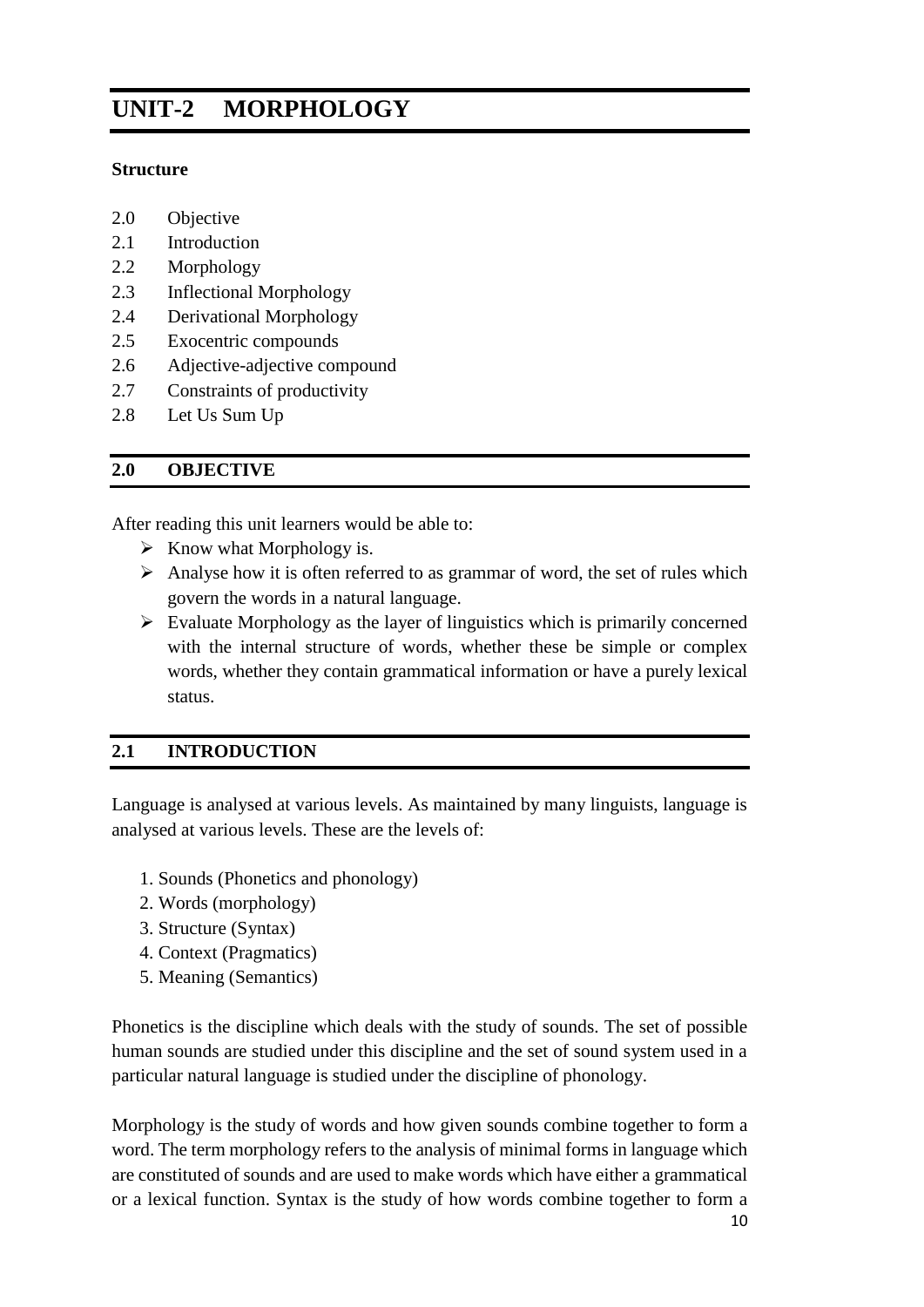knowledge of words is the fact that, even as native speakers, we often only know that we have heard or read a certain word before, but do not know what it means.

#### **5.10 COMPLEX WORDS**

In the lexicon Idiosyncratic complex words must be stored in the mental lexicon, because they cannot be derived on the basis of rules. But what about complex words that are completely regular, i.e. words that are in complete accordance with the word formation rule on the basis of which they are formed? There are different models of the mental lexicon conceivable. In some approaches to morphology the lexicon is seen "like a prison – it contains only the lawless" (Di Sciullo and Williams 1987:3). In this view the lexicon would contain only information which is not predictable, which means that in this type of lexicon only simplex words, roots, and affixes would have a place, but no regular complex words. This is also the principle that is applied to regular dictionaries, which, for example, do not list regular past tense forms of verbs, because these can be generated by rule and need not be listed. The question is, however, whether our brain really follows the organizational principles established by dictionary makers. There is growing psycholinguistic evidence that it does not and that both simplex and complex words, regular and idiosyncratic, can be listed in the lexicon (in addition to the word formation rules and redundancy rules that relate words to one another).

#### **5.11 THEORETICAL ISSUES: MODELING WORD-FORMATION**

Why theory? Haven't we so far rather successfully dealt? The answer is clearly 'no'. Whenever we had to solve an empirical problem, *i.e.* to explain an observation with regard to complex words, we had to make recourse to theoretical notions such as 'word', 'affix', 'rule', 'alternation', 'prosody', 'head' etc. In other words, during our journey through the realm of complex words, we tacitly developed a theory of word formation without ever addressing explicitly the question of how our theoretical bits and pieces may fit together to form an overall theory of word-formation. But what is a theory? In a more restricted sense a certain theory is a "hypothetical entity or structure explaining or relating an observed set of facts" (Webster's Third, s. v. theory). Thus, a morphological theory would help us not only to understand observed (and yet unobserved) facts concerning complex words, but would also help us to develop hypotheses in order to arrive at general principles of word-formation. In very general terms a theory can help us to understand the world (better). This is also the idea behind the saying that there is nothing as practical as a good theory. The first of these problems is the interaction of phonology and morphology, the second the form and nature of word-formation rules. Let us examine the theory of 'lexical phonology', which tries to explain the relationship between phonology and morphology in a principled fashion. Alternative theories: We have frequently seen that any given affix or morphological process comes with its particular phonological, morphological, semantic and syntactic properties. Plag (1996, 1999) shows that these diverse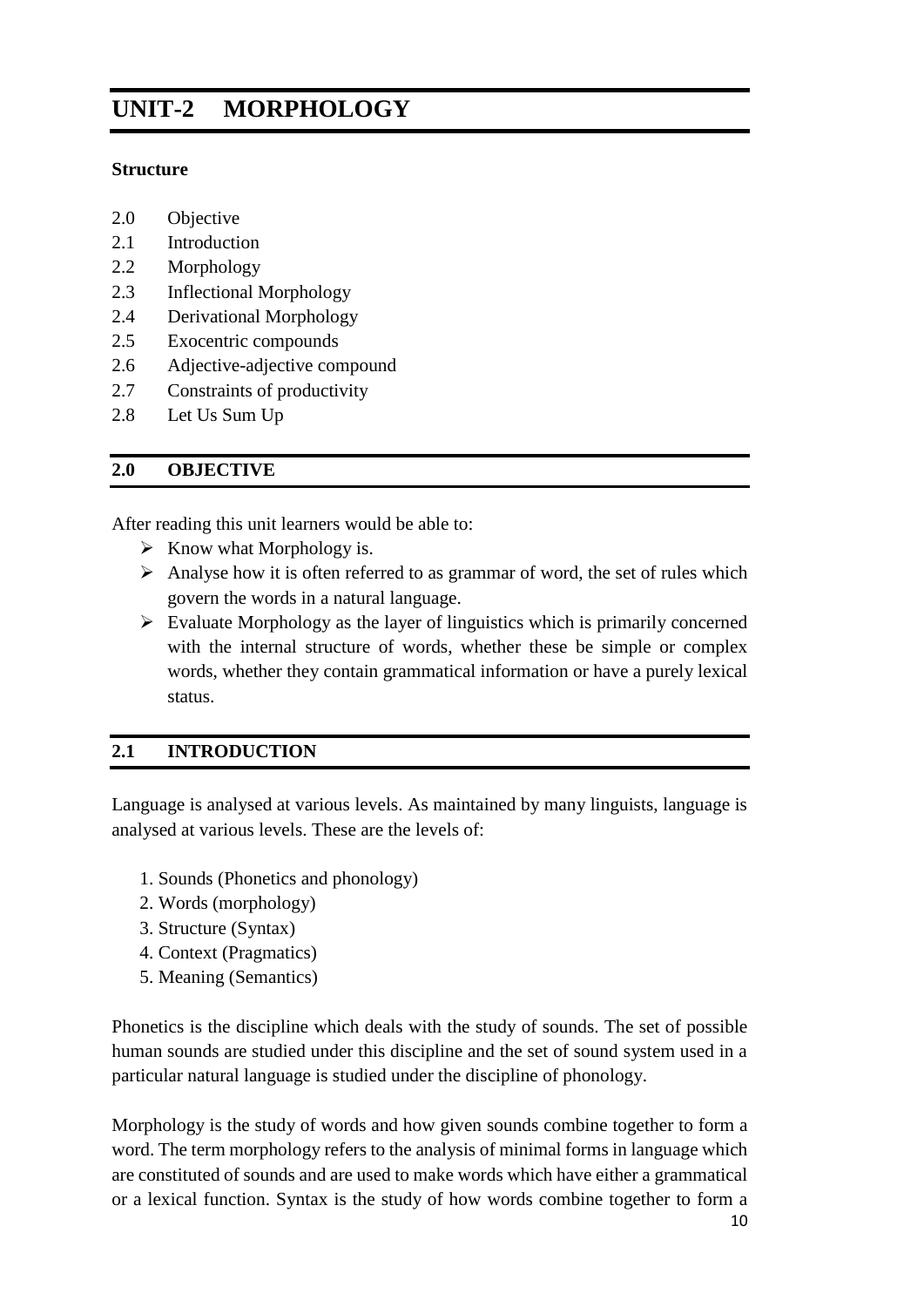properties together are responsible for the possible and impossible combinations of a given affix both with roots and with other affixes. What has been analyzed as wouldbe stratal behavior automatically falls out from the phonological, morphological and semantic properties of the affix. Since these properties must be stated anyway to account for the particular behavior of a given affix, no further stratal apparatus is necessary. Plag (1996, 1999) also incorporates the idea of base-driven suffixation to explain apparent idiosyncrasies in suffix combinations. The idea of base-driven restrictions in suffixation is that it is not only a given suffix that requires, or 'selects', a certain kind of base, but that bases, in particular bases that contain certain suffixes, may select a certain kind of affix. For illustration of this idea, consider the deverbal suffixes in (4), which, according to Fabb (1988), do not to attach to any suffixed word (this would be an affix-driven restriction): (4) deverbal nominal suffixes not attaching to an already suffixed word -age (as in steerage) -al (as in betrayal) -ance (as in annoyance) -ment (as in containment) -y (as in assembly) Why should these suffixes behave in this way? And is this a property that has to be stated in the lexical entry of each of the nominal suffixes? In an approach that only looks at the question of which kinds of base a given affix selects this would be essential. Let us call such an approach 'affix-driven'. It is, however, possible to look at the problem from a different angle, i.e. from the perspective of the base Theory of Word-based morphology: The theory of word-based morphology in generative grammar originated in Aronoff (1976). In this theory, affixes do not have an independent existence and do not have entries in the lexicon, only words do. And what is analyzed as a constituent morpheme in morpheme-based morphology is conceptualized as a particular phonological and semantic similarity between sets of words in word-based morphology. Thus, wordbased morphology expresses the relationship between morphologically related words not by splitting up words into their components but by formalizing the common features of sets of words. .

#### **5.12 LET US SUM UP**

We can summarize this module in the words of Alexander Onysko and Sascha Michel - "[R]ecent voices stressing the importance of investigating word formation in the light of cognitive processes can be interpreted from two general perspectives. First of all, they indicate that a structural approach to the architecture of words and a cognitive view are not incompatible. On the contrary, both perspectives try to work out regularities in language. What sets them apart is the basic vision of how language is encapsulated in the mind and the ensuing choice of terminology in the description of the processes. . . . [C]ognitive linguistics concedes closely to the self-organizing nature of humans and their language, whereas generative-structuralist perspectives represent external boundaries as given in the institutionalized order of human interaction."

#### **5.13 CHECK YOUR PROGRESS**

1. What do you mean by Bound Morpheme?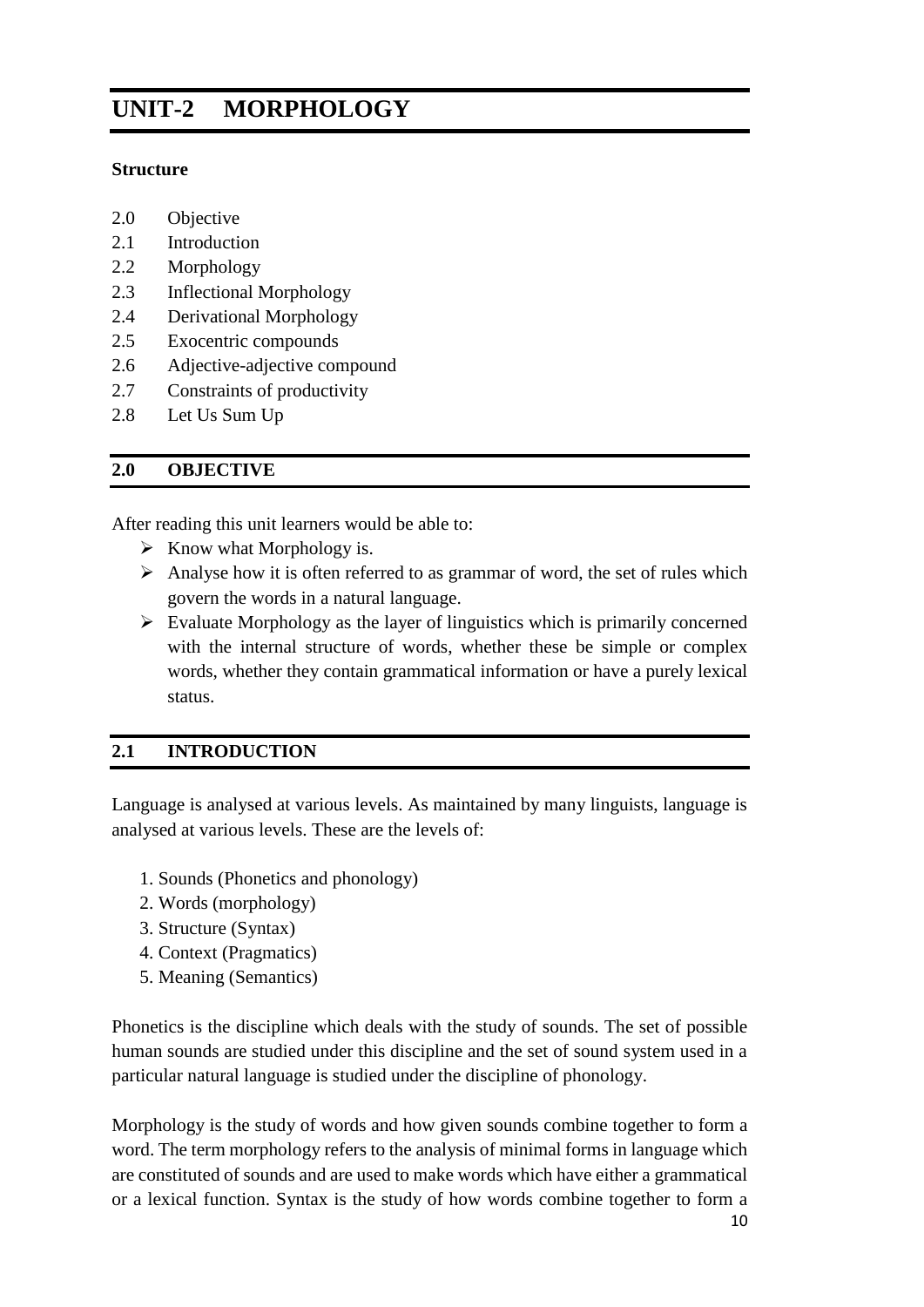| What do you mean by Free Morpheme?<br>2. |
|------------------------------------------|
|                                          |
|                                          |
|                                          |
|                                          |
|                                          |
|                                          |
|                                          |
|                                          |
|                                          |
|                                          |
|                                          |
| What do you mean by Bound Roots?<br>3.   |
|                                          |
|                                          |
|                                          |

#### $\overline{4}$ . What is the Processes of Word-Formation?